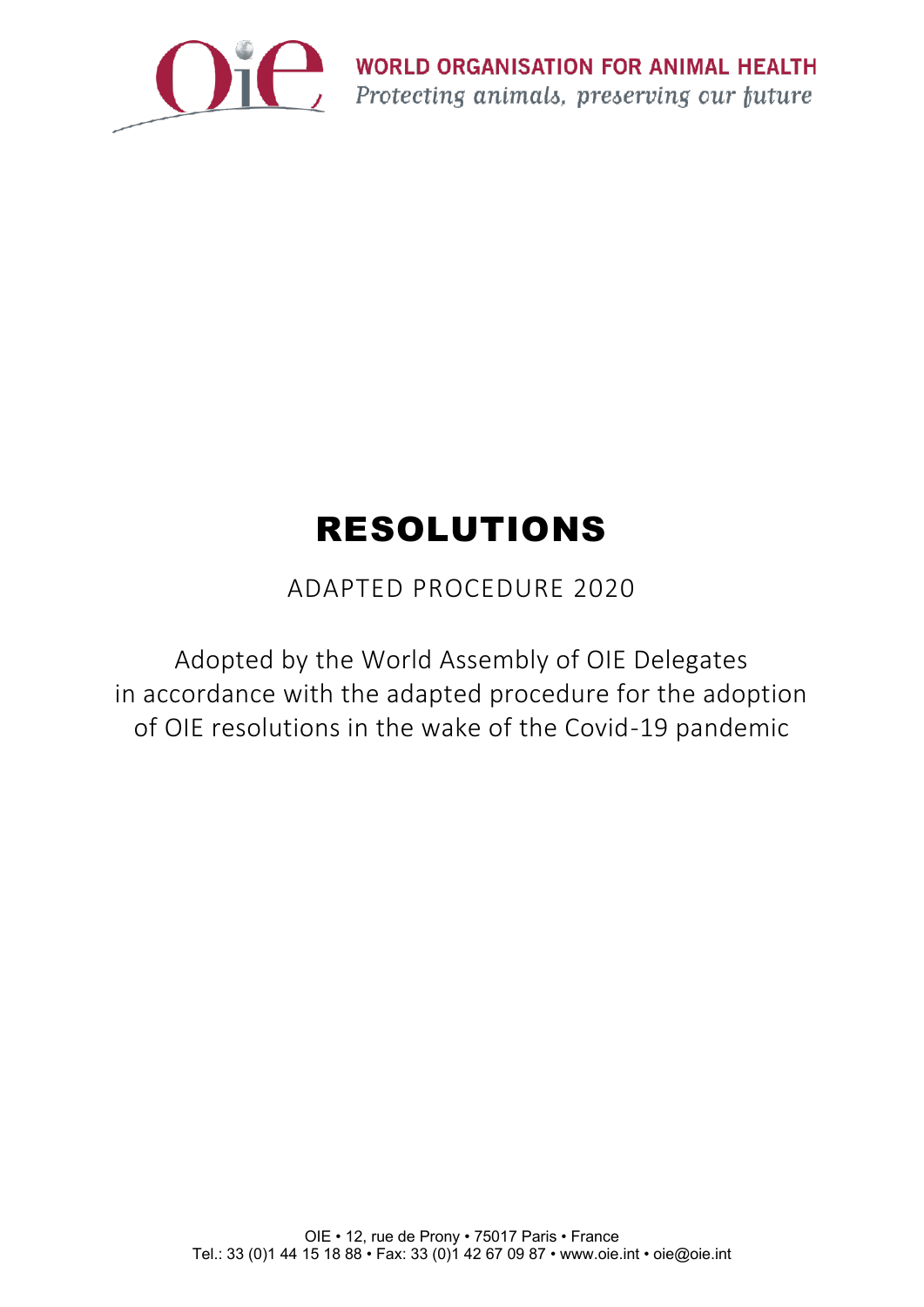#### **LIST OF RESOLUTIONS**

- [No. 1](#page-2-0) Approval of the Financial Report for the 93rd Financial Year of the OIE (1 January 31 December 2019)
- [No. 2](#page-3-0) Modification of the 2020 Budget
- [No. 3](#page-5-0) OIE Budgetary Income and Expenses for the 95th Financial Year (1 January to 31 December 2021)
- [No. 4](#page-7-0) Financial Contributions from OIE Members for 2021
- [No. 5](#page-8-0) Renewal of the Appointment of the External Auditor
- [No. 6](#page-9-0) Exceptional extension of the mandate of the Director General until the 88th General Session (2021)
- [No. 7](#page-10-0) Recognition of the Foot and Mouth Disease Status of Members
- [No. 8](#page-14-0) Endorsement of Official Control Programmes for Foot and Mouth Disease of Members
- [No. 9](#page-15-0) Recognition of the Contagious Bovine Pleuropneumonia Status of Members
- [No. 10](#page-17-0) Endorsement of Official Control Programmes for Contagious Bovine Pleuropneumonia of Members
- [No. 11](#page-18-0) Recognition of the Bovine Spongiform Encephalopathy Risk Status of Members
- [No. 12](#page-20-0) Recognition of the African Horse Sickness Status of Members
- [No. 1](#page-22-0)3 Recognition of the Peste des Petits Ruminants Status of Members
- [No. 1](#page-24-0)4 Recognition of the Classical Swine Fever Status of Members
- [No. 15](#page-26-0) Procedures for Members for the official recognition and maintenance of animal health status of certain animal diseases or risk status of bovine spongiform encephalopathy and for the endorsement of official control programmes
- [No. 16](#page-30-0) Costs to be covered by Members applying for the official recognition of animal health status of certain animal diseases or risk status of bovine spongiform encephalopathy and the endorsement of official control programmes

 $\frac{1}{2}$ 

- [No. 1](#page-32-0)7 Designation of OIE Reference Laboratories for Aquatic Animal Diseases
- [No. 1](#page-34-0)8 Designation of OIE Reference Laboratories for terrestrial animal diseases
- [No. 1](#page-36-0)9 Designation of OIE Collaborating Centres
- [No. 2](#page-37-0)0 Register of diagnostic kits validated and certified by the OIE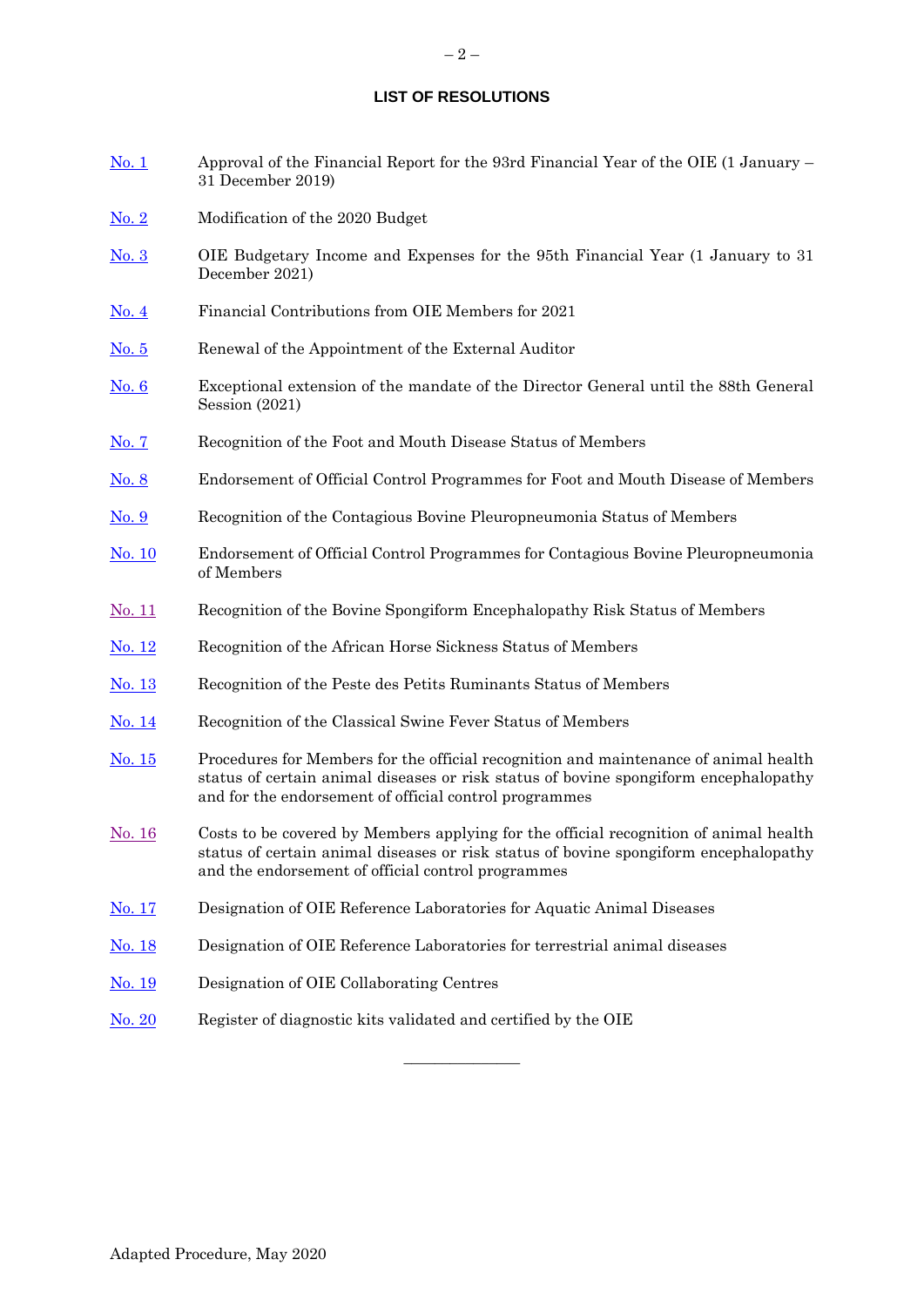# <span id="page-2-0"></span>**Approval of the Financial Report for the 93rd Financial Year of the OIE (1 January – 31 December 2019)**

In application of Article 15 of the Organic Statutes and Article 6 of the Organic Rules of the OIE,

#### THE ASSEMBLY

#### RESOLVES

To approve the Financial Report for the 93rd Financial Year of the OIE (1 January – 31 December 2019) (88 SG/4).

 $\overline{\phantom{a}}$  , where  $\overline{\phantom{a}}$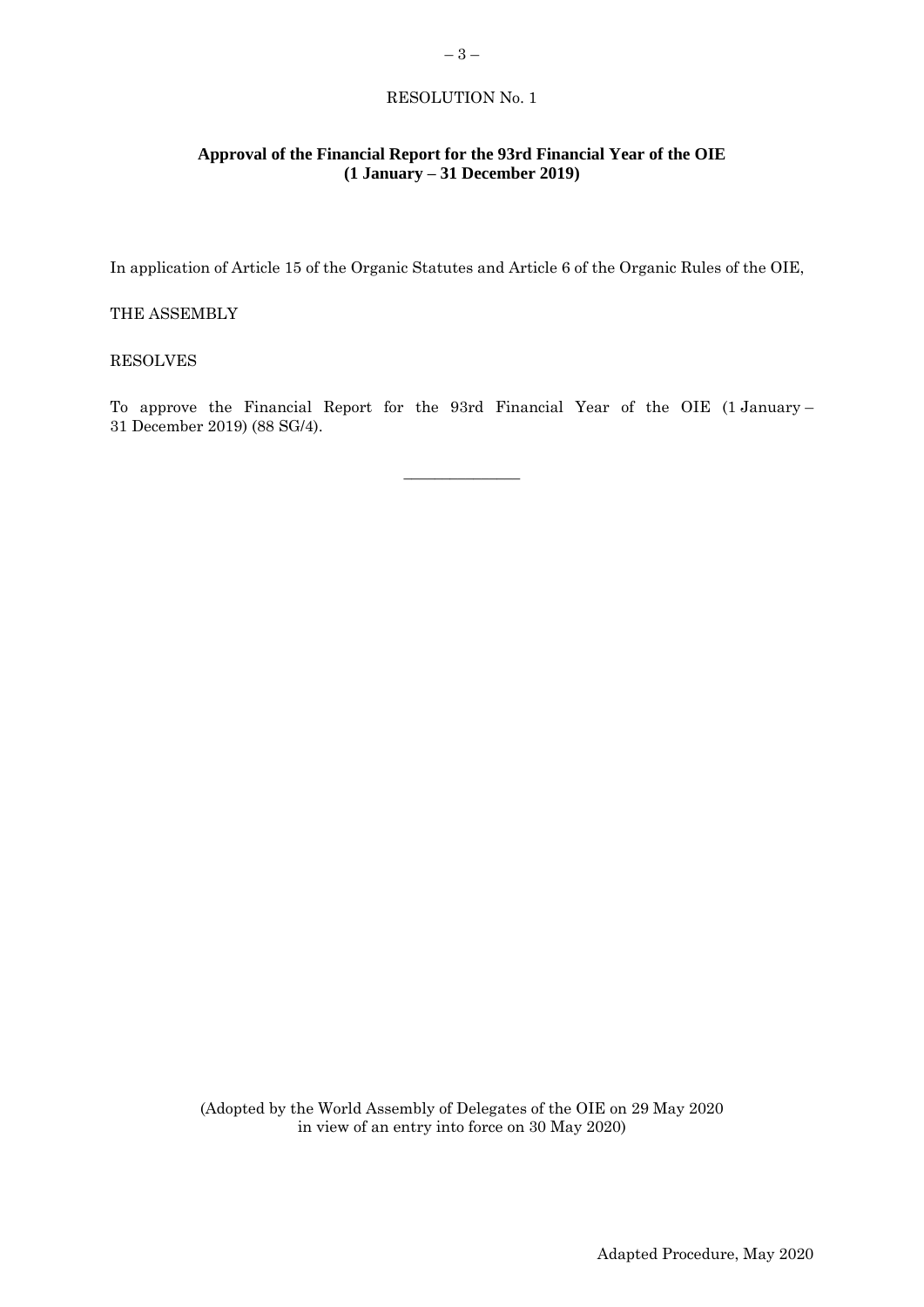# <span id="page-3-0"></span>**Modification of the 2020 Budget**

In accordance with Article 15 of the Organic Statutes and Article 6 of the Organic Rules of the OIE,

Considering the variation in expenses and income for the 94th Financial Year (1 January to 31 December 2020),

#### THE ASSEMBLY

#### RESOLVES

To modify Resolution No. 6 of 31 May 2019 and replace paragraphs 1 and 2 of the said Resolution with the following paragraphs:

1. The budget of the 94th Financial Year, corresponding to the period from 1 January to 31 December 2020, is set, on the basis of the following income and expenses, at an amount of EUR 16 080 000:

| <b>Sections</b>                                                                                                                                                                                                      | Description                                         | <b>Amount EUR</b> |
|----------------------------------------------------------------------------------------------------------------------------------------------------------------------------------------------------------------------|-----------------------------------------------------|-------------------|
| OIE Members' contributions established according to the<br>categories provided in Article 11 of the Organic Statutes<br>of the OIE and in accordance with Article 14 of the<br>Section 1<br>Organic Rules of the OIE |                                                     | 11 000 700        |
|                                                                                                                                                                                                                      | Extraordinary contributions                         | 1 180 000         |
|                                                                                                                                                                                                                      | <b>Sub-total Section 1</b>                          | 12 180 700        |
|                                                                                                                                                                                                                      | Registration fees (General Session, conferences)    | 80 000            |
|                                                                                                                                                                                                                      | Publication sales                                   | 40 000            |
|                                                                                                                                                                                                                      | Fees for evaluation of sanitary status applications | 100 000           |
| Section 2                                                                                                                                                                                                            | World Fund overheads                                | 1 000 000         |
|                                                                                                                                                                                                                      | Internal contributions                              | 660 000           |
|                                                                                                                                                                                                                      | Other operating income                              | 1 583 000         |
|                                                                                                                                                                                                                      | <b>Sub-total Section 2</b>                          | 3 463 000         |
|                                                                                                                                                                                                                      | Investment income                                   | 20 000            |
|                                                                                                                                                                                                                      | Extraordinary income                                | 41 000            |
| Section 3                                                                                                                                                                                                            | Recovery of subsidies                               | 33 500            |
|                                                                                                                                                                                                                      | Cancellation of provisions                          | 341 800           |
|                                                                                                                                                                                                                      | <b>Sub-total Section 3</b>                          | 436 300           |
|                                                                                                                                                                                                                      | <b>TOTAL</b>                                        | 16 080 000        |

# **1.1. Income**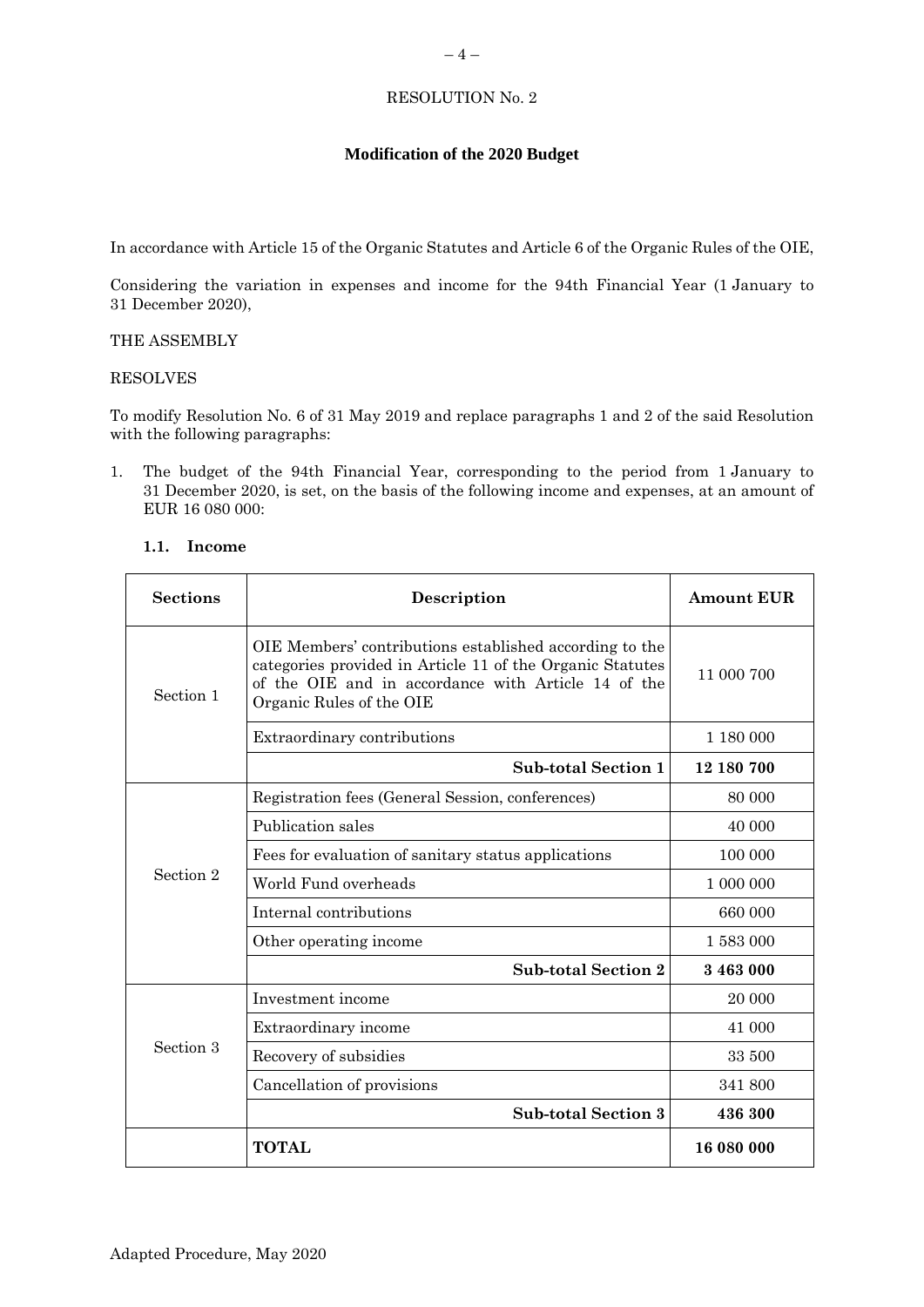# **1.2. Expenses**

| <b>Budgetary sections</b>                        | <b>Amount EUR</b> |
|--------------------------------------------------|-------------------|
| 1. Purchases                                     | 191 200           |
| 2. Outside services                              | 4 771 300         |
| 3. Taxes                                         | 20 000            |
| 4. Staff costs                                   | 9 0 39 5 0 0      |
| 5. Administrative expenses and financial charges | 992 000           |
| 6. Extraordinary expenses                        |                   |
| 7. Depreciation and amortisation expenses        | 1 066 000         |
| <b>TOTAL</b>                                     | 16 080 000        |

1.2.1 Expenses by budgetary section

# 1.2.2 Expenses by field of activity

| <b>Field of Activity</b> |                                               | <b>Amount EUR</b> |
|--------------------------|-----------------------------------------------|-------------------|
| 1.                       | Assembly and Council                          | 1 004 000         |
| 2.                       | General Directorate and Administration        | 2 803 000         |
| 3.                       | Communication                                 | 625 500           |
| 4.                       | <b>Information Systems</b>                    | 1 283 400         |
| 5.                       | Animal Health Information                     | 2 089 000         |
| 6.                       | Publications                                  | 499 500           |
| 7.                       | International Standards and Science           | 3 0 2 1 0 0 0     |
| 8.                       | Regional Activities                           | 880 500           |
| 9.                       | Missions and organisation of various meetings | 727 000           |
| 10.                      | General expenses                              | 1 163 100         |
| 11.                      | Regional and Sub-Regional Representations     | 918 000           |
| 12.                      | Depreciation and amortisation expenses        | 1 066 000         |
|                          | <b>TOTAL</b>                                  | 16 080 000        |

(Adopted by the World Assembly of Delegates of the OIE on 29 May 2020 in view of an entry into force on 30 May 2020)

 $\frac{1}{2}$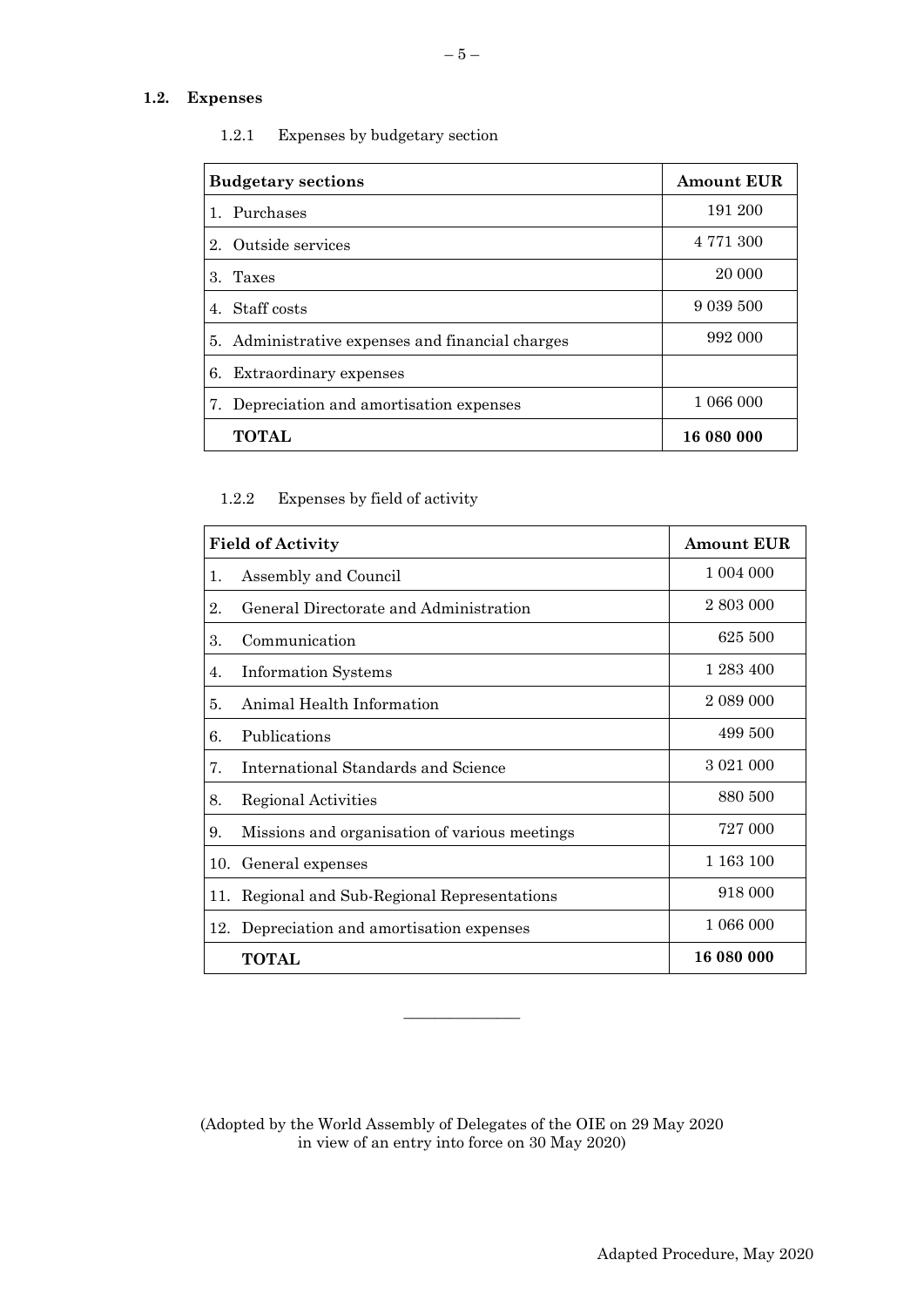# <span id="page-5-0"></span>**OIE Budgetary Income and Expenses for the 95th Financial Year (1 January to 31 December 2021)**

In accordance with Article 15 of the Organic Statutes and Article 6.h of the Organic Rules of the OIE,

#### THE ASSEMBLY

#### DECIDES

That the budget for the 95th Financial Year, corresponding to the period from 1 January to 31 December 2021, shall be set in terms of income and expenses at an amount of EUR 15 960 000, established as follows:

#### **1. Income**

| <b>Sections</b>                                                                                                                                                                                                      | Description                                      | <b>Amount EUR</b> |
|----------------------------------------------------------------------------------------------------------------------------------------------------------------------------------------------------------------------|--------------------------------------------------|-------------------|
| OIE Members' contributions established<br>according to the categories provided in Article 11<br>of the Organic Statutes of the OIE and in accordance with<br>Section 1<br>Article 14 of the Organic Rules of the OIE |                                                  | 11 220 000        |
|                                                                                                                                                                                                                      | Extraordinary contributions                      | 884 000           |
|                                                                                                                                                                                                                      | <b>Sub-total Section 1</b>                       | 12 104 000        |
|                                                                                                                                                                                                                      | Registration fees (General Session, conferences) | 120 000           |
|                                                                                                                                                                                                                      | Publication sales                                | 30 000            |
|                                                                                                                                                                                                                      | Fees for evaluating disease status dossiers      | 100 000           |
| Section 2                                                                                                                                                                                                            | World Fund overheads                             | 1 000 000         |
|                                                                                                                                                                                                                      | Internal contributions                           | 690 000           |
|                                                                                                                                                                                                                      | Other operating income                           | 1 533 000         |
|                                                                                                                                                                                                                      | <b>Sub-total Section 2</b>                       | 3473000           |
|                                                                                                                                                                                                                      | Investment income                                | 20 000            |
|                                                                                                                                                                                                                      | Extraordinary income                             |                   |
| Section 3                                                                                                                                                                                                            | Recovery of subsidies                            | 33 000            |
|                                                                                                                                                                                                                      | Cancellation of provisions                       | 330 000           |
|                                                                                                                                                                                                                      | <b>Sub-total Section 3</b>                       | 383 000           |
|                                                                                                                                                                                                                      | <b>TOTAL</b>                                     | 15 960 000        |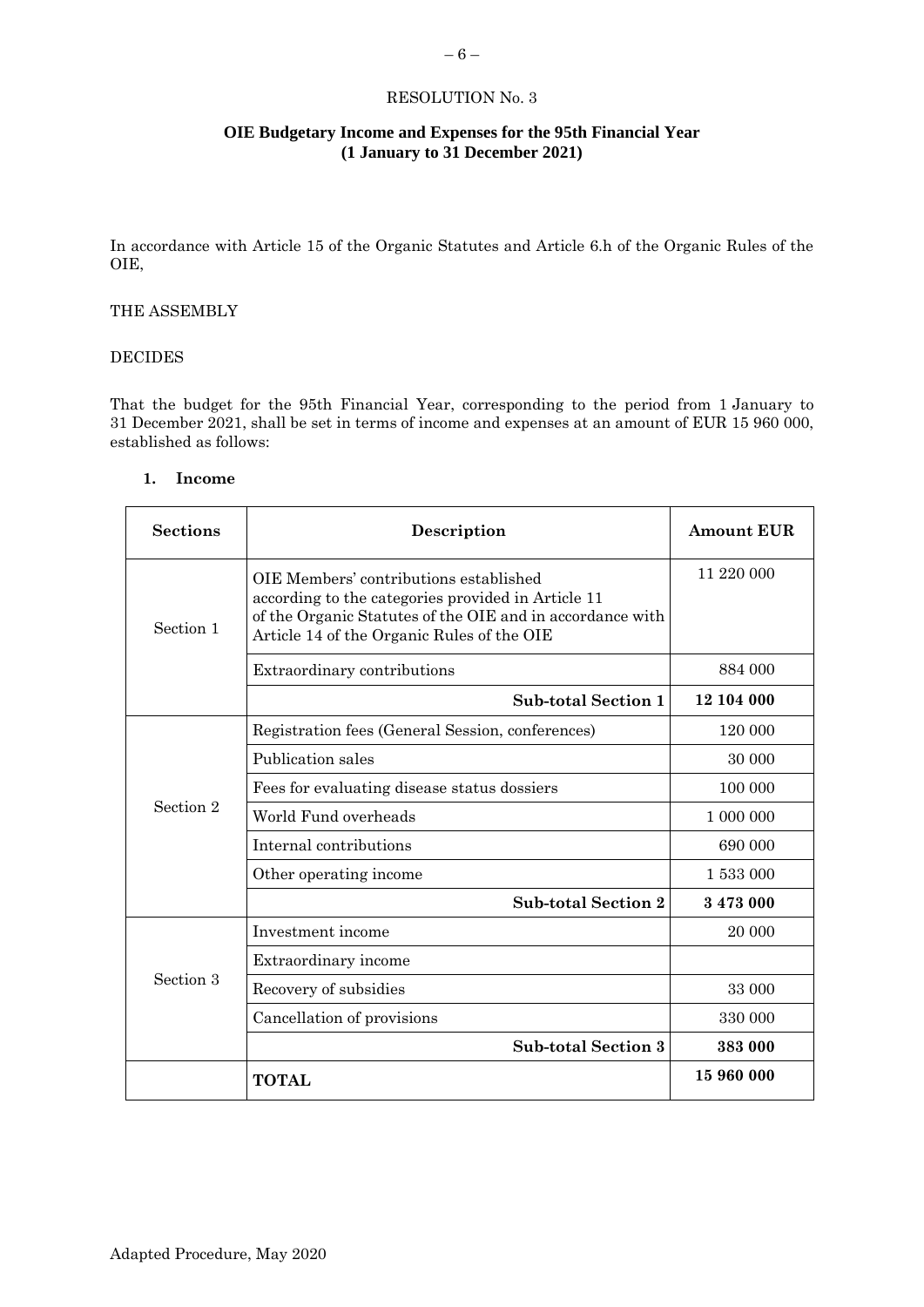# **2. Expenses**

2.1. Expenses by budgetary section

| <b>Budgetary section</b>                         | <b>Amount EUR</b> |
|--------------------------------------------------|-------------------|
| 1. Purchases                                     | 206 200           |
| 2. Outside services                              | 3 932 300         |
| 3. Taxes                                         | 20 000            |
| 4. Staff costs                                   | 9 4 9 5 5 0 0     |
| 5. Administrative expenses and financial charges | 999 000           |
| 6. Extraordinary expenses                        |                   |
| 7. Depreciation and amortisation expenses        | 1 307 000         |
| <b>TOTAL</b>                                     | 15 960 000        |

# 2.2. Expenses by field of activity

| <b>Field of Activity</b> |                                               | <b>Amount EUR</b> |
|--------------------------|-----------------------------------------------|-------------------|
| 1.                       | Assembly and Council                          | 985 000           |
| 2.                       | General Directorate and Administration        | 2 791 000         |
| 3.                       | Communication                                 | 503 500           |
| 4.                       | Information Systems                           | 1 116 500         |
| 5.                       | Animal Health Information                     | 2 001 000         |
| 6.                       | Publications                                  | 498 000           |
| 7.                       | International Standards and Science           | 3 1 1 1 5 0 0     |
| 8.                       | Regional Activities                           | 932 500           |
| 9.                       | Missions and organisation of various meetings | 731 000           |
| 10.                      | General expenses                              | 1 047 000         |
| 11.                      | Regional and Sub-Regional Representations     | 936 000           |
| 12.                      | Depreciation and amortisation expenses        | 1 307 000         |
|                          | <b>TOTAL</b>                                  | 15 960 000        |

(Adopted by the World Assembly of Delegates of the OIE on 29 May 2020 in view of an entry into force on 30 May 2020)

\_\_\_\_\_\_\_\_\_\_\_\_\_\_\_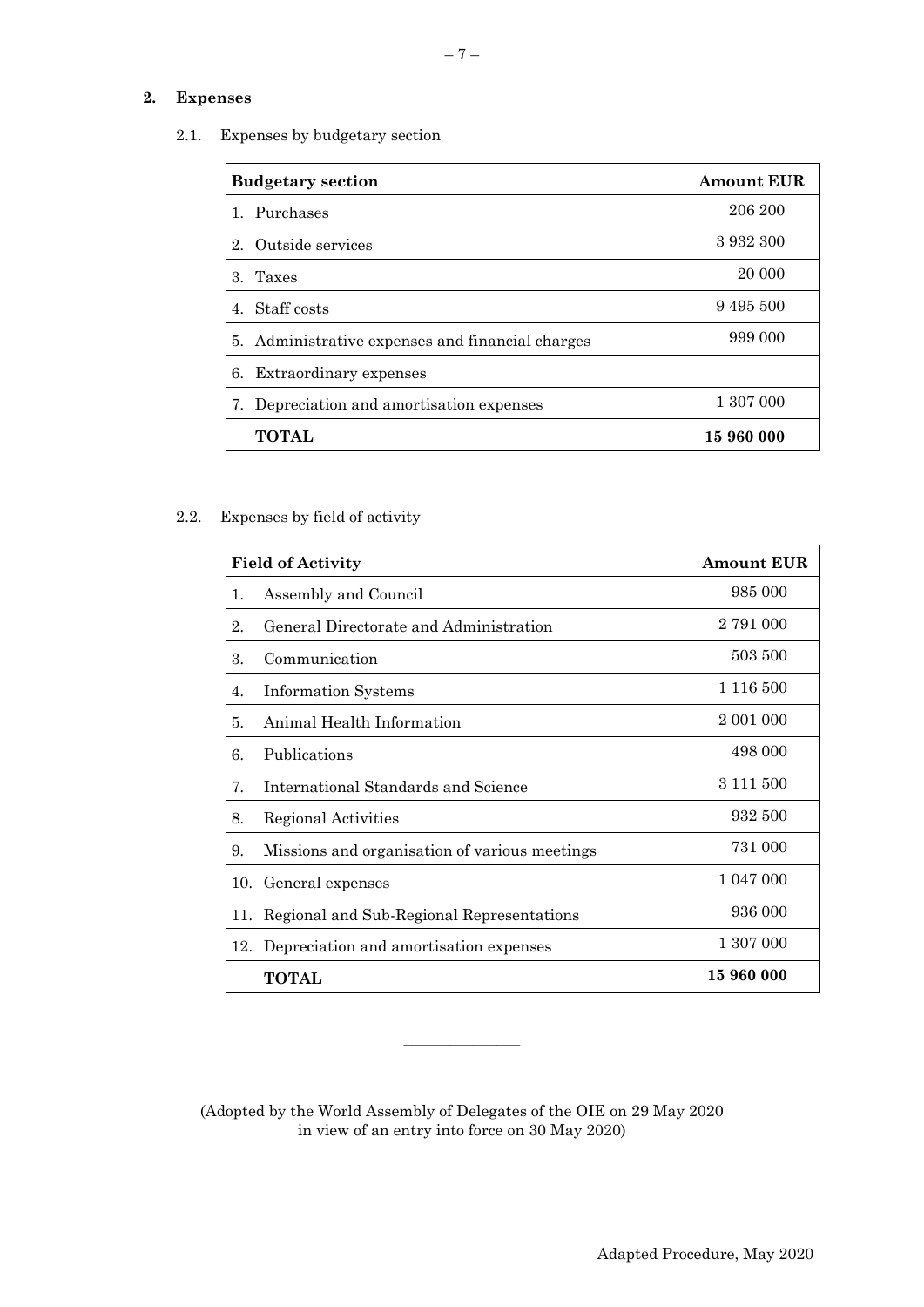# <span id="page-7-0"></span>**Financial contributions from OIE Members for 2021**

In accordance with Article 11 of the Organic Statutes and Article 14 of the Organic Rules,

#### CONSIDERING

The need to meet the budgetary expenses of the OIE for 2021,

Resolution No. 8 dated 1 June 2001 related to contributions by the Least Developed Countries (LDC),

Resolution No. 11 of 30 May 2014 creating two categories of extraordinary contributions,

Resolution No. 15 of 24 May 2018 related to taking an annual price index into account when calculating the annual contributions of OIE Members,

#### THE ASSEMBLY

#### **DECIDES**

1) that the annual contributions from Members of the OIE be established for the 2021 Financial Year as follows:

| Category                 | Annual total contribution |
|--------------------------|---------------------------|
| 1 <sup>st</sup> category | 220 000 EUR               |
| 2 <sup>nd</sup> category | 176 000 EUR               |
| 3 <sup>rd</sup> category | 132 000 EUR               |
| 4 <sup>th</sup> category | 88 000 EUR                |
| 5 <sup>th</sup> category | 44 000 EUR                |
| 6 <sup>th</sup> category | 26 400 EUR                |

that the OIE will call for only 50% of the total contributions due, in accordance with the sixcategory scale, from the Members classified as LDCs (Least Developed Countries) by the Economic and Social Council of the United Nations.

2) that Members, while retaining the choice of category in which they are registered, may if they wish opt for one of the two extraordinary categories for 2021, in which case, the Members concerned shall be exempt from their statutory contribution for the year in question.

The two extraordinary categories of contribution of a lump sum are as follows:

Category A: EUR 500 000 minimum Category B: EUR 300 000 minimum

 $\overline{\phantom{a}}$  , where  $\overline{\phantom{a}}$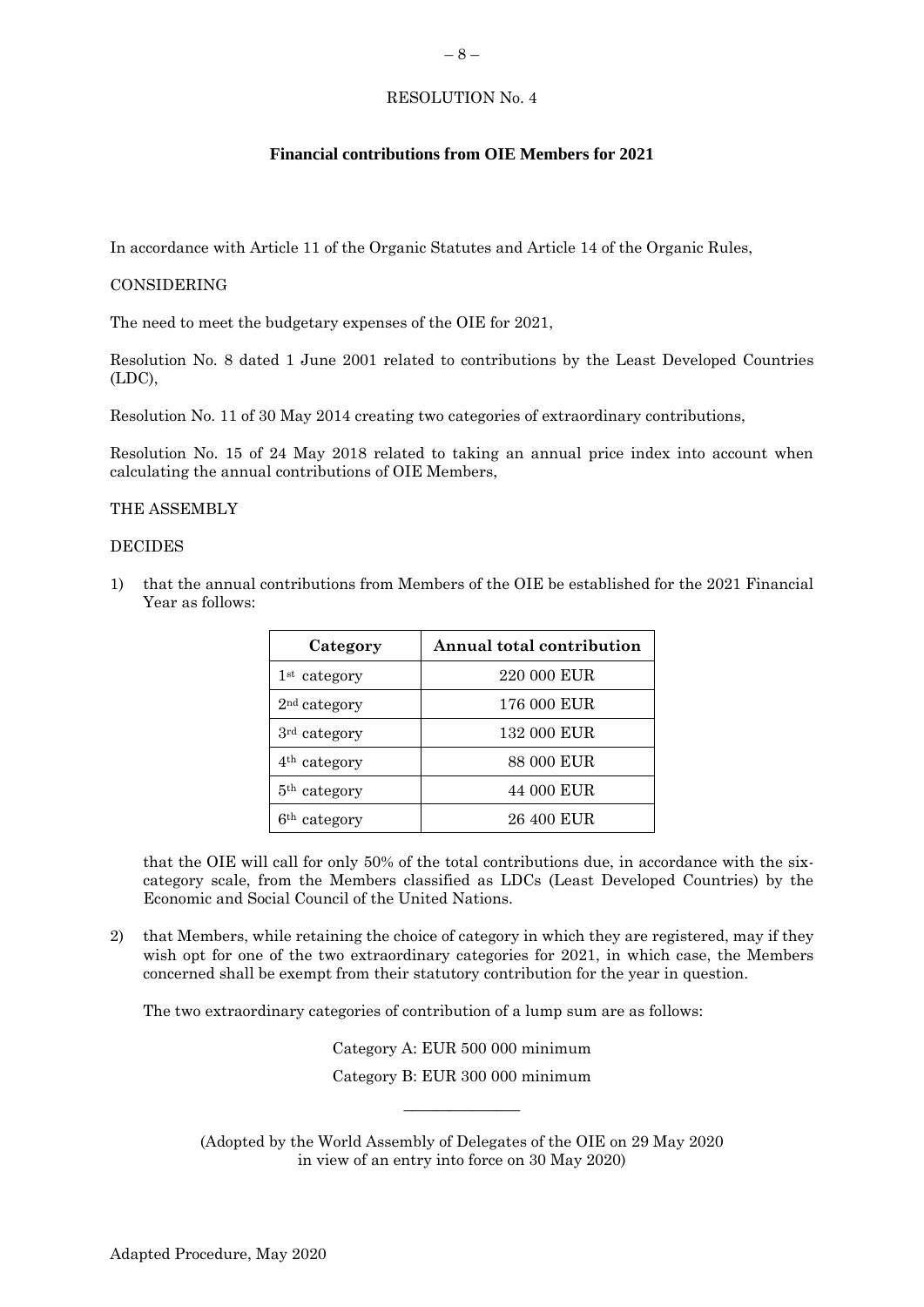# <span id="page-8-0"></span>**Renewal of the Appointment of the External Auditor**

In accordance with Article 12.1. of the Financial Regulations concerning the appointment of the External Auditor and the renewal of his mandate,

THE ASSEMBLY

RESOLVES

To renew for a period of 1 year (2020) the appointment of Mr Didier Selles as External Auditor of OIE Accounts.

 $\overline{\phantom{a}}$  , where  $\overline{\phantom{a}}$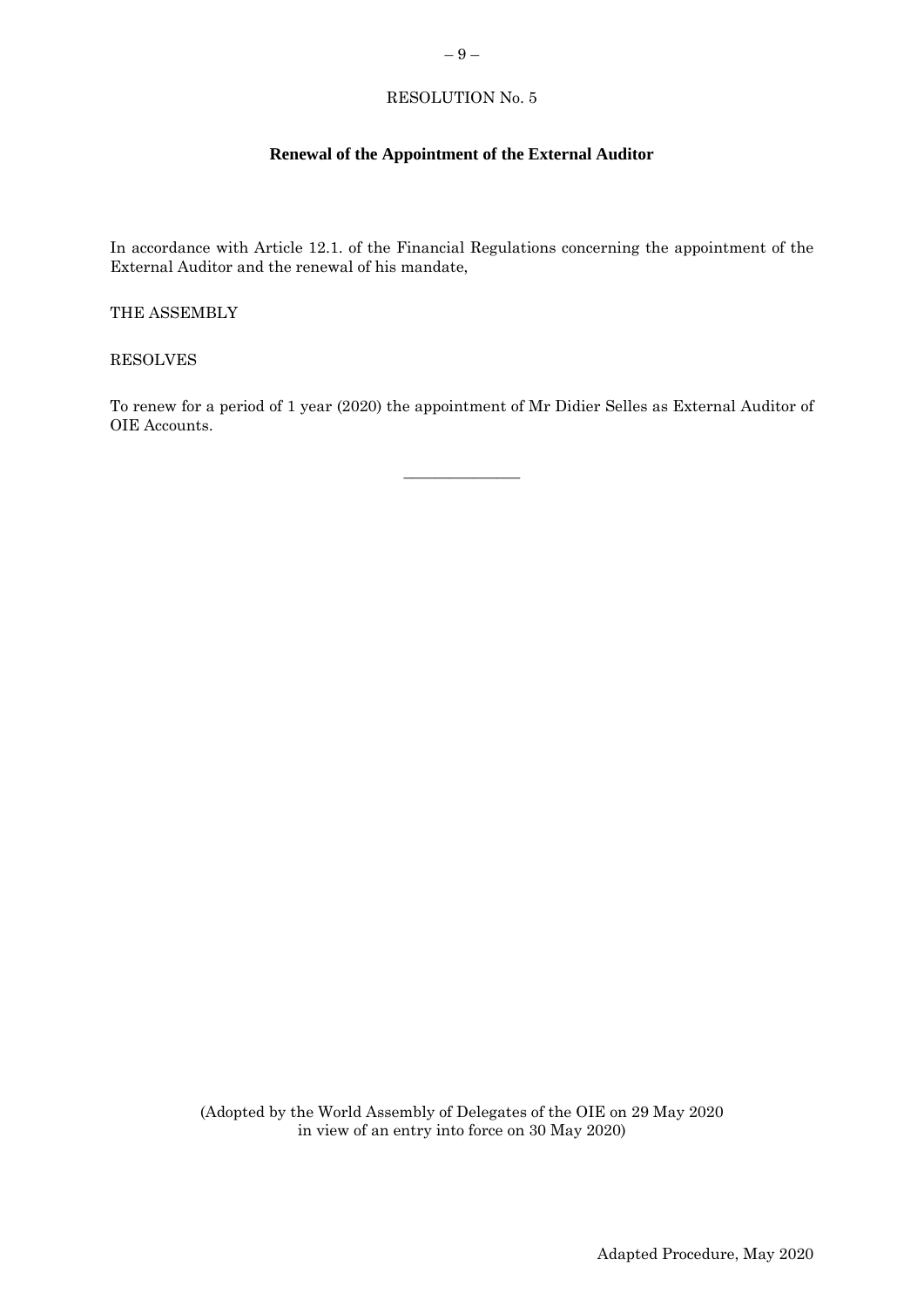# <span id="page-9-0"></span>**Exceptional extension of the mandate of the Director General until the 88th General Session (2021)**

ACKNOWLEDGING the exceptional situation due to the COVID-19 pandemic which does not enable the OIE to hold the 88th General Session of the OIE World Assembly of the Delegates (the Assembly) in May 2020 nor to postpone it to a later date in 2020,

# CONSIDERING THAT

- 1. During the 83rd General Session, the Assembly appointed Dr Monique Eloit as Director General of the OIE for a period of five years, beginning on 1 January 2016, and that such appointment is expected to expire on 31 December, 2020,
- 2. Pursuant to the Financial Regulations, to Articles 11 and 12 of the Organic Rules as well as to the Articles 27 to 32 of the General Rules, it is crucial to the functioning of the OIE that this role does not remain vacant pending the 88th General Session to be held in 2021,
- 3. It is desirable, in the general interest of all concerned, to postpone the elections of the Director General in accordance with Article 26 of the General Rules,

#### THE ASSEMBLY

#### **DECIDES**

To exceptionally extend the appointment of Dr Monique Eloit, the current Director General until the 88th General Session to be held in May 2021.

\_\_\_\_\_\_\_\_\_\_\_\_\_\_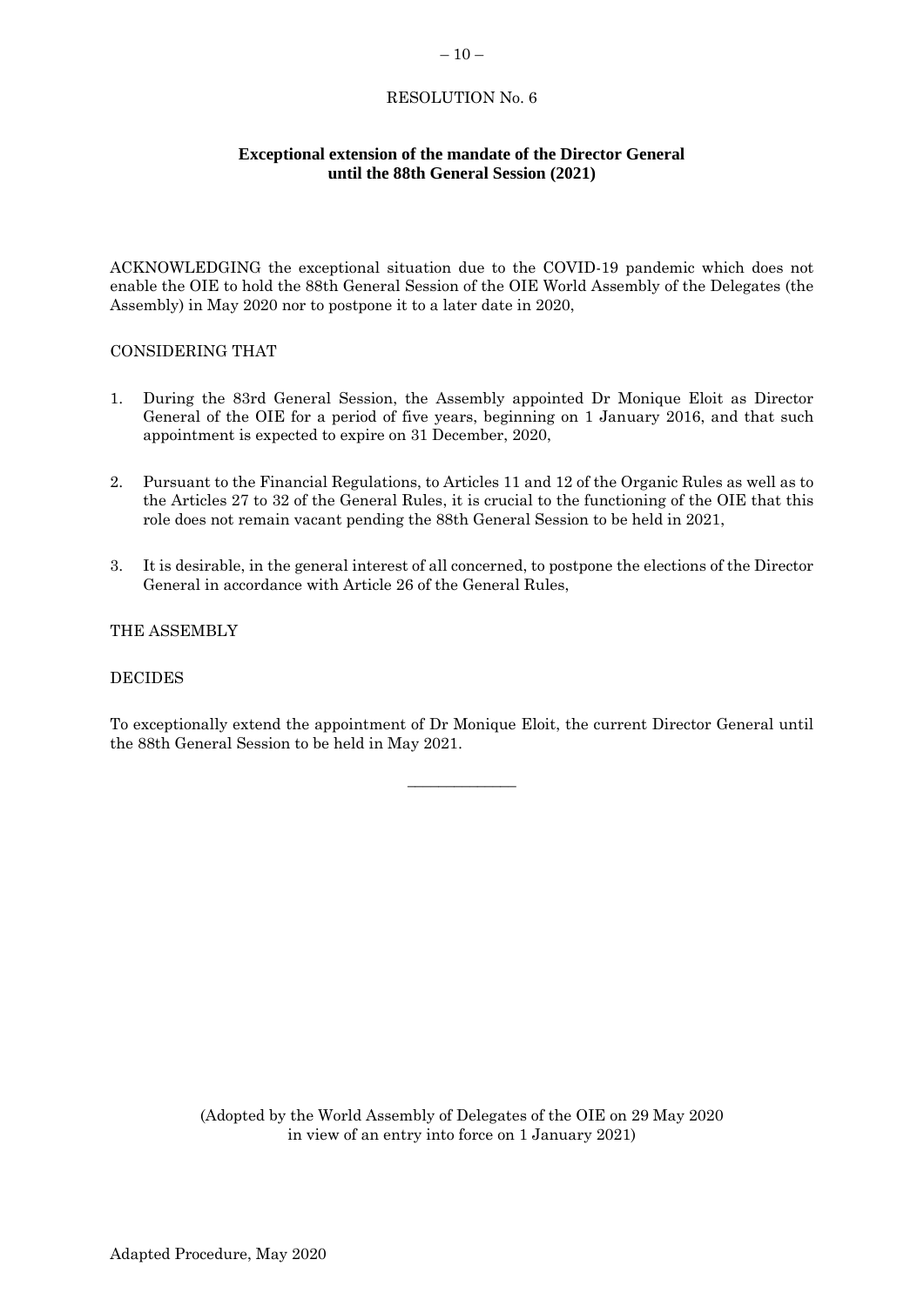# <span id="page-10-0"></span>**Recognition of the Foot and Mouth Disease Status of Members**

#### CONSIDERING THAT

- 1. During the 62nd General Session, the OIE World Assembly of Delegates (the Assembly) established a procedure for annually updating a List of Members and zones recognised as free from foot and mouth disease (FMD) according to the provisions of the *Terrestrial Animal Health Code* (*Terrestrial Code*),
- 2. During the 83rd General Session, the Assembly adopted Resolution No. 15, which specified and updated the procedure for Members to follow to achieve official recognition and maintenance of status for certain animal diseases, including FMD,
- 3. During the 83rd General Session, the Assembly adopted Resolution No. 16, which specified and updated the financial implications for Members applying for evaluation of official recognition of disease status to meet part of the costs defrayed by the OIE in the evaluation process,
- 4. During the 79th General Session, the Assembly noted that an explanatory document outlining the standard operating procedures for official disease status evaluations had been compiled by the OIE Headquarters for the benefit of Members,
- 5. During the 85th General Session, the Assembly noted a complete revision of the standard operating procedures providing further details on the process of official status recognition. The document has been published on the OIE website,
- 6. During the 86th General Session, the Assembly noted an explanatory document outlining the standard operating procedure for official recognition of disease status of non-contiguous territories as part of a country already having an OIE official disease status. The document has been published on the OIE website,
- 7. Information published by the OIE is derived from declarations made by the OIE Delegates of Members. The OIE is not responsible for publication and maintenance of countries' or zonal disease free status based on inaccurate information or untimely reporting to the OIE Headquarters of changes in epidemiological status or other significant events subsequent to the time of declaration of freedom from FMD,

#### THE ASSEMBLY

#### RESOLVES THAT

1. The Director General publish the following List of Members recognised as FMD free where vaccination is not practised, according to the provisions of Chapter 8.8. of the *Terrestrial Code*: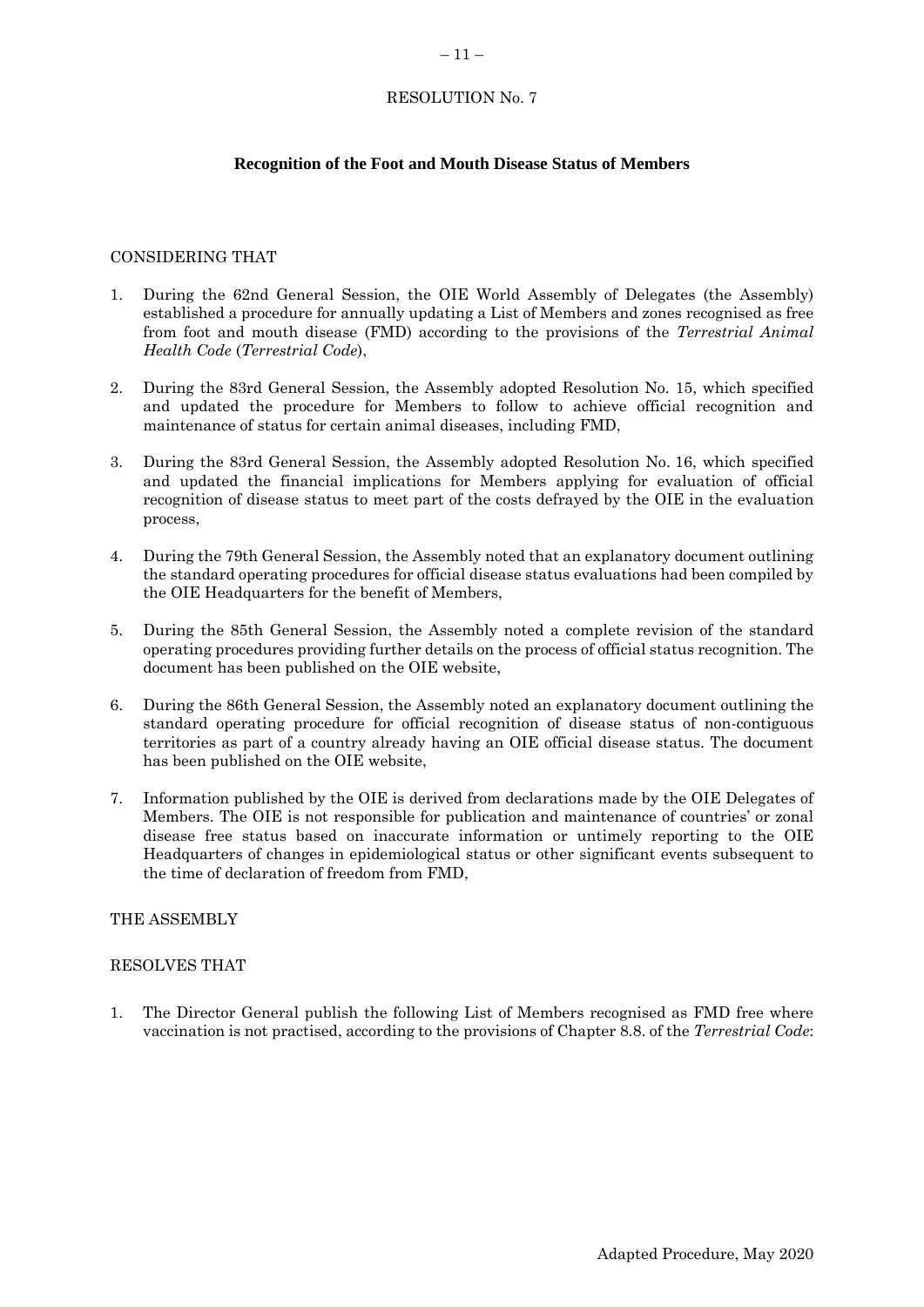| Albania                | Dominican Republic   | Japan           | Poland                                |
|------------------------|----------------------|-----------------|---------------------------------------|
| Australia              | El Salvador          | Latvia          | Portugal <sup>4</sup>                 |
| Austria                | Estonia              | Lesotho         | Romania                               |
| Belarus                | Eswatini             | Lithuania       | San Marino                            |
| Belgium                | Finland <sup>2</sup> | Luxembourg      | Serbia <sup>5</sup>                   |
| Belize                 | France <sup>3</sup>  | Madagascar      | Singapore                             |
| Bosnia and Herzegovina | Germany              | Malta           | Slovakia                              |
| Brunei                 | Greece               | Mexico          | Slovenia                              |
| Bulgaria               | Guatemala            | Montenegro      | $\beta$                               |
| Canada                 | Guyana               | New Caledonia   | Suriname                              |
| Chile                  | Haiti                | New Zealand     | Sweden                                |
| Costa Rica             | Honduras             | Nicaragua       | Switzerland                           |
| Croatia                | Hungary              | North Macedonia | The Netherlands                       |
| Cuba                   | Iceland              | Norway          | Ukraine                               |
| Cyprus                 | Indonesia            | Panama          | United Kingdom <sup>7</sup>           |
| Czech Republic         | Ireland              | Peru            | United States of America <sup>8</sup> |
| Denmark <sup>1</sup>   | Italy                | Philippines     | Vanuatu                               |
|                        |                      |                 |                                       |

2. The Director General publish the following List of Members recognised as FMD free where vaccination is practised, according to the provisions of Chapter 8.8. of the *Terrestrial Code*:

Paraguay, Uruguay

- 3. The Director General publish the following List of Members having FMD free zones<sup>9</sup> where vaccination is not practised, according to the provisions of Chapter 8.8. of the *Terrestrial Code*:
	- Argentina: one zone designated by the Delegate of Argentina in a document addressed to the Director General in January 2007;

the summer pasture zone in the Province of San Juan as designated by the Delegate of Argentina in a document addressed to the Director General in April 2011;

Patagonia Norte A as designated by the Delegate of Argentina in a document addressed to the Director General in October 2013;

Bolivia: one zone in the Macro-region of the Altiplano designated by the Delegate of Bolivia in documents addressed to the Director General in November 2011;

> one zone consisting of the Department of Pando as designated by the Delegate of Bolivia in a document addressed to the Director General in August 2018;

- Botswana: four zones designated by the Delegate of Botswana in documents addressed to the Director General in August and November 2014 as follows:
	- one zone consisting of Zones 3c (Dukwi), 4b, 5, 6a, 8, 9, 10, 11, 12 and 13;
	- one zone consisting of Zone 3c (Maitengwe);
	- one zone covering Zone 4a;
	- one zone covering Zone 6b;

one zone covering Zone 3b designated by the Delegate of Botswana in a document addressed to the Director General in August 2016;

 $\frac{1}{2}$  Including Faroe Islands and Greenland.

 $\frac{2}{3}$  Including Åland Islands.

<sup>&</sup>lt;sup>3</sup> Including French Guiana, Guadeloupe, Martinique, Réunion, Saint Pierre and Miquelon.<br><sup>4</sup> Including Agence and Modeius.

 $\frac{4}{5}$  Including Azores and Madeira.

 $\frac{5}{6}$  Excluding Kosovo administered by the United Nations.

 $\frac{6}{7}$  Including Balearic Islands and Canary Islands.

<sup>7</sup> Including Falkland Islands (Malvinas), Guernsey (incl. Alderney and Sark), Isle of Man and Jersey. (A dispute exists between the Government of Argentina and the Government of the United Kingdom of Great Britain and Northern Ireland concerning sovereignty over the Falkland Islands (Malvinas) [see resolution 2065 (XX) of the General Assembly of the United Nations]).

<sup>&</sup>lt;sup>8</sup> Including American Samoa, Guam, Northern Mariana Islands, Puerto Rico and US Virgin Islands.<br><sup>9</sup> East detailed information on the delimitation of gance of Mambers recognized as EMD free, anguinized

<sup>9</sup> For detailed information on the delimitation of zones of Members recognised as FMD free, enquiries should be addressed to the Director General of the OIE.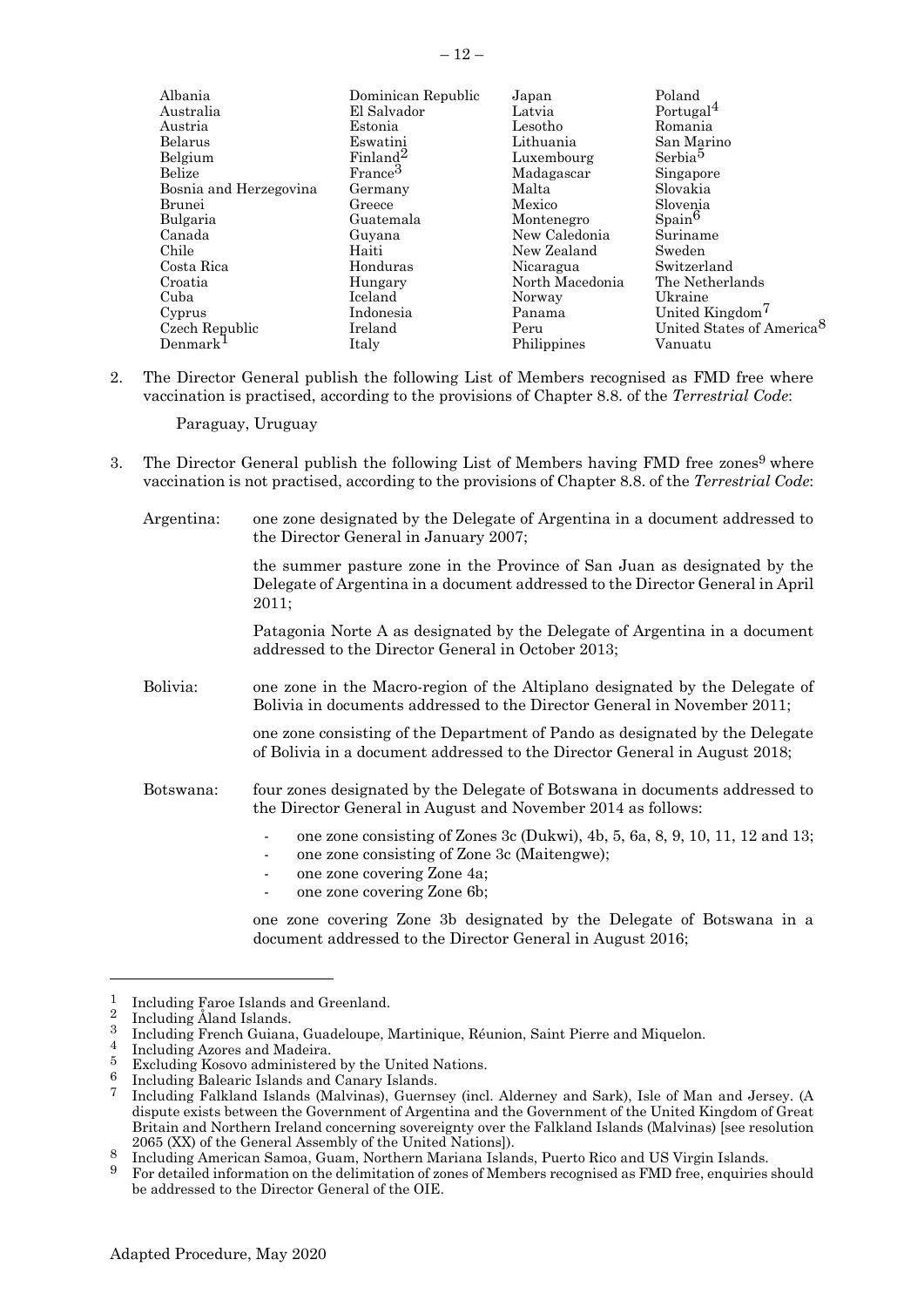|    |                 | one zone covering Zone 7 designated by the Delegate of Botswana in a<br>document addressed to the Director General in August 2018;                                                                                                                                                                                                                                                                                                                                                                                                                                                                                                                     |
|----|-----------------|--------------------------------------------------------------------------------------------------------------------------------------------------------------------------------------------------------------------------------------------------------------------------------------------------------------------------------------------------------------------------------------------------------------------------------------------------------------------------------------------------------------------------------------------------------------------------------------------------------------------------------------------------------|
|    | Brazil:         | State of Santa Catarina designated by the Delegate of Brazil in a document<br>addressed to the Director General in February 2007;                                                                                                                                                                                                                                                                                                                                                                                                                                                                                                                      |
|    | Chinese Taipei: | one zone covering Taiwan, Penghu and Matsu areas, as designated by the<br>Delegate of Chinese Taipei in a document addressed to the Director General in<br>September 2019;                                                                                                                                                                                                                                                                                                                                                                                                                                                                             |
|    | Colombia:       | one zone designated by the Delegate of Colombia in documents addressed to<br>the Director General in November 1995 and in April 1996 (Area I - Northwest<br>region of Chocó Department);                                                                                                                                                                                                                                                                                                                                                                                                                                                               |
|    |                 | one zone designated by the Delegate of Colombia in documents addressed to<br>the Director General in January 2008 (Archipelago de San Andrés and<br>Providencia);                                                                                                                                                                                                                                                                                                                                                                                                                                                                                      |
|    | Ecuador:        | one zone consisting of the insular territory of the Galapagos, as designated by<br>the Delegate of Ecuador in a document addressed to the Director General in<br>August 2014;                                                                                                                                                                                                                                                                                                                                                                                                                                                                          |
|    | Kazakhstan:     | five zones as designated by the Delegate of Kazakhstan in a document<br>addressed to the Director General in August 2018 consisting of as follows:                                                                                                                                                                                                                                                                                                                                                                                                                                                                                                     |
|    |                 | Zone 1 consisting of West Kazakhstan, Atyrau, Mangystau and south-<br>$\overline{\phantom{a}}$<br>western part of Aktobe region;<br>Zone 2 including north-eastern part of Aktobe region, southern part of<br>Kostanay region and western part of Karaganda region;<br>Zone 3 including northern and central parts of Kostanay region, western<br>parts of North Kazakhstan and Akmola regions;<br>Zone 4 including central and eastern parts of North Kazakhstan region<br>and northern parts of Akmola and Pavlodar regions;<br>Zone 5 including central and eastern parts of Karaganda region and<br>southern parts of Akmola and Pavlodar regions; |
|    | Malaysia:       | one zone covering the provinces of Sabah and Sarawak as designated by the<br>Delegate of Malaysia in a document addressed to the Director General in<br>December 2003;                                                                                                                                                                                                                                                                                                                                                                                                                                                                                 |
|    | Moldova:        | one zone designated by the Delegate of Moldova in a document addressed to<br>the Director General in July 2008;                                                                                                                                                                                                                                                                                                                                                                                                                                                                                                                                        |
|    | Namibia:        | one zone designated by the Delegate of Namibia in a document addressed to<br>the Director General in February 1997.                                                                                                                                                                                                                                                                                                                                                                                                                                                                                                                                    |
|    | Russia:         | one zone designated by the Delegate of Russia in documents addressed to the<br>Director General in August 2015 and March 2016;                                                                                                                                                                                                                                                                                                                                                                                                                                                                                                                         |
| 4. |                 | The Director General publish the following List of Members having FMD free zones <sup>10</sup> where<br>vaccination is practised, according to the provisions of Chapter 8.8. of the Terrestrial Code:                                                                                                                                                                                                                                                                                                                                                                                                                                                 |
|    | Argentina:      | two separate zones designated by the Delegate of Argentina in documents<br>addressed to the Director General in March 2007 and October 2013, and in<br>August 2010 and February 2014;                                                                                                                                                                                                                                                                                                                                                                                                                                                                  |
|    | Bolivia:        | one zone covering the regions of Chaco, Valles and parts of Amazonas and<br>Altiplano as designated by the Delegate of Bolivia in documents addressed to<br>the Director General in October 2013, February 2014 and August 2018;                                                                                                                                                                                                                                                                                                                                                                                                                       |

 $10$  For detailed information on the delimitation of zones of Members recognised as FMD free, enquiries should be addressed to the Director General of the OIE.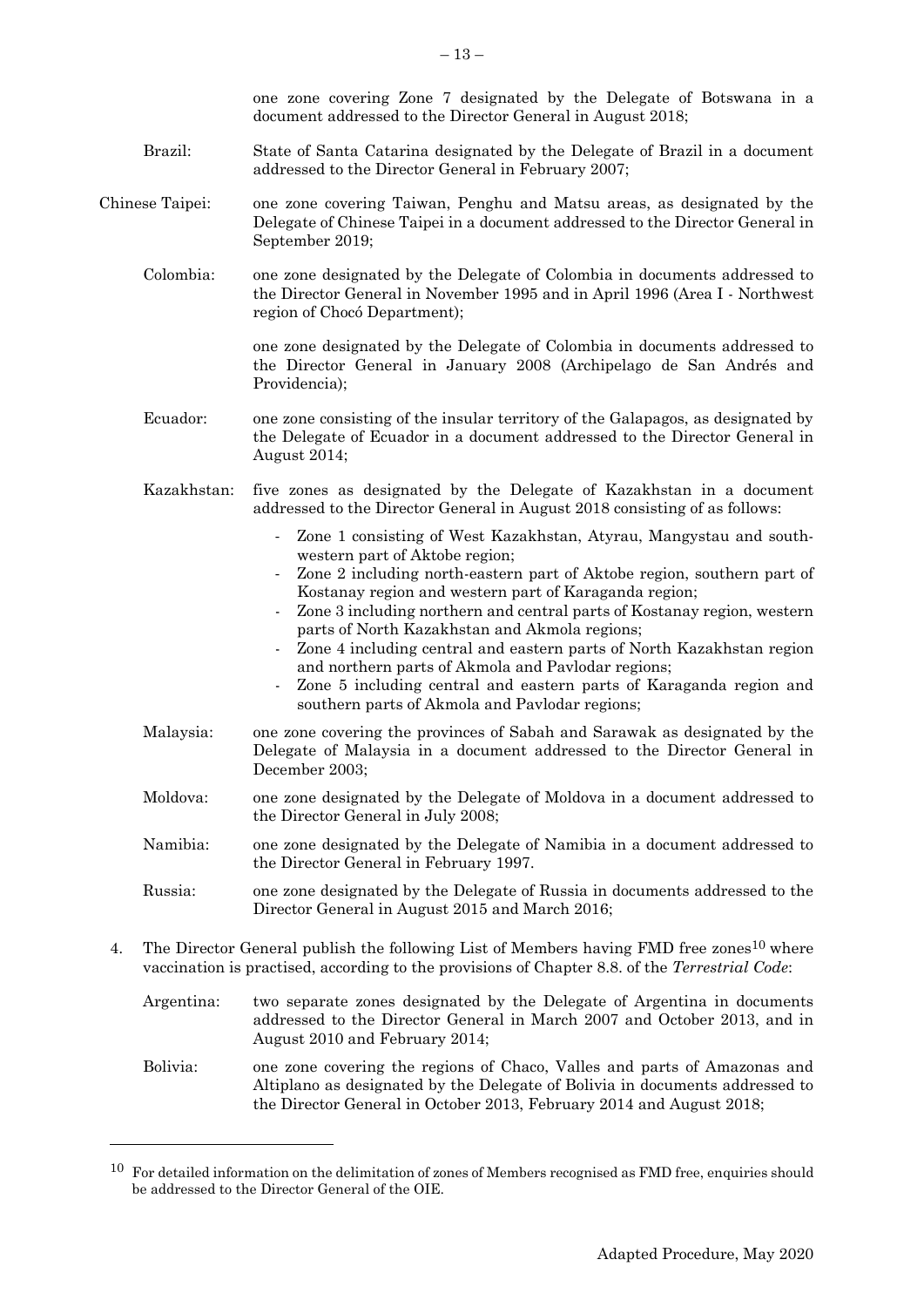- Brazil: one zone covering the territory of State of Rio Grande do Sul (documentation of September 1997); one zone consisting of two merged zones designated by the Delegate of Brazil in documents addressed to the Director General in August 2010, September 2017 and September 2019, covering the States of Acre, Alagoas, Amapá, Amazonas, Bahia, Ceará, Espíritu Santo, Goiás, Mato Grosso, Mato Grosso do Sul, Maranhão, Minas Gerais, Pará, Paraíba, Paraná, Pernambuco, Piauí, Rio de Janeiro, Rio Grande do Norte, Rondônia, Roraima, São Paulo, Sergipe, Tocantins and Distrito Federal;
- Chinese Taipei: one zone consisting of Kinmen County as designated by the Delegate of Chinese Taipei in a document addressed to the OIE Director General in September 2017;
	- Colombia: four separated zones designated by the Delegate of Colombia in documents addressed to the Director General in September 2019 as follows:
		- Zone I (Northern border) consisting of Departments of La Guajira, Cesar and part of the Department of Norte de Santander;
		- Zone II (Eastern Border) consisting of part from Departments of Arauca, Vichada and Boyacá;
		- Zone III (Trade) consisting of the Departments of Atlántico, Córdoba, Magdalena, Sucre and part of Antioquia, Bolívar and Chocó Departments;
		- Zone IV (Rest of the country), consisting of the Departments of Amazonas, Caldas, Caquetá, Cauca, Casanare, Cundinamarca, Guainía, Guaviare, Huila, Meta, Nariño, Quindío, Putumayo, Risaralda, Santander, Tolima, Valle del Cauca, Vaupés and part of Antioquia, Bolívar, Boyacá, and Chocó Departments,
	- Ecuador: one zone consisting of the continental Ecuador, as designated by the Delegate of Ecuador in a document addressed to the Director General in August 2014;
	- Kazakhstan: five separate zones designated by the Delegate of Kazakhstan in documents addressed to the Director General in August 2016 as follows:
		- one zone consisting of Almaty region;
		- one zone consisting of East Kazakhstan region;
		- one zone including part of Kyzylorda region, northern part of South Kazakhstan region, northern and central parts of Zhambyl region;
		- one zone including southern part of Kyzylorda region and south-western part of South Kazakhstan region;
		- one zone including south-eastern part of South Kazakhstan region and southern part of Zhambyl region;
	- Turkey: one zone designated by the Delegate of Turkey in a document addressed to the Director General in November 2009.

#### AND

5. The Delegates of these Members shall immediately notify the OIE Headquarters if FMD occurs in their countries or free zones within their territories.

 $\overline{\phantom{a}}$  , where  $\overline{\phantom{a}}$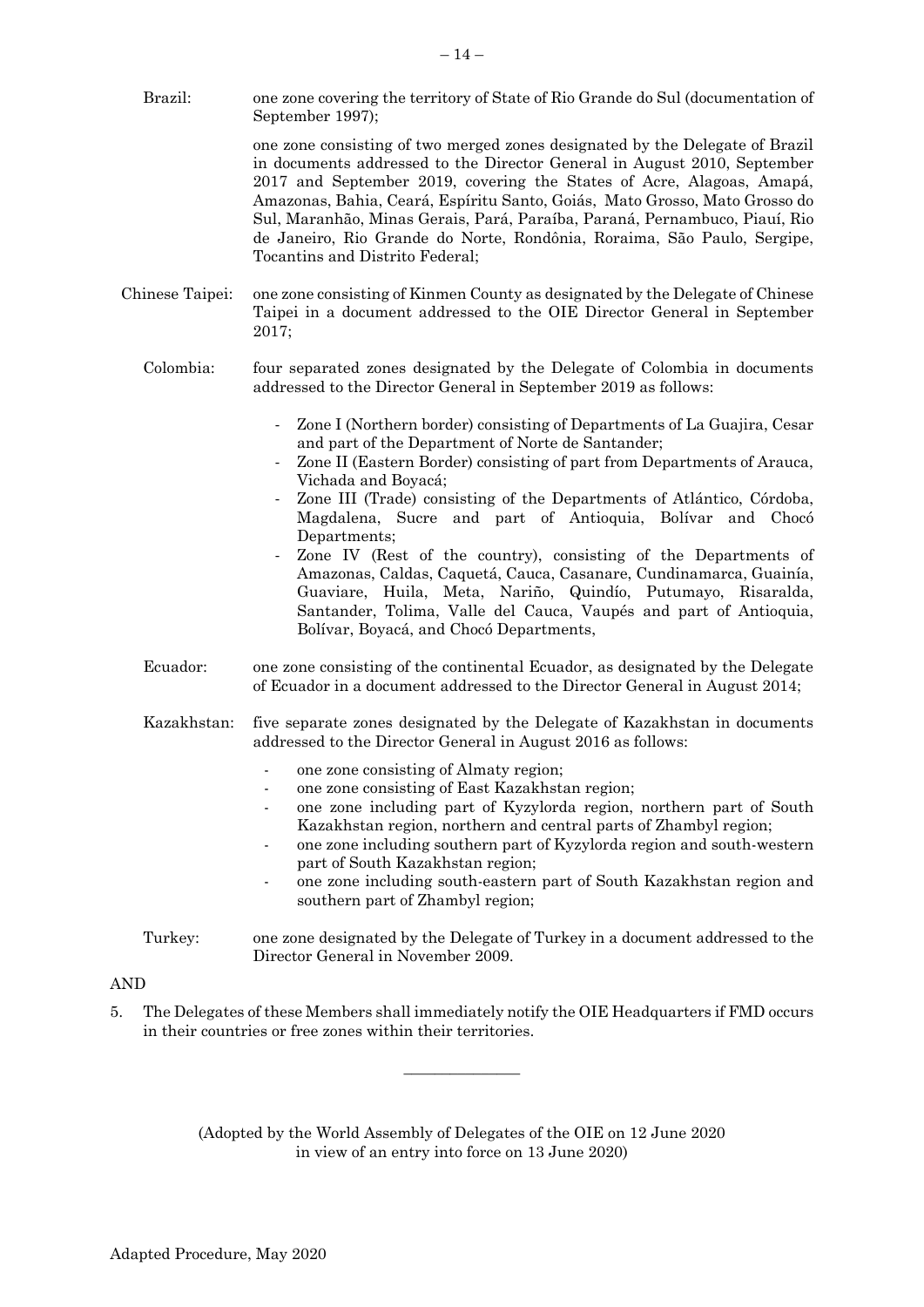# <span id="page-14-0"></span>**Endorsement of Official Control Programmes for Foot and Mouth Disease of Members**

#### CONSIDERING THAT

- 1. During the 79th General Session, the OIE World Assembly of Delegates (the Assembly) adopted Resolution No. 19 establishing a new step in the procedure for recognising the foot and mouth disease (FMD) status of a Member, namely the endorsement by the OIE of an official control programme for FMD being in compliance with the provisions of the chapter on FMD in the *Terrestrial Animal Health Code* (*Terrestrial Code*),
- 2. During the 83rd General Session, the Assembly adopted Resolution No. 15, which specified and updated the procedure for Members to follow to achieve endorsement of their official control programme for FMD,
- 3. During the 83rd General Session, the Assembly adopted Resolution No. 16, which specified and updated the financial implications for Members applying for endorsement of their official control programme for FMD to meet part of the costs defrayed by the OIE in the evaluation process,
- 4. During the 79th General Session, the Assembly noted that an explanatory document outlining the standard operating procedures for official disease status evaluations had been compiled by the OIE Headquarters for the benefit of Members,
- 5. During the 85th General Session, the Assembly noted a complete revision of the standard operating procedures providing further details on the process of official status recognition. The document has been published on the OIE website,
- 6. Information published by the OIE is derived from declarations made by the OIE Delegates of Members. The OIE is not responsible for publication and maintenance of the endorsement of Members' official control programme for FMD based on inaccurate information or nonreporting to the OIE Headquarters of significant changes in the implementation of relevant measures in the Member subsequent to the time of endorsement of the official control programme for FMD,

#### THE ASSEMBLY

#### RESOLVES THAT

1. The Director General publish the following List of Members with an endorsed official control programme for FMD, according to the provisions of Chapter 8.8. of the *Terrestrial Code*:

| China (People's Rep. of) | Mongolia | Namibia  |
|--------------------------|----------|----------|
| India                    | Morocco  | Thailand |
| Kyrgyzstan               |          |          |

2. The Delegates of these Members shall notify the OIE Headquarters the occurrence of FMD in their countries or territories in accordance with Chapter 1.1. of the *Terrestrial Code*.  $\overline{\phantom{a}}$  , where  $\overline{\phantom{a}}$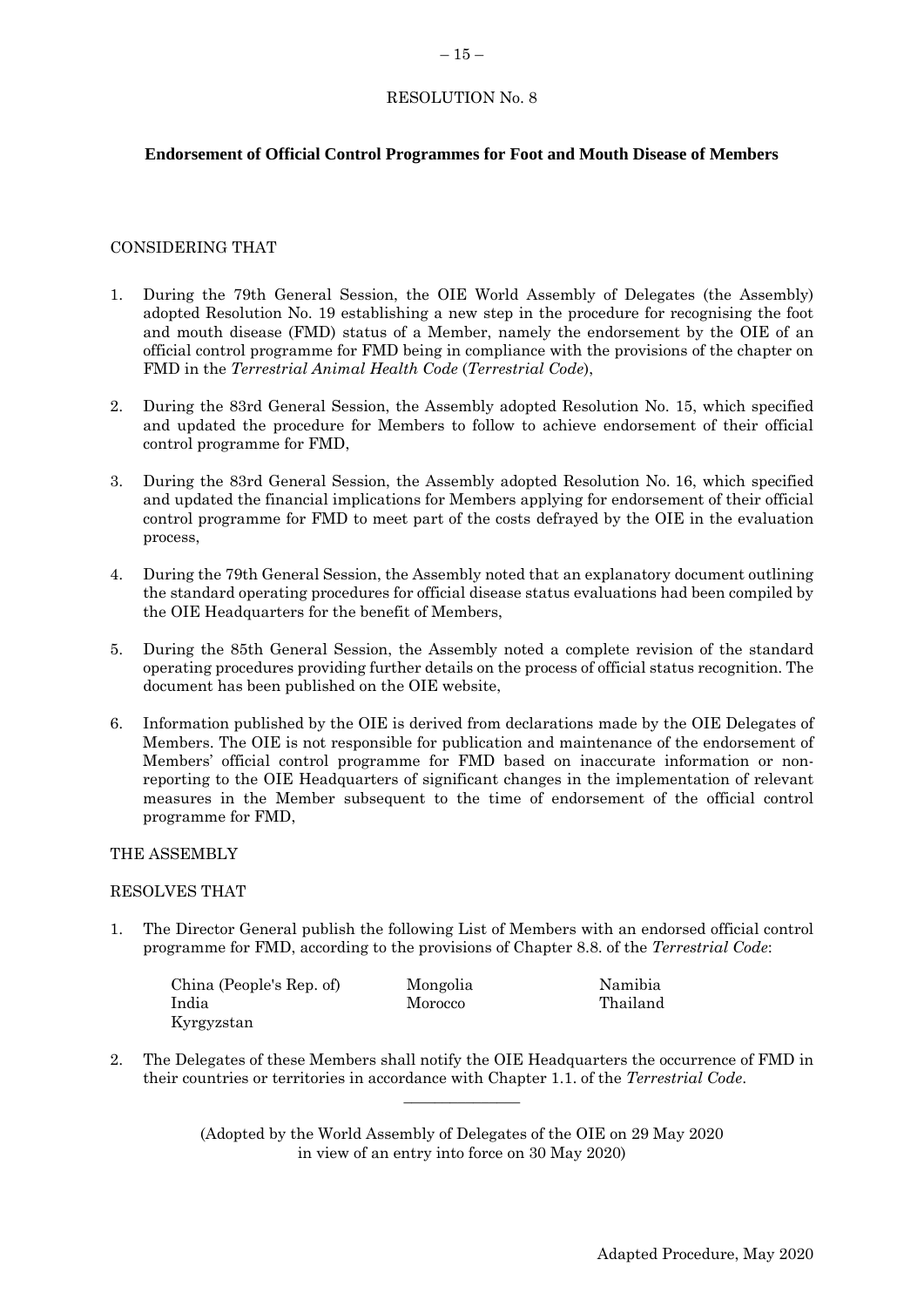# <span id="page-15-0"></span>**Recognition of the Contagious Bovine Pleuropneumonia Status of Members**

#### CONSIDERING THAT

- 1. During the 71st General Session, the OIE World Assembly of Delegates (the Assembly) established a procedure for annually updating a List of Members and zones, recognised as free from contagious bovine pleuropneumonia (CBPP) according to the provisions of the *Terrestrial Animal Health Code* (*Terrestrial Code*),
- 2. During the 83rd General Session, the Assembly adopted Resolution No. 15, which specified and updated the procedure for Members to follow to achieve official recognition and maintenance of status for certain diseases, including CBPP,
- 3. During the 83rd General Session, the Assembly adopted Resolution No. 16, which specified and updated the financial implications for Members applying for evaluation of official recognition of disease status to meet part of the costs defrayed by the OIE in the evaluation process,
- 4. During the 79th General Session, the Assembly noted that an explanatory document outlining the standard operating procedures for official disease status evaluations had been compiled by the OIE Headquarters for the benefit of Members,
- 5. During the 85th General Session, the Assembly noted a complete revision of the standard operating procedures providing further details on the process of official status recognition. The document has been published on the OIE website,
- 6. During the 86th General Session, the Assembly noted an explanatory document outlining the standard operating procedure for official recognition of disease status of non-contiguous territories as part of a Member already having an OIE official disease status. The document has been published on the OIE website,
- 7. Information published by the OIE is derived from declarations made by the OIE Delegates of Members. The OIE is not responsible for publication and maintenance of Members' or zonal disease free status based on inaccurate information or untimely reporting to the OIE Headquarters of changes in epidemiological status or other significant events subsequent to the time of declaration of freedom from CBPP,

#### THE ASSEMBLY

#### RESOLVES THAT

- 1. The Director General publish the following List of Members recognised as CBPP free according to the provisions of Chapter 11.5. of the *Terrestrial Code*:
	- Argentina Australia Bolivia Botswana Brazil Canada China (People's Rep. of)

Eswatini France<sup>11</sup> India Mexico New Caledonia Peru Portugal<sup>12</sup>

Russia Singapore South Africa Switzerland United States of America Uruguay

<sup>11</sup> Including French Guiana, Guadeloupe, Martinique, Mayotte and Réunion.

<sup>12</sup> Including Azores and Madeira.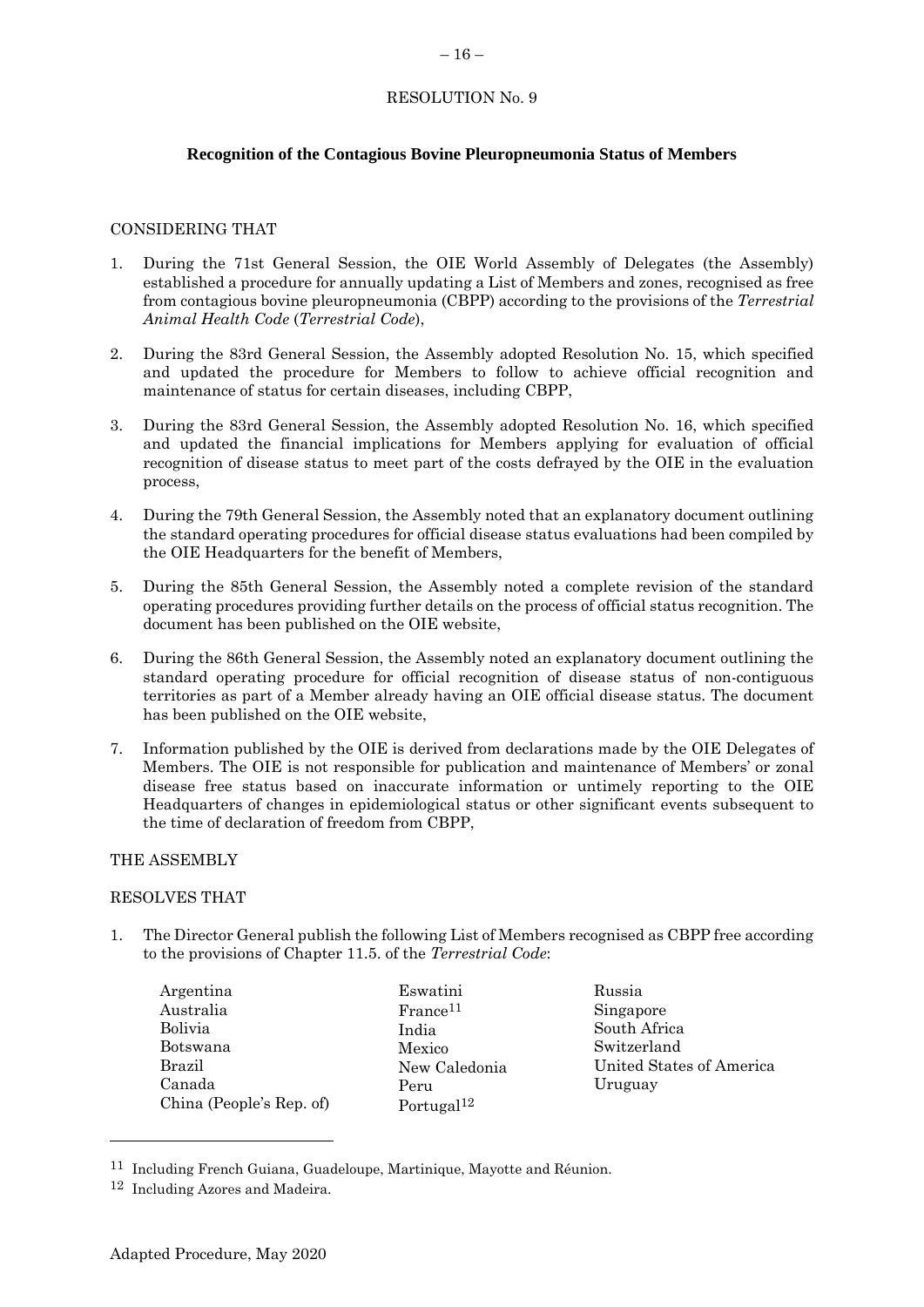- 2. The Director General publish the following List of Members having a CBPP free zone<sup>13</sup> according to the provisions of Chapter 11.5. of the *Terrestrial Code*:
	- Namibia: one zone located south to the Veterinary Cordon Fence, designated by the Delegate of Namibia in a document addressed to the Director General in October 2015.

AND

3. The Delegates of these Members shall immediately notify the OIE Headquarters if CBPP occurs in their countries or free zone within their territories.

 $\overline{\phantom{a}}$  , where  $\overline{\phantom{a}}$ 

<sup>&</sup>lt;sup>13</sup> For detailed information on the delimitation of the zone of the Member recognised as CBPP free, enquiries should be addressed to the Director General of the OIE.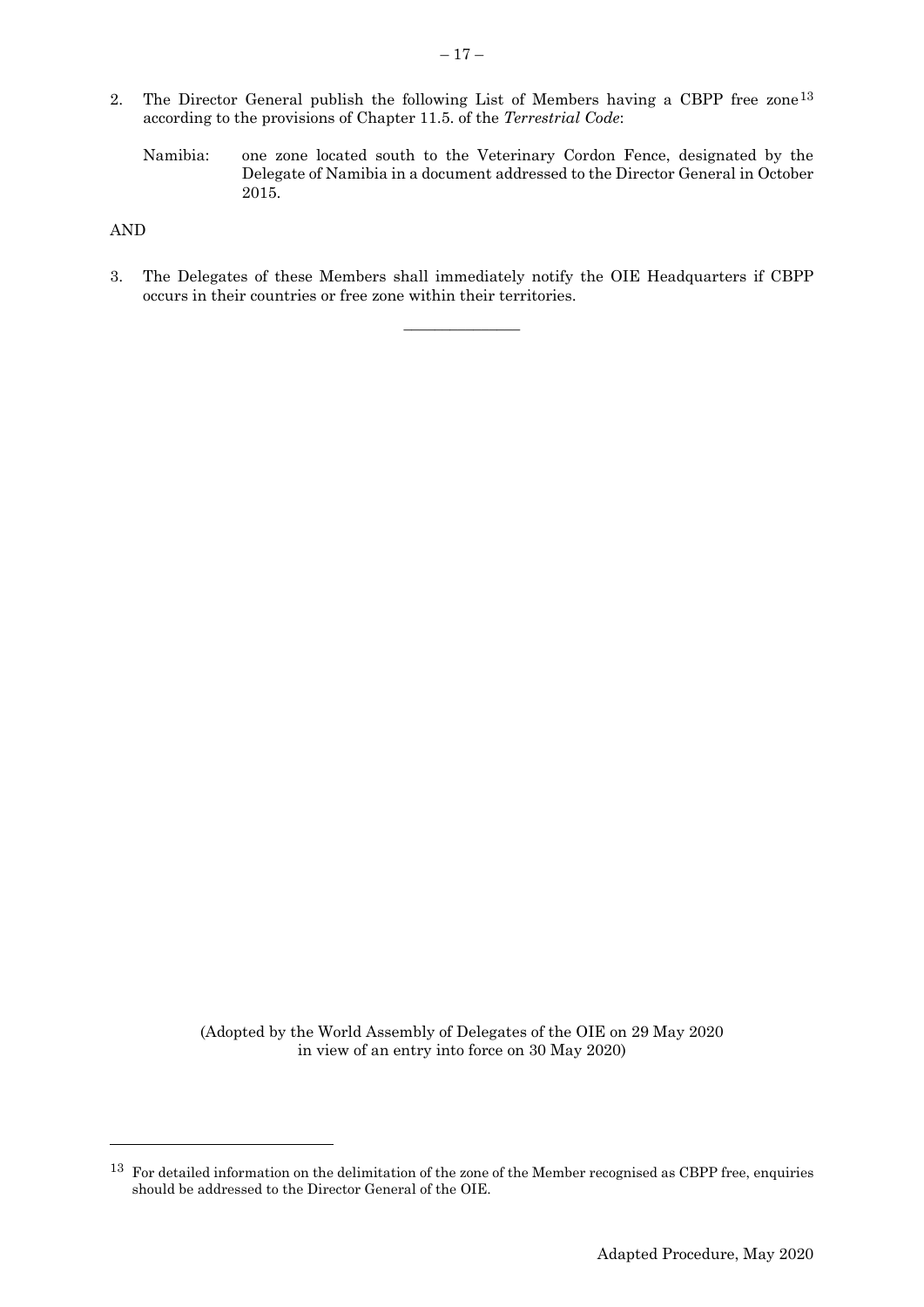# <span id="page-17-0"></span>**Endorsement of Official Control Programmes for Contagious Bovine Pleuropneumonia of Members**

# CONSIDERING THAT

- 1. During the 82nd General Session, the OIE World Assembly of Delegates (the Assembly) adopted Resolution No. 31 establishing the endorsement by the OIE of an official control programme for contagious bovine pleuropneumonia (CBPP), in accordance with the relevant provisions of the chapter on CBPP in the *Terrestrial Animal Health Code* (*Terrestrial Code*),
- 2. During the 83rd General Session, the Assembly adopted Resolution No. 15, which specified and updated the procedure for Members to follow to achieve endorsement of their official control programme for CBPP,
- 3. During the 83rd General Session, the Assembly adopted Resolution No. 16, which specified the financial implications for Members applying for endorsement of their official control programme for CBPP to meet part of the costs defrayed by the OIE in the evaluation process,
- 4. During the 79th General Session, the Assembly noted that an explanatory document outlining the standard operating procedures for official disease status evaluations had been compiled by the OIE Headquarters for the benefit of Members,
- 5. During the 85th General Session, the Assembly noted a complete revision of the standard operating procedures providing further details on the process of official status recognition. The document has been published on the OIE website,
- 6. Information published by the OIE is derived from declarations made by the OIE Delegates of Members. The OIE is not responsible for publication and maintenance of the endorsement of Members' official control programme for CBPP based on inaccurate information or nonreporting to the OIE Headquarters of significant changes in the implementation of relevant measures in the Member subsequent to the time of endorsement of the official control programme for CBPP,

#### THE ASSEMBLY

#### RESOLVES THAT

1. The Director General publish the following List of Members with an endorsed official control programme for CBPP, according to the provisions of Chapter 11.5. of the *Terrestrial Code*:

Namibia.

2. The Delegate of this Member shall notify the OIE Headquarters the occurrence of CBPP in its country or territory in accordance with Chapter 1.1. of the *Terrestrial Code*.

 $\overline{\phantom{a}}$  , where  $\overline{\phantom{a}}$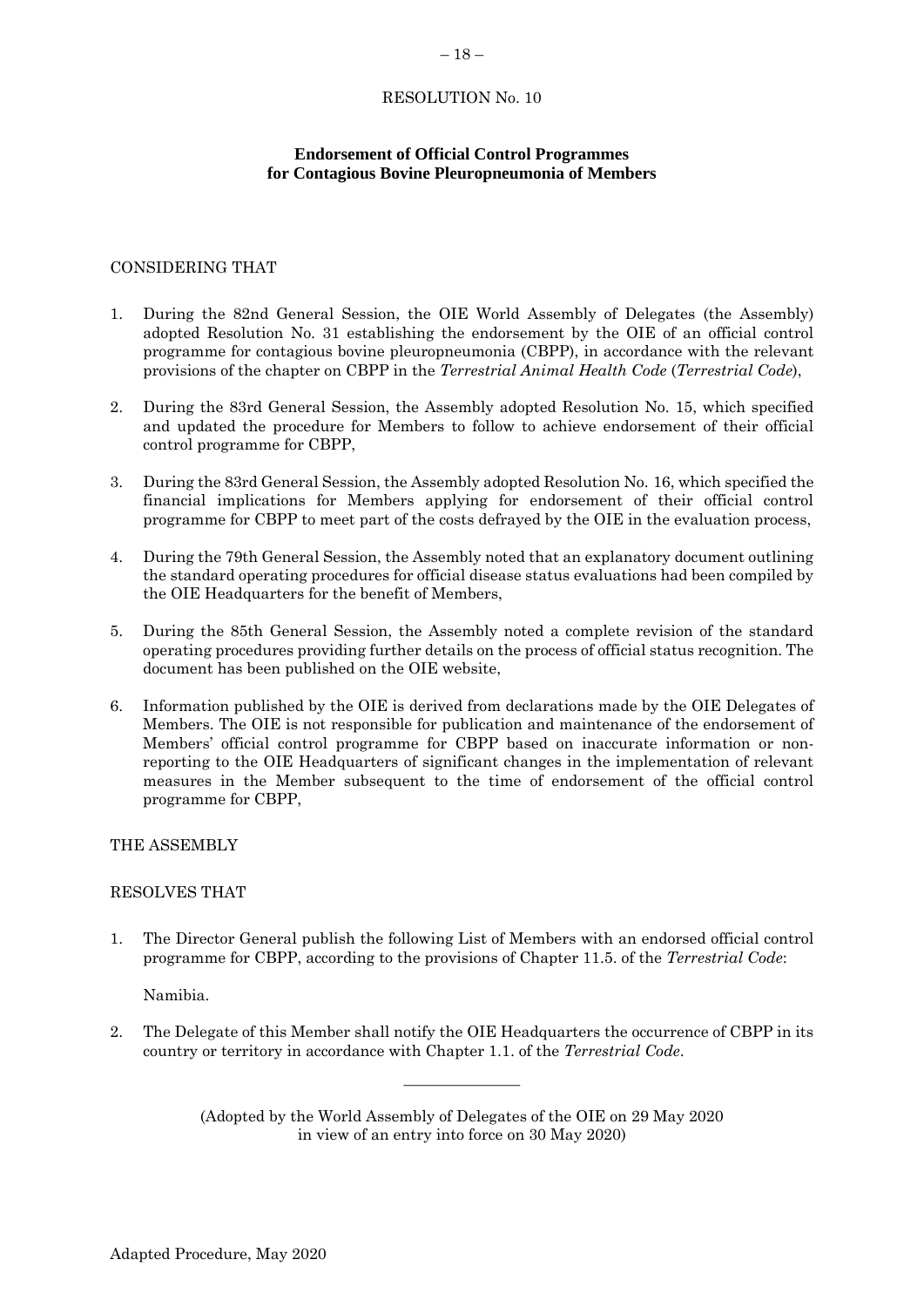# <span id="page-18-0"></span>**Recognition of the Bovine Spongiform Encephalopathy Risk Status of Members**

#### CONSIDERING THAT

- 1. During the 67th General Session, the OIE World Assembly of Delegates (the Assembly) established a procedure for annually updating a List of Members and zones, categorised by their bovine spongiform encephalopathy (BSE) risk according to the provisions of the *Terrestrial Animal Health Code* (*Terrestrial Code*),
- 2. During the 83rd General Session, the Assembly adopted Resolution No. 15, which specified and updated the procedure for Members to follow to achieve official recognition and maintenance of status of certain diseases, including BSE risk status,
- 3. During the 83rd General Session, the Assembly adopted Resolution No. 16, which specified and updated the financial implications for Members applying for evaluation of official recognition of BSE risk status to meet part of the costs defrayed by the OIE in the evaluation process,
- 4. During the 79th General Session, the Assembly noted that an explanatory document outlining the standard operating procedures for official disease status evaluations had been compiled by the OIE Headquarters for the benefit of Members,
- 5. During the 85th General Session, the Assembly noted a complete revision of the standard operating procedures providing further details on the process of official status recognition. The document has been published on the OIE website,
- 6. During the 86th General Session, the Assembly noted an explanatory document outlining the standard operating procedure for official recognition of disease status of non-contiguous territories as part of a Member already having an OIE official disease status. The document has been published on the OIE website,
- 7. Information published by the OIE is derived from declarations made by the OIE Delegates of Members. The OIE is not responsible for publication and maintenance of Members' or zonal risk status based on inaccurate information or untimely reporting to the OIE Headquarters of changes in epidemiological status or other significant events subsequent to the time of declaration of the BSE risk status,

#### THE ASSEMBLY

#### RESOLVES THAT

1. The Director General publish the following List of Members recognised as having a negligible BSE risk in accordance with Chapter 11.4. of the *Terrestrial Code*: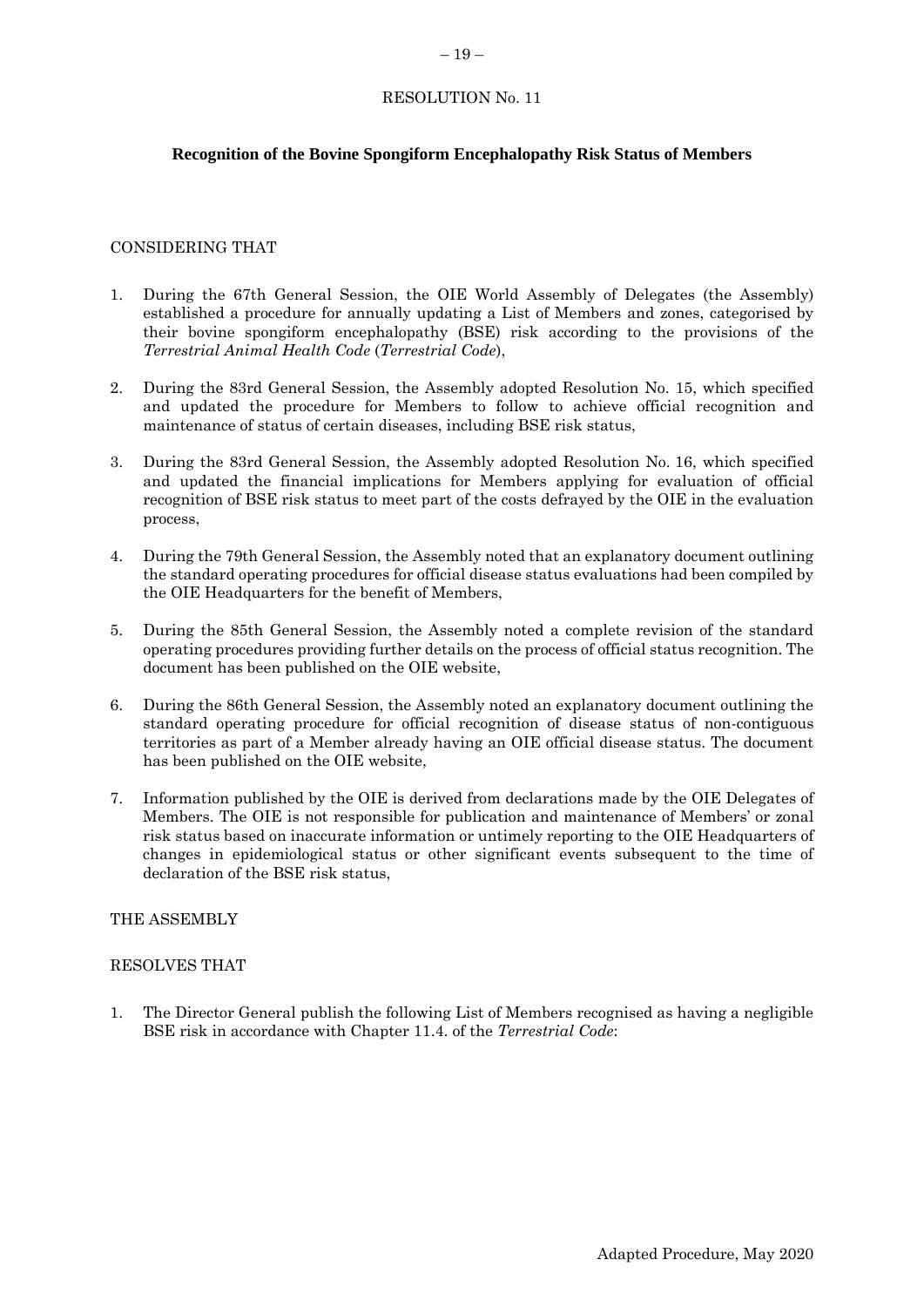| Argentina                                                     | Denmark                                                      | Lithuania                            | Portugal <sup>15</sup>                                                |
|---------------------------------------------------------------|--------------------------------------------------------------|--------------------------------------|-----------------------------------------------------------------------|
| Australia                                                     | Estonia                                                      | Luxembourg                           | Romania                                                               |
| Austria                                                       | Finland <sup>14</sup>                                        | Malta                                | Serbia <sup>16</sup>                                                  |
| Belgium                                                       | Germany                                                      | Mexico                               | Singapore                                                             |
| <b>Bolivia</b>                                                | Hungary                                                      | Namibia                              | Slovakia                                                              |
| Brazil                                                        | Iceland                                                      | New Zealand                          | Slovenia                                                              |
| Bulgaria                                                      | India                                                        | Nicaragua                            | $S_{\text{pain}}^{17}$                                                |
| Chile                                                         | Israel                                                       | Norway                               | Sweden                                                                |
| Colombia<br>Costa Rica<br>Croatia<br>Cyprus<br>Czech Republic | Italy<br>Japan<br>Korea (Rep. of)<br>Latvia<br>Liechtenstein | Panama<br>Paraguay<br>Peru<br>Poland | Switzerland<br>The Netherlands<br>United States of America<br>Uruguay |

2. The Director General publish the following List of Members recognised as having a controlled BSE risk in accordance with Chapter 11.4. of the *Terrestrial Code*:

| Canada         | Ecuador | Greece  |
|----------------|---------|---------|
| Chinese Taipei | France  | Ireland |

3. The Director General publish the following List of Members having zones 18 recognised as having a negligible BSE risk in accordance with Chapter 11.4. of the *Terrestrial Code*:

|                                                                                                    | China (People's Rep. of): a zone designated by the Delegate of China in a document addressed<br>to the Director General in November 2013, consisting of the People's<br>Republic of China with the exclusion of Hong Kong and Macau. |  |
|----------------------------------------------------------------------------------------------------|--------------------------------------------------------------------------------------------------------------------------------------------------------------------------------------------------------------------------------------|--|
| United Kingdom:                                                                                    | one zone consisting of Northern Ireland as designated by the<br>Delegate of the United Kingdom in a document addressed to the<br>Director General in September 2016;                                                                 |  |
|                                                                                                    | one zone consisting of Jersey as designated by the Delegate of the<br>United Kingdom in a document addressed to the Director General<br>in August 2019.                                                                              |  |
| The Director General publish the following List of Members having zones <sup>5</sup> recognised as |                                                                                                                                                                                                                                      |  |

- 4. The Director General publish the following List of Members having zones having a controlled BSE risk in accordance with Chapter 11.4. of the *Terrestrial Code*:
	- United Kingdom: one zone consisting of England and Wales as designated by the Delegate of the United Kingdom in documents addressed to the Director General in September and October 2016;

one zone consisting of Scotland as designated by the Delegate of the United Kingdom in documents addressed to the Director General in September 2016 and October 2016 and in December 2018.

# AND

5. The Delegates of these Members shall immediately notify the OIE Headquarters if BSE occurs in their countries or zones within their territories.  $\overline{\phantom{a}}$  , where  $\overline{\phantom{a}}$ 

<sup>14</sup> Including Åland Islands.

<sup>15</sup> Including Azores and Madeira.

<sup>16</sup> Excluding Kosovo administered by the United Nations.

<sup>17</sup> Including Balearic Islands and Canary Islands.

<sup>18</sup> For detailed information on the delimitation of the zones of the Members recognised as having a negligible or controlled BSE risk, enquiries should be addressed to the Director General of the OIE.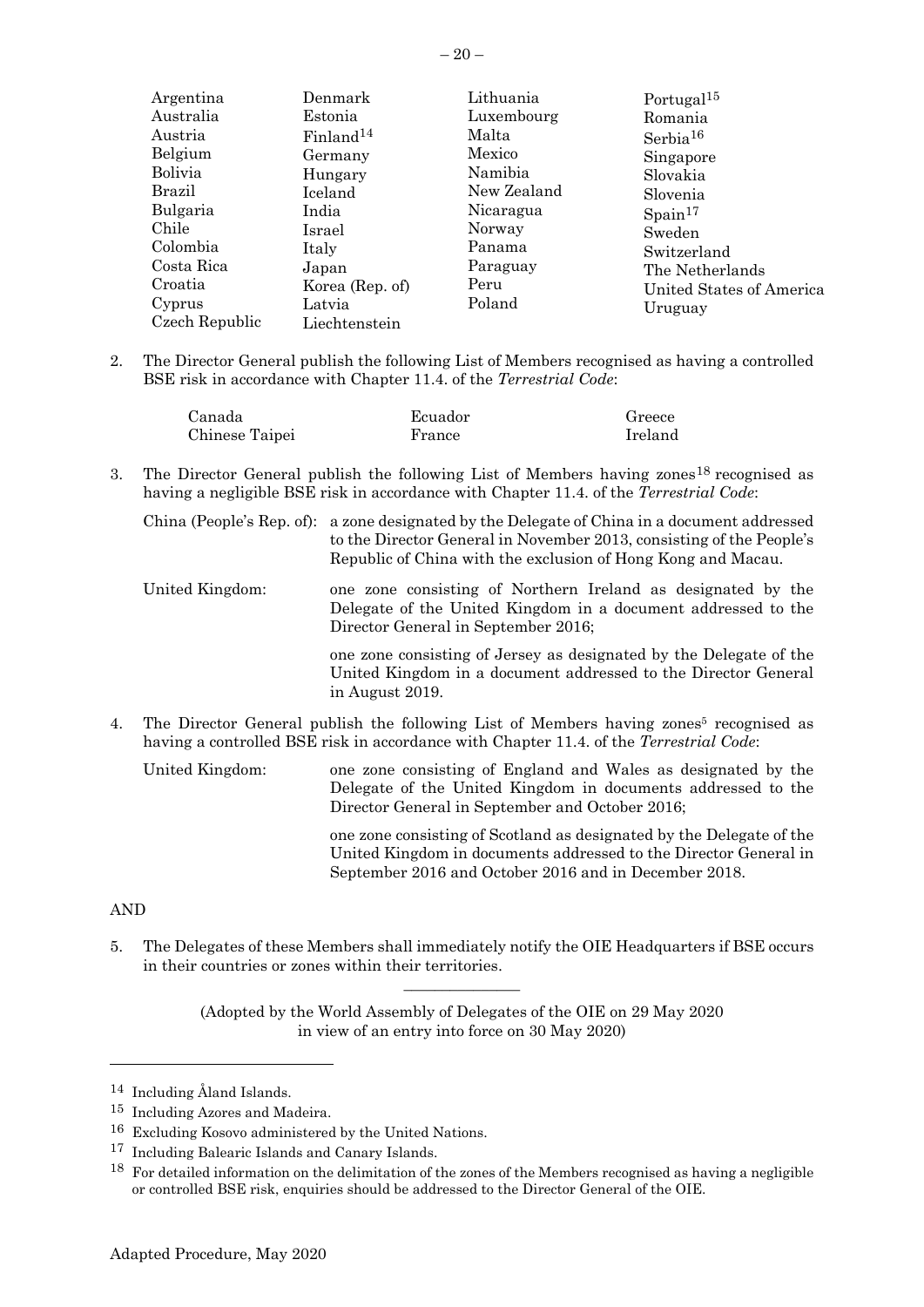# <span id="page-20-0"></span>**Recognition of the African Horse Sickness Status of Members**

#### CONSIDERING THAT

- 1. During the 80th General Session, the OIE World Assembly of Delegates (the Assembly) adopted Resolution No. 19, which amended the chapter of the *Terrestrial Animal Health Code*  (*Terrestrial Code*) on African horse sickness (AHS). These standards provide a pathway for Members or zones to be recognised by the OIE as free from AHS,
- 2. During the 83rd General Session, the Assembly adopted Resolution No. 15, which specified and updated the procedure for Members to follow to achieve official recognition and maintenance of status for certain animal diseases, including AHS,
- 3. During the 83rd General Session, the Assembly adopted Resolution No. 16, which specified and updated the financial implications for Members applying for evaluation of official recognition of disease status to meet part of the costs defrayed by the OIE in the evaluation process,
- 4. During the 79th General Session, the Assembly noted that an explanatory document outlining the standard operating procedures for official disease status evaluations had been compiled by the OIE Headquarters for the benefit of Members,
- 5. During the 85th General Session, the Assembly noted a complete revision of the standard operating procedures providing further details on the process of official status recognition. The document has been published on the OIE website,
- 6. During the 86th General Session, the Assembly noted an explanatory document outlining the standard operating procedure for official recognition of disease status of non-contiguous territories as part of a Member already having an OIE official disease status. The document has been published on the OIE website,
- 7. Information published by the OIE is derived from declarations made by the OIE Delegates of Members. The OIE is not responsible for publication and maintenance of Members' or zonal disease free status based on inaccurate information or untimely reporting to the OIE Headquarters of changes in epidemiological status or other significant events subsequent to the time of declaration of freedom from AHS,

#### THE ASSEMBLY

#### RESOLVES THAT

1. The Director General publish the following List of Members recognised as AHS free according to the provisions of Chapter 12.1. of the *Terrestrial Code*: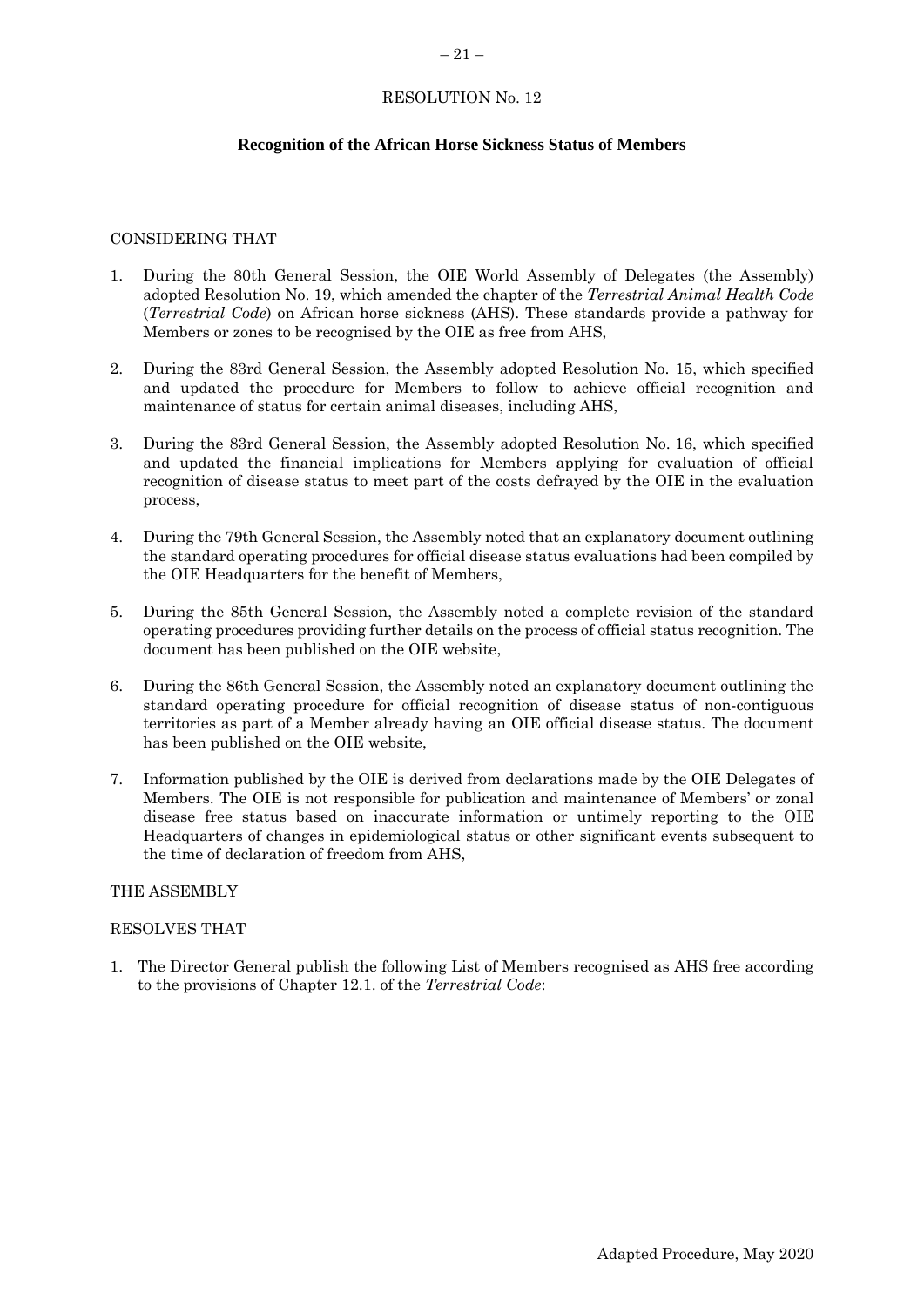| Algeria                       | Cyprus                | Kuwait          | Poland                          |
|-------------------------------|-----------------------|-----------------|---------------------------------|
| Andorra                       | Czech Republic        | Latvia          | Portugal <sup>22</sup>          |
| Argentina                     | Denmark               | Liechtenstein   | Qatar                           |
| Australia                     | Ecuador               | Lithuania       | Romania                         |
| Austria                       | Estonia               | Luxembourg      | Singapore                       |
| Azerbaijan                    | Finland <sup>20</sup> | Malaysia        | Slovakia                        |
| Belgium                       | France <sup>21</sup>  | Malta           | Slovenia                        |
| <b>Bolivia</b>                | Germany               | Mexico          | $\text{Spain}^{23}$             |
| Bosnia and Herzegovina        | Greece                | Morocco         | Sweden                          |
| Brazil                        | Hungary               | New Caledonia   | Switzerland                     |
| Bulgaria                      | Iceland               | New Zealand     | The Netherlands                 |
| Canada                        | India                 | North Macedonia | Tunisia                         |
| Chile                         | Ireland               | Norway          | Turkey                          |
| China (People's Rep. of) $19$ | Italy                 | Oman            | United Arab Emirates            |
| Chinese Taipei                | Japan                 | Paraguay        | United Kingdom <sup>24</sup>    |
| Colombia                      | Kazakhstan            | Peru            | <b>United States of America</b> |
| Croatia                       | Korea (Rep. of)       | Philippines     | Uruguay                         |

# AND

2. The Delegates of these Members shall immediately notify the OIE Headquarters if AHS occurs in their countries or their territories.

 $\frac{1}{2}$ 

<sup>19</sup> Including Hong Kong and Macau.

<sup>20</sup> Including Åland Islands.

<sup>21</sup> Including French Guiana, Guadeloupe, Martinique, Mayotte, Réunion, Saint Barthélémy, Saint Martin, Saint Pierre and Miquelon.

<sup>22</sup> Including Azores and Madeira.

<sup>23</sup> Including Balearic Islands and Canary Islands.

<sup>24</sup> Including Cayman Islands, Guernsey (incl. Alderney and Sark), Isle of Man, Jersey, Saint Helena and Falkland Islands (Malvinas). (A dispute exists between the Government of Argentina and the Government of the United Kingdom of Great Britain and Northern Ireland concerning sovereignty over the Falkland Islands (Malvinas) [see resolution 2065 (XX) of the General Assembly of the United Nations]).

<sup>25</sup> Including American Samoa, Guam, Northern Mariana Islands, Puerto Rico and US Virgin Islands.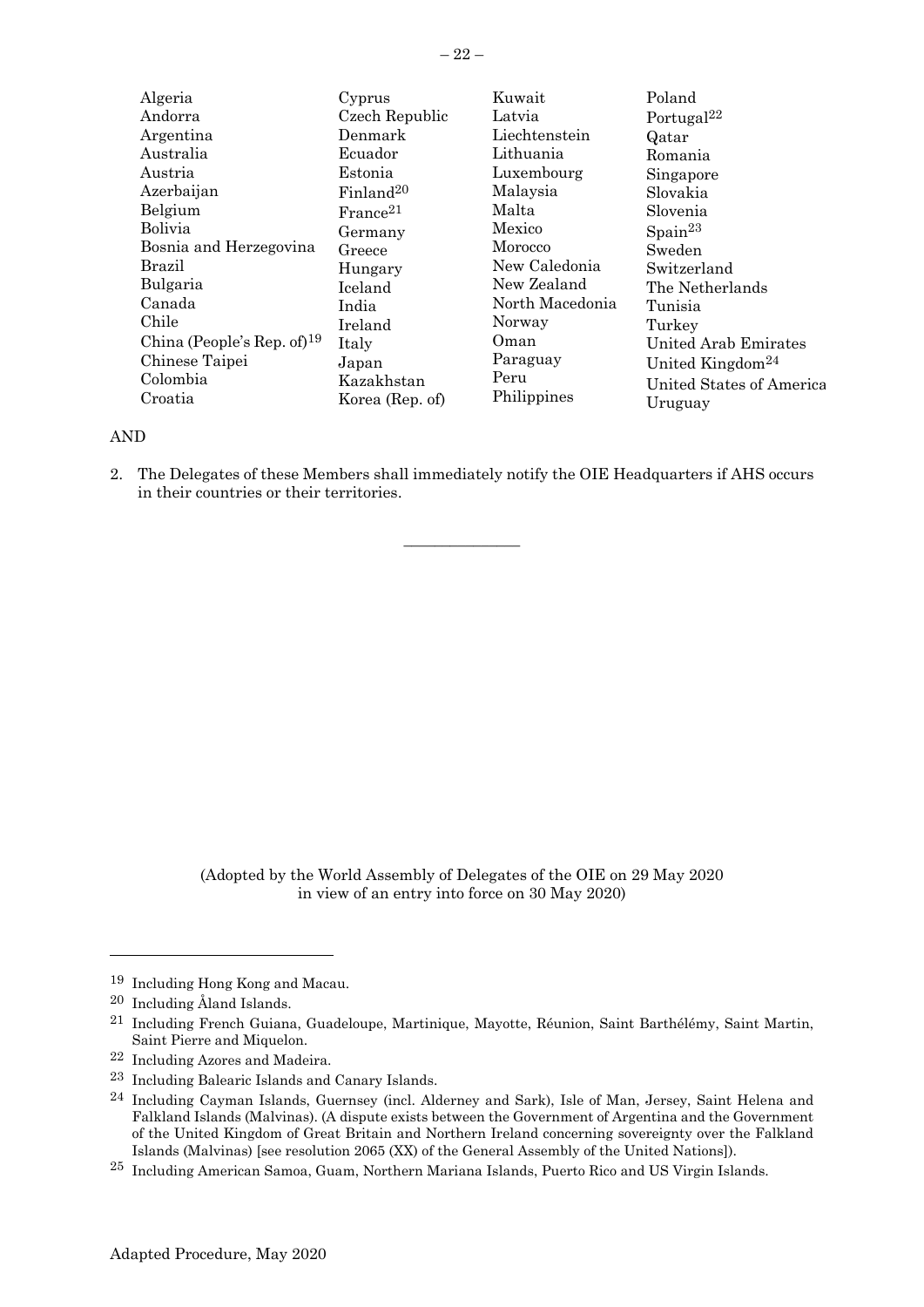# <span id="page-22-0"></span> $-23-$

# RESOLUTION No. 13

# **Recognition of the Peste des Petits Ruminants Status of Members**

#### CONSIDERING THAT

- 1. During the 81st General Session, the OIE World Assembly of Delegates (the Assembly) adopted Resolution No. 29, which amended the chapter of the *Terrestrial Animal Health Code*  (*Terrestrial Code*) on peste des petits ruminants (PPR). These standards provide a pathway for Members or zones to be recognised by the OIE as free from PPR,
- 2. During the 83rd General Session, the Assembly adopted Resolution No. 15, which specified and updated the procedure for Members to follow to achieve official recognition and maintenance of status for certain animal diseases, including PPR,
- 3. During the 83rd General Session, the Assembly adopted Resolution No. 16 which specified and updated the financial implications for Members applying for evaluation of official recognition of disease status to meet part of the costs defrayed by the OIE in the evaluation process,
- 4. During the 79th General Session, the Assembly noted that an explanatory document outlining the standard operating procedures for official disease status evaluations had been compiled by the OIE Headquarters for the benefit of Members,
- 5. During the 85th General Session, the Assembly noted a complete revision of the standard operating procedures providing further details on the process of official status recognition. The document has been published on the OIE website,
- 6. During the 86th General Session, the Assembly noted an explanatory document outlining the standard operating procedure for official recognition of disease status of non-contiguous territories as part of a Member already having an OIE official disease status. The document has been published on the OIE website,
- 7. Information published by the OIE is derived from declarations made by the OIE Delegates of Members. The OIE is not responsible for publication and maintenance of Members' or zonal disease free status based on inaccurate information or untimely reporting to the OIE Headquarters of changes in epidemiological status or other significant events subsequent to the time of declaration of freedom from PPR,

#### THE ASSEMBLY

#### RESOLVES THAT

1. The Director General publish the following List of Members recognised as PPR free according to the provisions of Chapter 14.7. of the *Terrestrial Code*: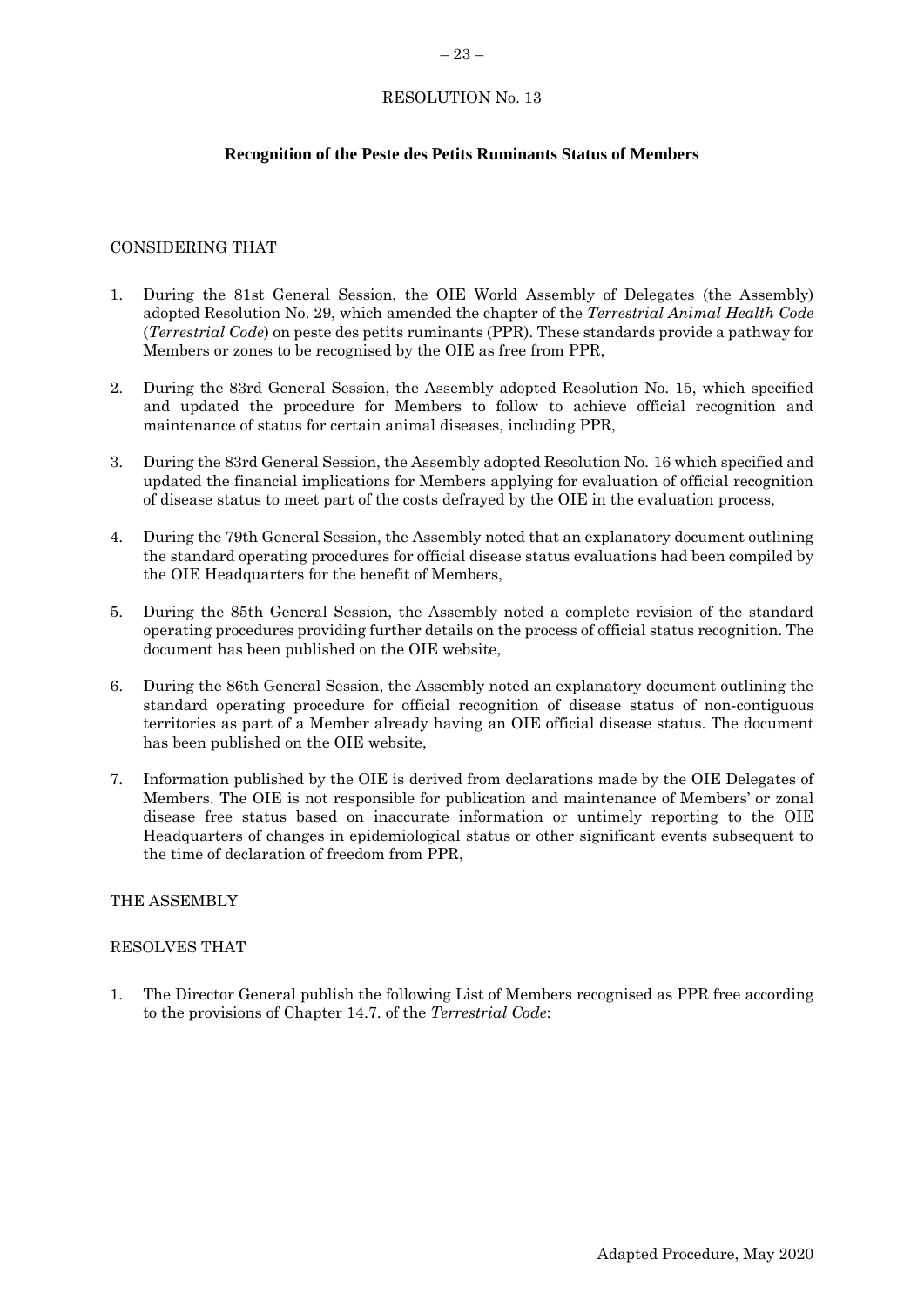|--|

| Argentina<br>Australia<br>Austria<br>Belgium<br>Bolivia<br>Bosnia and Herzegovina<br>Botswana<br>Brazil<br>Canada<br>Chile<br>Chinese Taipei<br>Colombia<br>Croatia<br>Cyprus<br>Czech Republic | Denmark<br>Ecuador<br>Estonia<br>Eswatini<br>Finaland <sup>26</sup><br>France <sup>27</sup><br>Germany<br>Greece<br>Hungary<br>Iceland<br>Ireland<br>Italy<br>Korea (Rep. of)<br>Latvia<br>Lesotho | Liechtenstein<br>Lithuania<br>Luxembourg<br>Madagascar<br>Malta<br>Mauritius<br>Mexico<br>New Caledonia<br>New Zealand<br>Norway<br>Paraguay<br>Peru<br>Philippines<br>Poland | Portugal <sup>28</sup><br>Romania<br>Russia<br>Singapore<br>Slovakia<br>Slovenia<br>South Africa<br>$S_{\text{pain}}^{29}$<br>Sweden<br>Switzerland<br>The Netherlands<br>United Kingdom <sup>30</sup><br>United States of America <sup>31</sup><br>Uruguay |
|-------------------------------------------------------------------------------------------------------------------------------------------------------------------------------------------------|----------------------------------------------------------------------------------------------------------------------------------------------------------------------------------------------------|-------------------------------------------------------------------------------------------------------------------------------------------------------------------------------|-------------------------------------------------------------------------------------------------------------------------------------------------------------------------------------------------------------------------------------------------------------|
|-------------------------------------------------------------------------------------------------------------------------------------------------------------------------------------------------|----------------------------------------------------------------------------------------------------------------------------------------------------------------------------------------------------|-------------------------------------------------------------------------------------------------------------------------------------------------------------------------------|-------------------------------------------------------------------------------------------------------------------------------------------------------------------------------------------------------------------------------------------------------------|

- 2. The Director General publish the following List of Members having a PPR free zone 32 according to the provisions of Chapter 14.7. of the *Terrestrial Code*:
	- Namibia: one zone located south to the Veterinary Cordon Fence, designated by the Delegate of Namibia in a document addressed to the Director General in November 2014.

AND

3. The Delegates of these Members shall immediately notify the OIE Headquarters if PPR occurs in their countries or free zone within their territories.

 $\overline{\phantom{a}}$  , where  $\overline{\phantom{a}}$ 

<sup>26</sup> Including Åland Islands.

<sup>27</sup> Including French Guiana, Guadeloupe, Martinique, Réunion, Saint Barthélémy, Saint Martin, Saint Pierre and Miquelon.

<sup>28</sup> Including Azores and Madeira.

<sup>29</sup> Including Balearic Islands and Canary Islands.

<sup>30</sup> Including Cayman Islands, Guernsey (incl. Alderney and Sark), Isle of Man, Jersey, Saint Helena, and Falkland Islands (Malvinas). (A dispute exists between the Government of Argentina and the Government of the United Kingdom of Great Britain and Northern Ireland concerning sovereignty over the Falkland Islands (Malvinas) [see resolution 2065 (XX) of the General Assembly of the United Nations]).

<sup>31</sup> Including American Samoa, Guam, Northern Mariana Islands, Puerto Rico and US Virgin Islands.

 $32$  For detailed information on the delimitation of the zone of the Member recognised as PPR free, enquiries should be addressed to the Director General of the OIE.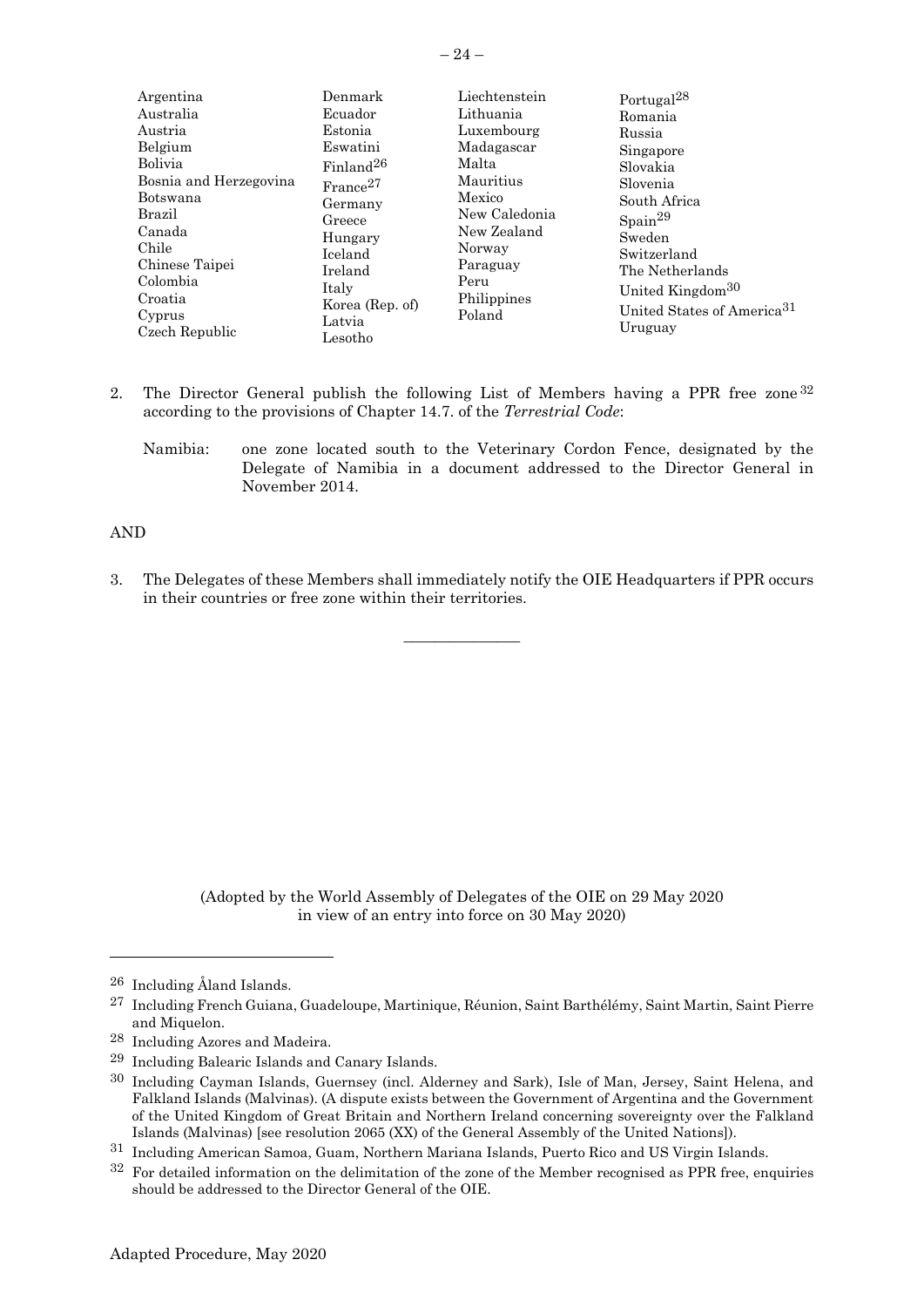# <span id="page-24-0"></span> $-25-$

# RESOLUTION No. 14

# **Recognition of the Classical Swine Fever Status of Members**

#### CONSIDERING THAT

- 1. During the 81st General Session, the OIE World Assembly of Delegates (the Assembly) adopted Resolution No. 29, which amended the chapter of the *Terrestrial Animal Health Code*  (*Terrestrial Code*) on classical swine fever (CSF). These standards provide a pathway for Members or zones to be recognised by the OIE as free from CSF,
- 2. During the 83rd General Session, the Assembly adopted Resolution No. 15, which specified and updated the procedure for Members to follow to achieve official recognition and maintenance of status for certain animal diseases, including CSF,
- 3. During the 83rd General Session, the Assembly adopted Resolution No. 16 which specified and updated the financial implications for Members applying for evaluation of official recognition of disease status to meet part of the costs defrayed by the OIE in the evaluation process,
- 4. During the 79th General Session, the Assembly noted that an explanatory document outlining the standard operating procedures for official disease status evaluations had been compiled by the OIE Headquarters for the benefit of Members,
- 5. During the 85th General Session, the Assembly noted a complete revision of the standard operating procedures providing further details on the process of official status recognition. The document has been published on the OIE website,
- 6. During the 86th General Session, the Assembly noted an explanatory document outlining the standard operating procedure for official recognition of disease status of non-contiguous territories as part of a Member already having an OIE official disease status. The document has been published on the OIE website,
- 7. Information published by the OIE is derived from declarations made by the OIE Delegates of Members. The OIE is not responsible for publication and maintenance of Members' or zonal disease free status based on inaccurate information or untimely reporting to the OIE Headquarters of changes in epidemiological status or other significant events subsequent to the time of declaration of freedom from CSF,

# THE ASSEMBLY

#### RESOLVES THAT

1. The Director General publish the following List of Members recognised as CSF free according to the provisions of Chapter 15.2. of the *Terrestrial Code:*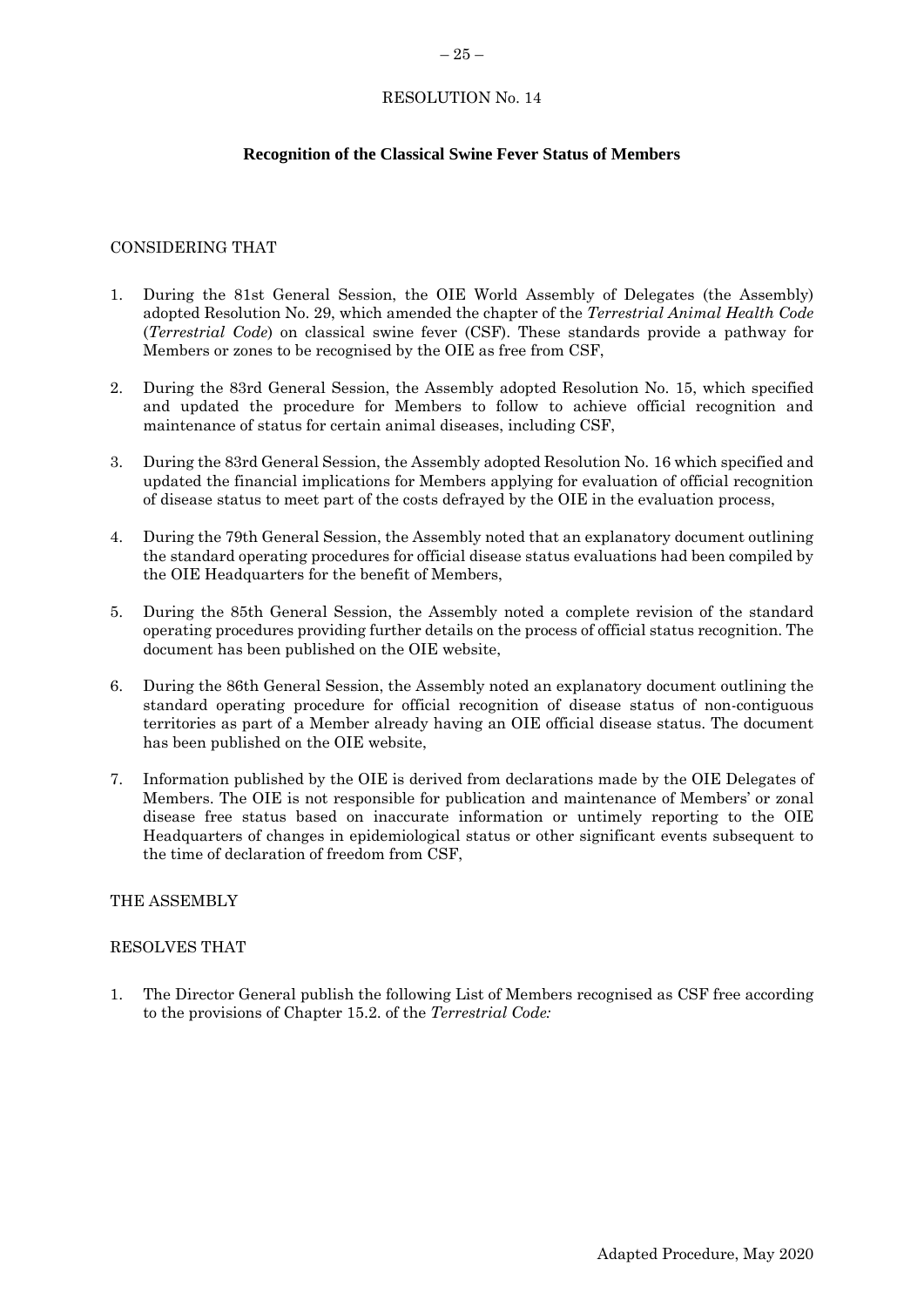| Argentina      | Denmark               | Luxembourg             | Slovenia                               |
|----------------|-----------------------|------------------------|----------------------------------------|
|                |                       |                        |                                        |
| Australia      | Finland <sup>33</sup> | Malta                  | $S_{\text{pain}}^{36}$                 |
| Austria        | $France^{34}$         | Mexico                 | Sweden                                 |
| Belgium        | Germany               | New Caledonia          | Switzerland                            |
| Bulgaria       | Hungary               | New Zealand            | The Netherlands                        |
| Canada         | Ireland               | Norway                 | United Kingdom <sup>37</sup>           |
| Chile          | Italy                 | Paraguay               | United States of America <sup>38</sup> |
| Costa Rica     | Kazakhstan            | Poland                 | Uruguay                                |
| Croatia        | Latvia                | Portugal <sup>35</sup> |                                        |
| Czech Republic | Liechtenstein         | Slovakia               |                                        |

- 2. The Director General publish the following List of Members having CSF free zones  $39$ , according to the provisions of Chapter 15.2. of the *Terrestrial Code*:
	- Brazil: one zone composed of the States of Rio Grande do Sul and Santa Catarina as designated by the Delegate of Brazil in a document addressed to the Director General in September 2014;

one zone covering the States of Acre, Bahia, Espírito Santo, Goias, Mato Grosso, Mato Grosso do Sul, Minas Gerais, Paraná, Rio de Janeiro, Rondônia, São Paulo, Sergipe and Tocantins, Distrito Federal, and the municipalities of Guajará, Boca do Acre, South of the municipality of Canutama and Southwest of the municipality of Lábrea, in the State of Amazonas as designated by the Delegate of Brazil in a document addressed to the Director General in September 2015;

- Colombia: one zone designated by the Delegate of Colombia in a document addressed to the Director General in September 2015;
- Ecuador: one zone consisting of the insular territory of the Galapagos, as designated by the Delegate of Ecuador in a document addressed to the Director General in October 2018;

# AND

3. The Delegates of these Members shall immediately notify the OIE Headquarters if CSF occurs in their countries or free zones within their territories.

 $\frac{1}{2}$ 

<sup>33</sup> Including Åland Islands.

<sup>34</sup> Including French Guiana, Guadeloupe, Martinique, Mayotte and Réunion.

<sup>35</sup> Including Azores and Madeira.

<sup>36</sup> Including Balearic Islands and Canary Islands.

<sup>37</sup> Including Guernsey (incl. Alderney and Sark), Isle of Man and Jersey.

<sup>38</sup> Including Guam, Puerto Rico and US Virgin Islands.

<sup>&</sup>lt;sup>39</sup> For detailed information on the delimitation of the zones of the Members recognised as CSF free, enquiries should be addressed to the Director General of the OIE.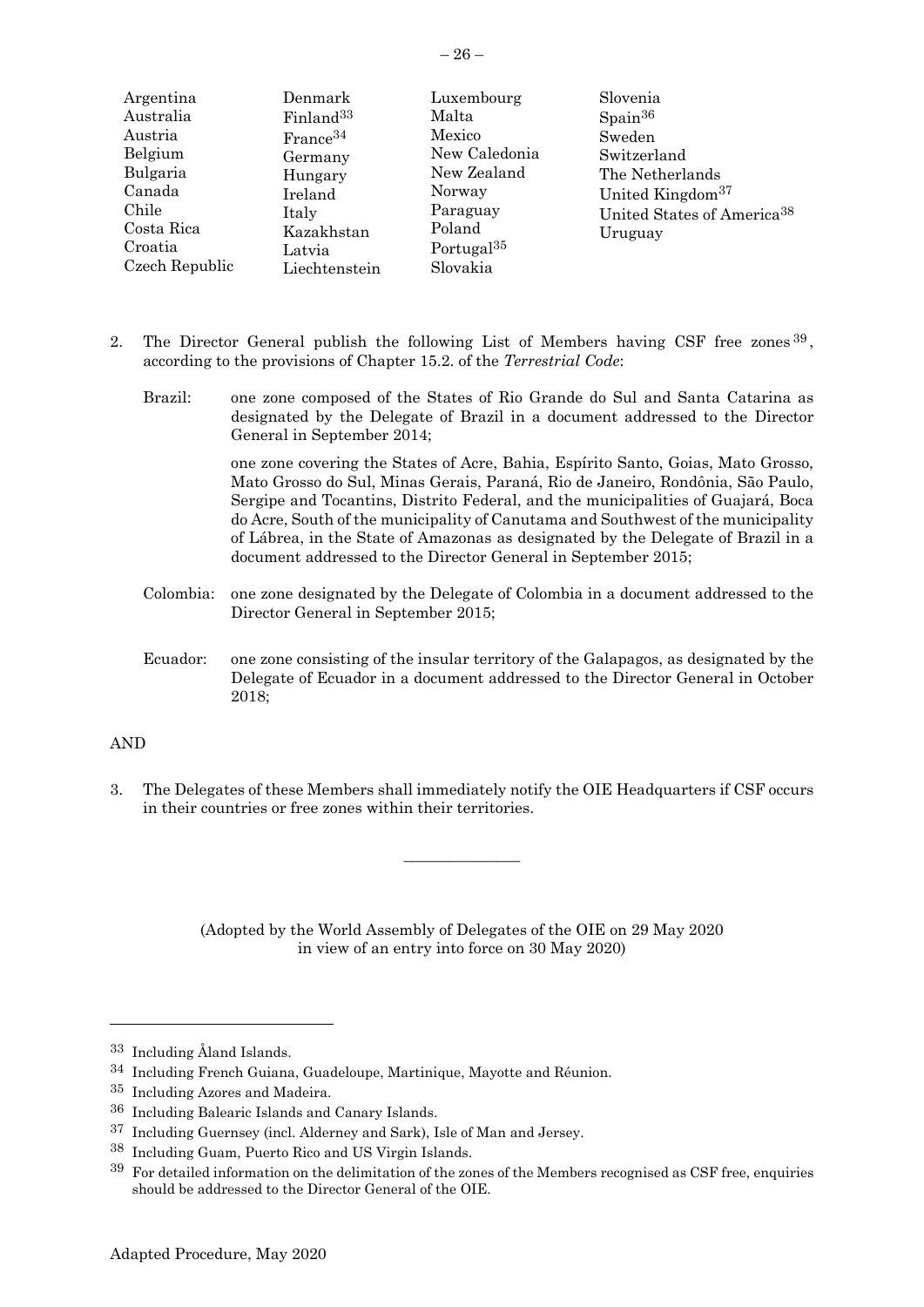#### <span id="page-26-0"></span> $-27-$

#### RESOLUTION No 15

# **Procedures for Members for the official recognition and maintenance of animal health status of certain animal diseases or risk status of bovine spongiform encephalopathy and for the endorsement of official control programmes**

#### CONSIDERING THAT

- 1. The OIE World Assembly of Delegates (the Assembly) during the 62nd General Session adopted Resolution No. IX, 'Countries and zones that may be considered as free from foot and mouth disease (FMD)',
- 2. During the 63rd General Session, the Assembly adopted Resolutions Nos XII, XIII and XIV, which described the general procedure to update the list of FMD free Members and added contagious bovine pleuropneumonia (CBPP) and rinderpest to the list of diseases for which status is officially recognised by the OIE in accordance with the relevant provisions of the *Terrestrial Animal Health Code* (*Terrestrial Code*),
- 3. During the 65th General Session, the Assembly adopted Resolution No. XII, which required that Members with an official free status, either for the whole country or for zone(s), confirm by official letter, in accordance with the relevant requirements of the *Terrestrial Code*, during the month of November of each year, that their official animal health free status and the criteria by which that status was recognised have remained unchanged,
- 4. During the 65th General Session, the Assembly also adopted Resolution No. XVII, which delegated to the Scientific Commission for Animal Diseases (Scientific Commission) the authority to recognise, without further Assembly consultation, that a Member or zone has regained its previously recognised FMD free status following outbreaks that have been eradicated in accordance with the relevant provisions of the *Terrestrial Code,*
- 5. During the 67th General Session, the Assembly adopted Resolution No. XVI, which described the general procedure to be followed by the OIE Members wishing to achieve an officially recognised status according to the provisions of the relevant chapters of the *Terrestrial Code* and made official recognition contingent to a 60-day consultative period given to all Members' Delegates,
- 6. During the 69th General Session, the Assembly adopted Resolution No. XV, which added bovine spongiform encephalopathy (BSE) to the list of diseases for which status is officially recognised by the OIE,
- 7. During the 72nd General Session, the Assembly adopted Resolution No. XXIV, which extended the authority of the Scientific Commission to recognise, without further Assembly consultation, that a Member or zone has regained its previously recognised animal health free status following outbreaks that have been eradicated in accordance with the relevant provisions of the *Terrestrial Code* to the other diseases included in the procedure of official status recognition*,*
- 8. During the 73rd and the 74th General Sessions, the Assembly adopted Resolutions No. XXVI and No. XXVII, respectively, which established a new procedure for BSE status recognition based on risk assessment and described three categories of BSE risk status (negligible, controlled and undetermined),
- 9. During the 75th General Session, the Assembly adopted Resolution No. XXXII, which introduced in the *Terrestrial Code* the concept of an FMD containment zone, allowing a Member to establish an FMD containment zone for the purpose of minimising the impact of an outbreak of FMD on an entire free country or zone,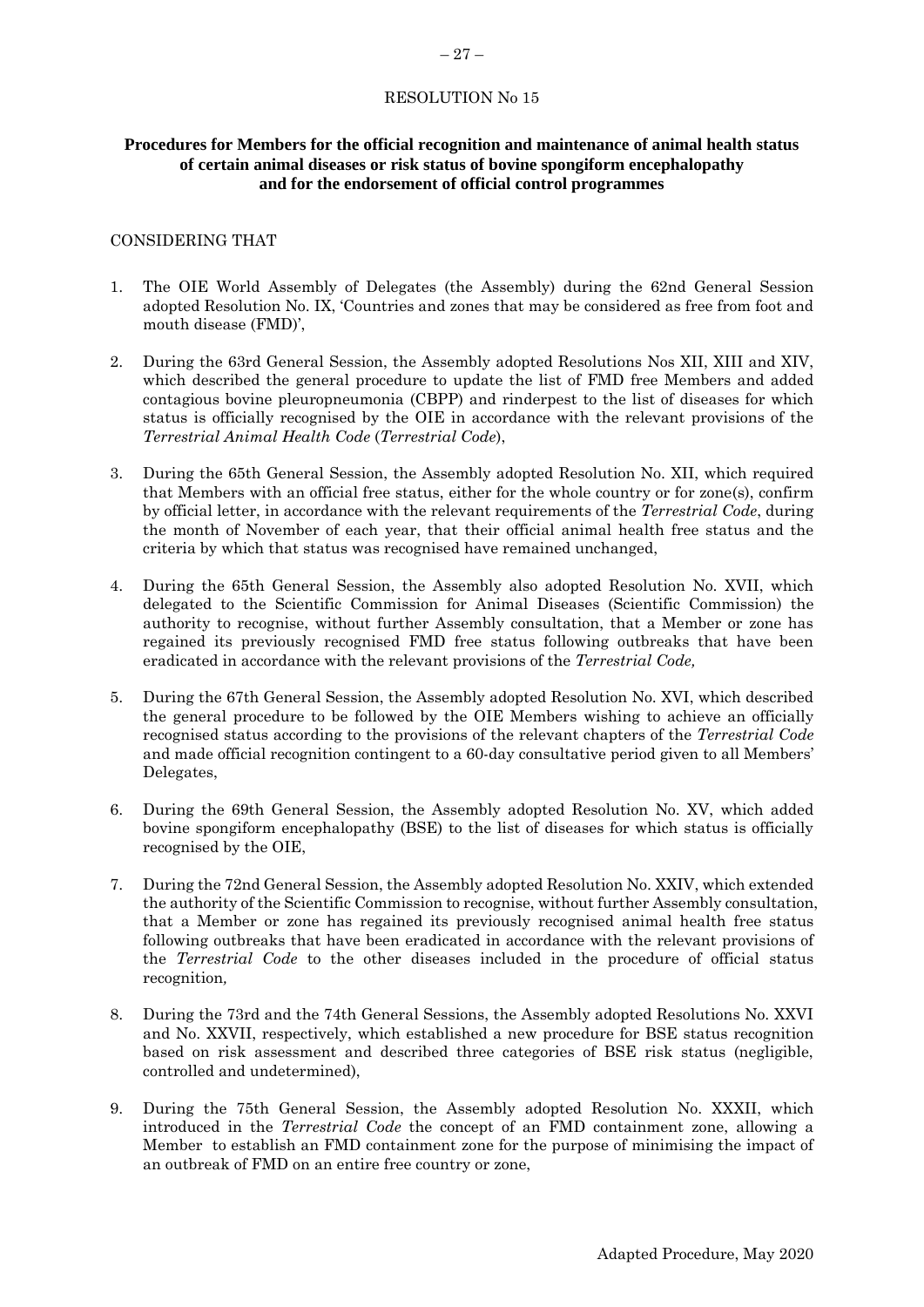- 10. During the 76th General Session, the Assembly adopted Resolution No. XXII, which compiled and updated the procedures that Members should follow to achieve recognition and maintenance of official status of certain animal diseases,
- 11. During the 79th General Session, the Assembly adopted Resolution No. 18, which declared global freedom of rinderpest, and Resolution No. 26, which suspended the duty of Members to annually confirm rinderpest free status,
- 12. During the 79th General Session, the Assembly also adopted Resolutions Nos 19 and 26, which established the endorsement by the OIE of an official control programme for FMD being in compliance with the provisions of the chapter on FMD in the *Terrestrial Code*,
- 13. During the 79th General Session, the Assembly noted that an explanatory document outlining the standard operating procedures for official animal health status evaluations had been compiled by the OIE Headquarters for the benefit of Members and the document was published and kept up-to-date on the OIE website,
- 14. During the 80th General Session, the Assembly adopted Resolution No. 19, which added African horse sickness (AHS) to the list of diseases for which status is officially recognised by the OIE in accordance with the relevant provisions of the *Terrestrial Code,*
- 15. During the 80th General Session, the Assembly also adopted Resolution No. 25, which updated the procedures that Members should follow to achieve recognition and maintenance of official status of certain animal diseases or endorsement of an official control programme for FMD,
- 16. During the 81st General Session, the Assembly adopted Resolution No. 29, which added classical swine fever (CSF) and peste des petits ruminants (PPR) to the list of diseases for which status is officially recognised by the OIE and established the endorsement by the OIE of an official control programme for PPR in accordance with the relevant provisions of the *Terrestrial Code*,
- 17. During the 81st General Session, the Assembly also adopted Resolution No. 30, which updated the procedure that Members should follow to achieve recognition and maintenance of official status of certain animal diseases or endorsement of an official control programme,
- 18. During the 82nd General Session, the Assembly adopted Resolution No. 31, which established the endorsement by the OIE of an official control programme for CBPP, in accordance with the relevant provisions of the *Terrestrial Code*, and Resolution No. 21, which described the procedure that Members should follow to achieve the endorsement of an official control programme for CBPP,
- 19. During the 83rd General Session, the Assembly adopted Resolution No. 15, which described the procedures that Members should follow to achieve the official recognition and maintenance of animal health status of certain animal diseases or risk status of bovine spongiform encephalopathy and for the endorsement of official control programme,
- 20. During the 84th General Session, the Assembly adopted Resolution No. 26, which confirmed Members commitment towards the elimination of dog-mediated rabies by 2030,
- 21. During the 87th General Session, the Assembly adopted Resolution No. 27, which established the endorsement by the OIE of an official control programme for dog-mediated rabies being in compliance with the provisions of the chapter on infection with rabies virus in the *Terrestrial Code*,
- 22. Financial obligations due by Members applying for official recognition of animal health status and for the endorsement of an official control programme have been determined and updated in specific resolutions,
- 23. Information published by the OIE is derived from declarations made by OIE Delegates of Members,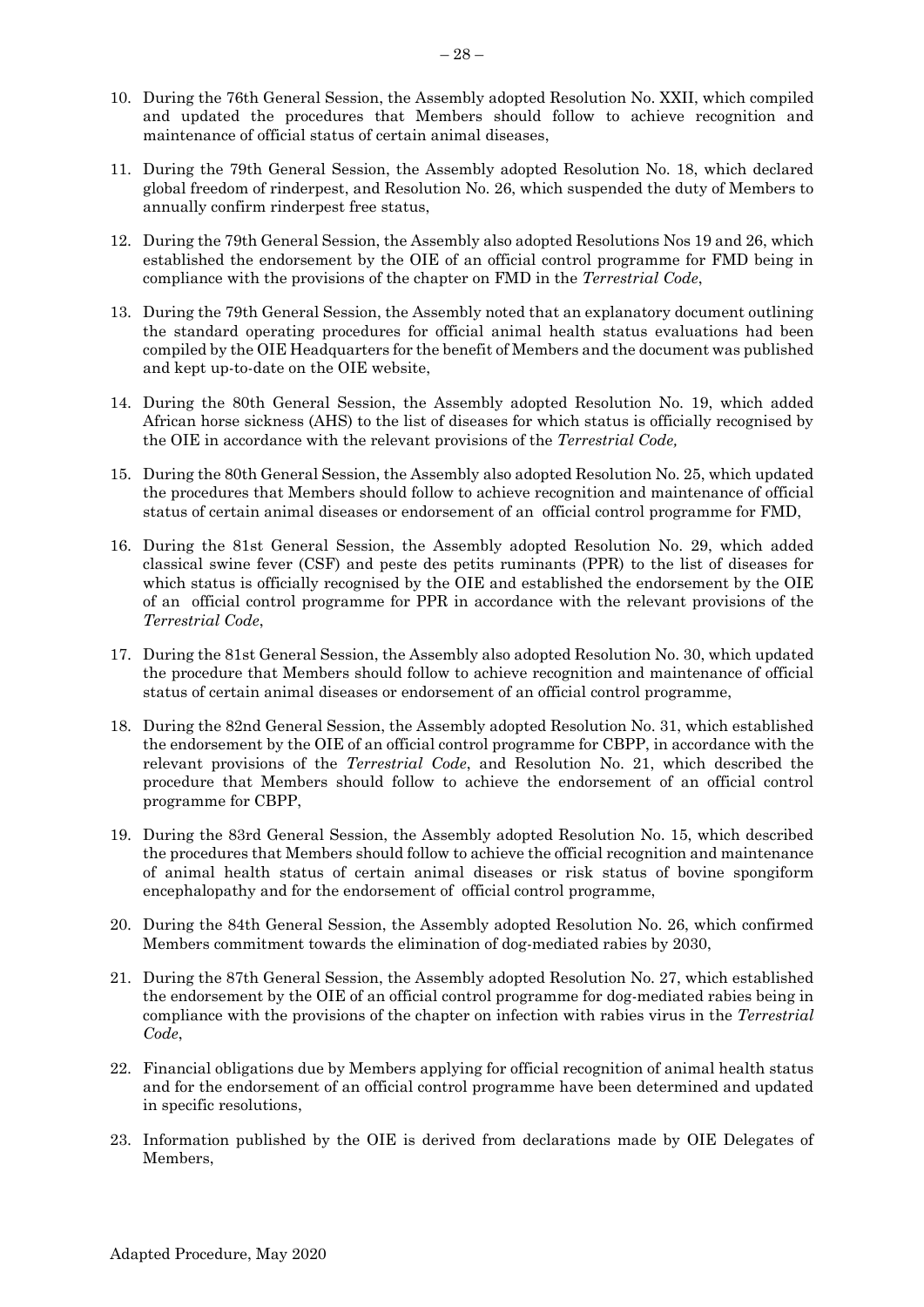- 24. The OIE is not responsible for publication or maintenance of Members' or zonal animal health status based on inaccurate information or untimely or non-reporting to the OIE Headquarters of changes in epidemiological status or other significant events subsequent to the initial declaration,
- 25. The OIE is also not responsible for publication or maintenance of the endorsement of Members' official control programme based on inaccurate information or non-reporting to the OIE Headquarters of significant changes in the implementation of relevant measures in the Member subsequent to the endorsement of the official control programme.

#### THE ASSEMBLY

#### DECIDES

- 1. That the OIE Members wishing to be officially recognised and listed for an animal health status for AHS, CBPP, CSF, FMD, PPR and risk status for BSE or for the endorsement of their official control programme for CBPP, FMD, PPR and dog-mediated rabies have to provide documented evidence that they comply with the disease specific provisions of the *Terrestrial Code* for the recognition of animal health status or endorsement of an official control programme as well as the general provisions for Veterinary Services as outlined in the relevant Chapters of the *Terrestrial Code*, noting that specific guidelines on documentation of the evidence are contained in disease specific questionnaires.
- 2. That the Scientific Commission, following the evaluation of documented evidence provided by a Member for the recognition or reinstatement of a specific animal health status or endorsement of an official control programme for CBPP, FMD, PPR or dog-mediated rabies may request, in consultation with the Director General of the OIE, a mission of experts to the applicant Member to verify compliance by that Member with the provisions of the *Terrestrial Code* for the control of that particular disease.
- 3. That the Scientific Commission, following the allocation of a specific animal health status, a BSE risk status or endorsement of an official control programme for CBPP, FMD, PPR or dogmediated rabies may request, in consultation with the Director General of the OIE, a mission of experts to the Member to monitor the maintenance of the allocated animal health or BSE risk status or the progress of the official control programme and to verify continuous compliance by that Member with the provisions of the *Terrestrial Code* for the control of that particular disease.
- 4. That in the event of the application for an official status to be assigned to a new zone adjacent to another zone having already the same official status, the Delegate should indicate, in writing to the Director General, whether the new zone is being merged with the adjoining zone to become one enlarged zone, and, if the two zones remain separate, provide details on the control measures to be applied for the maintenance of the status of the separate zones and particularly on the identification and movement of animals between the two zones of the same status in accordance with Chapter 4.4. of the *Terrestrial Code*.
- 5. That the recognition by the Assembly of the animal health status or BSE risk status of a Member or the endorsement of its official control programme for CBPP, FMD, PPR or dogmediated rabies, following the recommendation made by the Scientific Commission is contingent upon a 60-day consultative period by all Members' Delegates for all new animal health status recognitions, changes in the category of animal health free status or BSE risk status as specified in the *Terrestrial Code,* changes in the boundaries of an existing free zone, and endorsement of an official control programme.
- 6. To delegate to the Scientific Commission the authority to recognise, without further Assembly consultation, that a Member or a zone within its territory has regained its previously recognised animal health status following outbreaks or infections as appropriate, in accordance with the relevant provisions of the *Terrestrial Code.*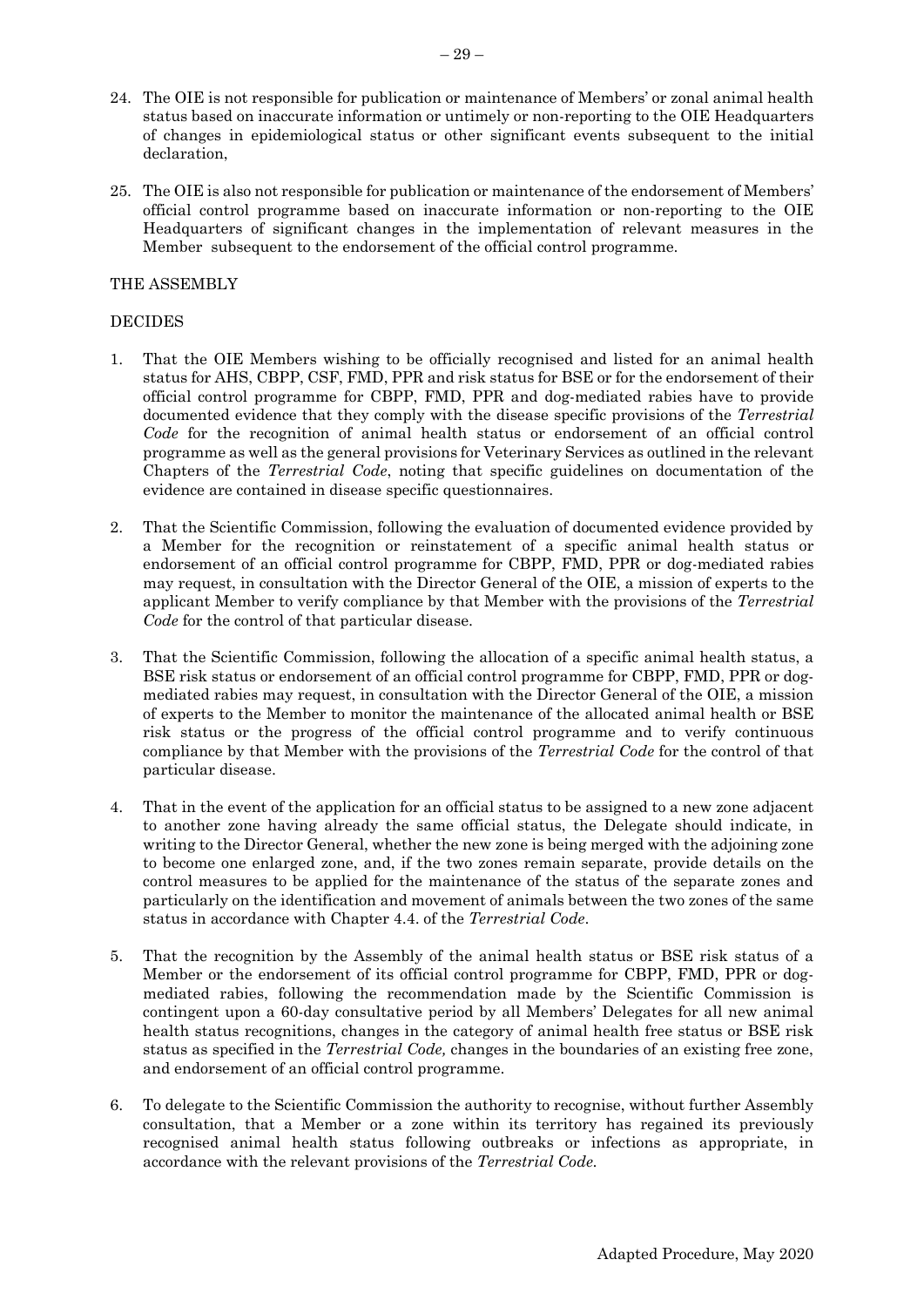- 7. To delegate to the Scientific Commission the authority to recognise, without further Assembly consultation, the reinstatement of the free status of a Member or a zone outside of a containment zone on evaluation of documented evidence provided by that Member that a containment zone has been established in accordance with the provisions of the *Terrestrial Code*.
- 8. To delegate to the Scientific Commission the authority to confirm or reject, without further Assembly consultation, the maintenance of the allocated BSE risk status of a Member or a zone following a report of a change in the epidemiological situation by the Delegate of the Member.
- 9. That a Member can maintain its recognised animal health status, its recognised BSE risk status or the OIE endorsement of its official control programme for CBPP, FMD, PPR or dogmediated rabies provided that the Delegate submits, during the month of November of each year, to the Director General of the OIE the relevant information as prescribed in the *Terrestrial Code* and that the Scientific Commission is satisfied that the requirements of the *Terrestrial Code* continue to be met.
- 10. That further to the declaration of global eradication of rinderpest in 2011, Members are exempt from annual reconfirmation for rinderpest free status.
- 11. That when a Member having an officially recognised animal health status or an endorsed official control programme for CBPP, FMD, PPR or dog-mediated rabies, has failed to comply with the conditions for maintenance of this status or endorsement as prescribed in the *Terrestrial Code,* it is deleted from the list of officially recognised Members or zones or from the list of Members having an endorsed official control programme presented yearly to the Assembly for adoption.
- 12. That a Member having been deleted from the list mentioned in the previous paragraph can apply again for recognition of the lost animal health status or endorsement of the official control programme for CBPP, FMD PPR or dog-mediated rabies, by re-submitting documented evidence to the Director General for evaluation by the Scientific Commission.
- 13. That the Delegates of Members should document and clarify aspects of Veterinary Services and the specific animal health situation in non-contiguous territories covered by the same Veterinary Authority when submitting new applications for official recognition of animal health status or endorsement of official control programme.
- 14. That financial participation of Members to the cost of official recognition and endorsement procedures is determined by Resolution No. 16 of the 2020 Adapted Procedure.
- 15. This Resolution No. 15 cancels and replaces Resolution No. 15 of the 83rd General Session.

 $\overline{\phantom{a}}$  , where  $\overline{\phantom{a}}$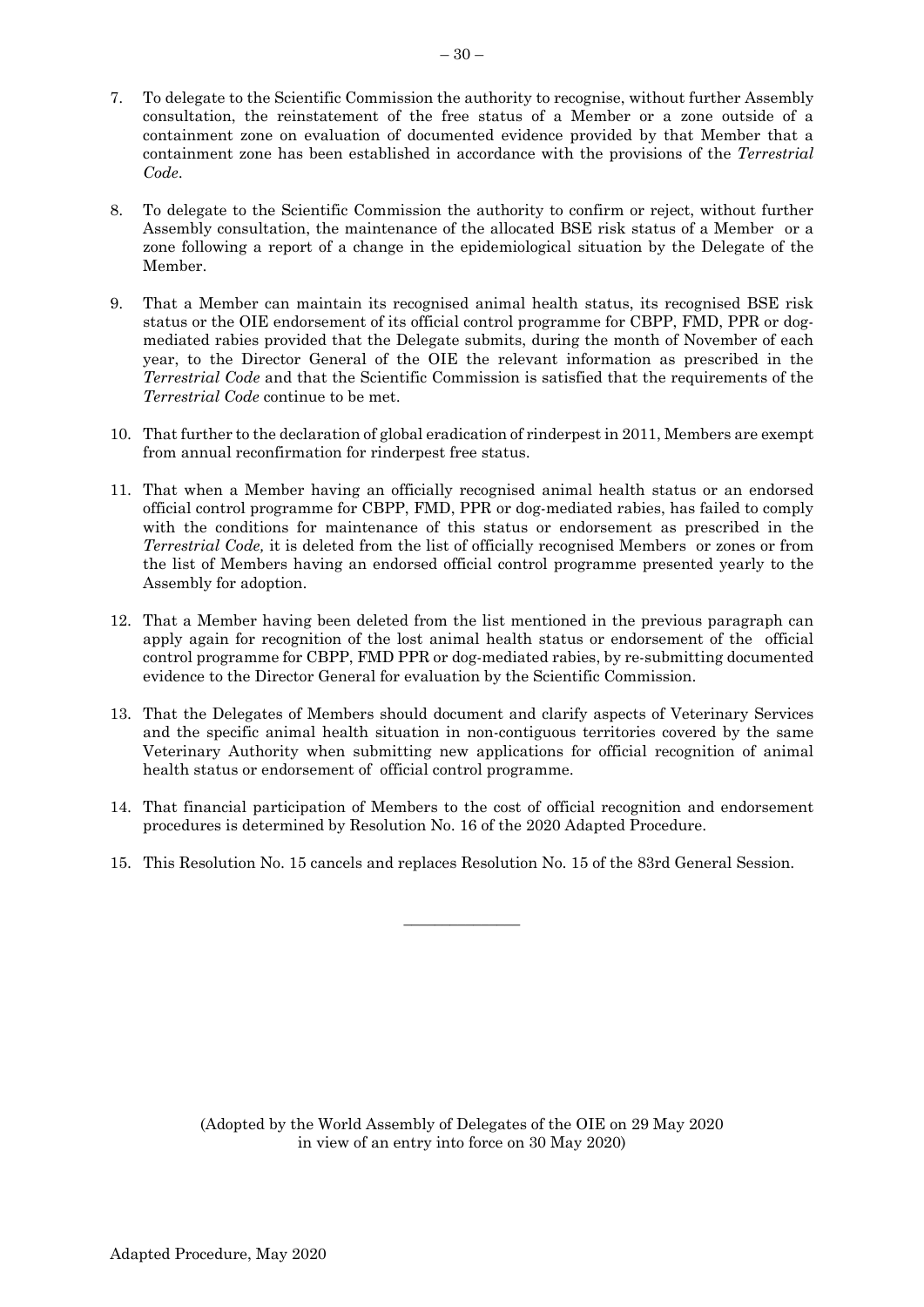# <span id="page-30-0"></span>**Costs to be covered by Members applying for the official recognition of animal health status of certain animal diseases or risk status of bovine spongiform encephalopathy and the endorsement of official control programmes**

#### CONSIDERING THAT

- 1. During the 70th General Session, the OIE World Assembly of Delegates (the Assembly) adopted Resolution No. XVIII, which informed all Delegates wishing to have their countries evaluated for bovine spongiform encephalopathy (BSE), foot and mouth disease (FMD), rinderpest and contagious bovine pleuropneumonia (CBPP) official status, of the procedures to be followed for payment to the OIE of a fixed amount to offset a portion of the costs incurred in conducting the assessment; Members applying for evaluation should submit with their application the amount of nine thousand Euros (9,000  $\epsilon$ ) for BSE, of seven thousand Euros  $(7,000 \epsilon)$  each for FMD and CBPP,
- 2. Resolution No. XVIII of the 70th General Session also stated that Least Developed Countries need to submit only half the amounts mentioned; that this payment would cover the complete cost of one application for evaluation; that the money submitted would not be refunded, even in the case of an application not being approved; that payment would be required only when a Member applies for recognition for the first time; and that for subsequent applications only half of the initial sum would be charged,
- 3. During the 76th General Session, the Assembly adopted Resolution No. XXIII, which updated Delegates on the costs to be covered by Members applying for the official recognition of animal health status for BSE, FMD and CBPP, and clarified that the costs of possible additional country missions was not included in these amounts,
- 4. During the 79th General Session, the Assembly adopted Resolution No. 20, which described the financial obligation due by Members applying for the endorsement of an official control programme for FMD, following the inclusion of this new possible step in the procedure for official recognition,
- 5. During the 80th General Session, the Assembly adopted Resolution No. 26, which updated the financial implications for Members applying for evaluation of official recognition of animal health status of certain animal diseases and for the endorsement of an official control programme to meet part of the costs defrayed by the OIE in the evaluation process, and described the financial obligation due by Members applying for the official recognition of animal health status for African horse sickness (AHS) following the inclusion of this disease in the procedure for official recognition,
- 6. During the 81st General Session, the Assembly adopted Resolutions Nos 31 and 44, which described the financial obligations due by Members applying for the official recognition of animal health status for PPR and CSF and for the endorsement of an official control programme for PPR following the inclusion of these diseases in the procedure for official recognition,
- 7. During the 82nd General Session, the Assembly adopted Resolution No. 22, which described the financial obligations due by Members applying for the endorsement of an official control programme for CBPP, following the inclusion of this new possible step in the procedure for official recognition,
- 8. During the 83rd General Session, the Assembly adopted Resolution No. 16, which described the financial obligations due by Members applying for the official recognition of animal health status of certain animal diseases or risk status of bovine spongiform encephalopathy and the endorsement of official control programmes,
- 9. Resolution No. 15 of the 2020 Adapted Procedure which specified and updated the procedures for Members to include the endorsement of an official control programme for dog-mediated rabies.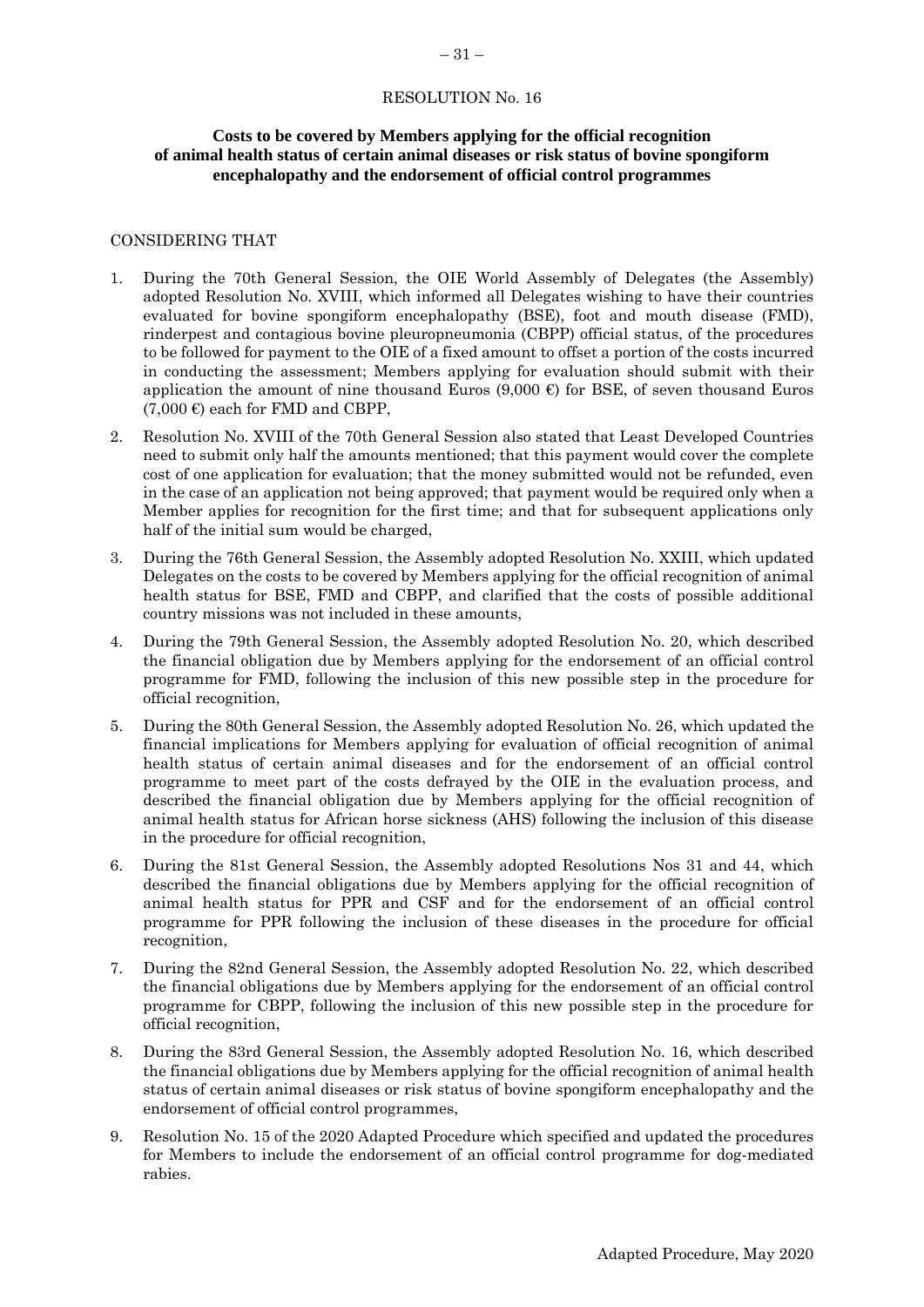#### THE ASSEMBLY

#### DECIDES

- 1. For new applications, the full amount for each evaluation of an animal health status for AHS, CBPP, CSF, FMD, PPR and risk status for BSE or for the endorsement of an official control programme for CBPP, FMD, PPR and dog-mediated rabies will be required only when a Member not having already an officially recognised country or zonal animal health status for the particular disease or diseases under consideration, or not having an endorsed official control programme, applies for recognition of status for that disease or for endorsement of official control programme for the first time.
- 2. The full amount is nine thousand Euros  $(9,000 \text{ } \epsilon)$  for AHS, BSE and CSF, seven thousand Euros (7,000 €) for CBPP and FMD, five thousand Euros (5,000 €) for PPR irrespective of whether the application for evaluation is for a Member`s whole territory or only for one or several zones within the Member's territory. The full amount is two thousand Euros (2,000  $\epsilon$ ) for the endorsement of an official control programme for CBPP, FMD, PPR and dog-mediated rabies. The costs of possible country missions are not included in these amounts.
- 3. For subsequent additional applications possibly submitted for the same disease (e.g. recognition of an additional zone or change in category of a Member`s animal health status, merging of zones or recovery of status along with enlargement of the zone under consideration, re-submission further to a previously rejected application) or for endorsement of an official control programme (in the event of the OIE having withdrawn its endorsement due to noncompliance with commitments relating to the initial recognition of the programme), only half of the initial amount will be charged for each disease or programme.
- 4. In the event of re-submission of an application for endorsement of an official control programme by a Member whose previous application was rejected, only a quarter of the initial amount will be charged.
- 5. Application for reinstatement of a formerly recognised animal health status, including the establishment or lifting of a containment zone, or seeking for confirmation of maintenance of the recognised animal health status, will not be charged, provided that the application is for the reinstatement of the same animal health status within the same country or the same zone(s) as described by the Delegate for the initial recognition of animal health status.
- 6. For all applications of Least Developed Countries, only half the amounts mentioned above are payable. The eligibility of Members for these reduced amounts is based on the current official United Nations list of Least Developed Countries at the time of the OIE's call for capitals.
- 7. The amount transferred with any application will not be refunded, even in the case of applications that are withdrawn, are not compliant on a technical basis or are not approved by either the Scientific Commission for Animal Disease or the Assembly.
- 8. The costs of a possible OIE mission to a Member related to official animal health status or official control programme needs to be defrayed by the Member concerned.
- 9. This Resolution No. 16 cancels and replaces Resolution No. 16 adopted at the 83rd General Session.

 $\overline{\phantom{a}}$  , where  $\overline{\phantom{a}}$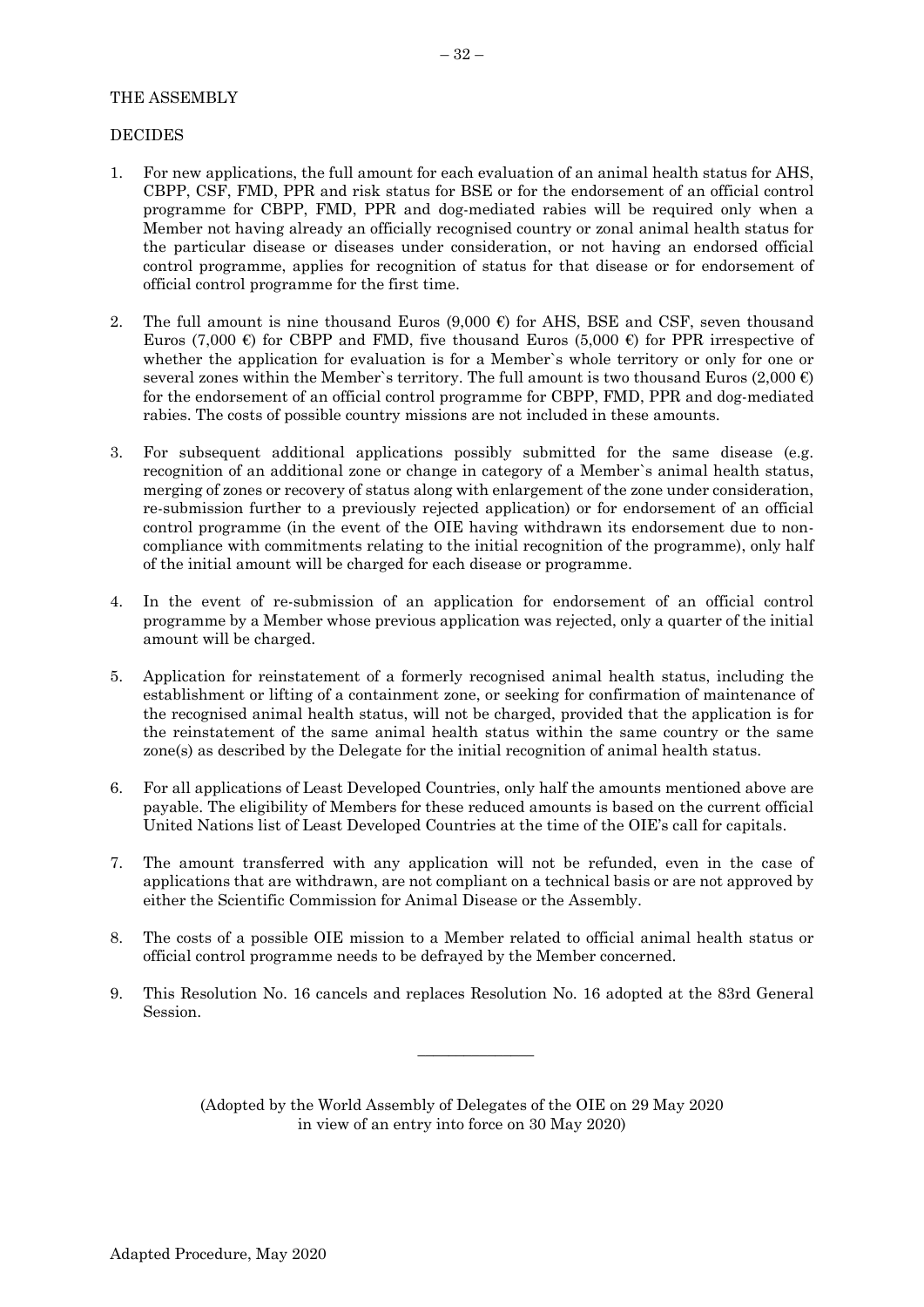# <span id="page-32-0"></span>**Designation of OIE Reference Laboratories for aquatic animal diseases**

# CONSIDERING THAT

- 1. The OIE's *Basic Texts* provide the Terms of Reference, designation criteria, and internal rules for OIE Reference Laboratories,
- 2. The Terms of Reference of the OIE Aquatic Animal Health Standards Commissions include the responsibility to examine applications from Member Countries relating to the creation of new OIE Reference Laboratories with activities corresponding to the Commission's scientific mandate and report its findings to the Director General,
- 3. All OIE Reference Laboratory applications are assessed using standardised criteria that include: the institution's ability, capacity and readiness to provide services; the scientific and technical standing of the institution concerned at the national and international levels; the quality of its scientific and technical leadership including internationally recognised expertise; the institution's prospective stability in terms of personnel, activity and funding; the technical relevance of the institution and its activities to OIE's programme priorities,
- 4. Details of the applicant laboratories that have been assessed by the OIE Aquatic Animal Health Standards Commission are published in the reports of the meeting of the Commission,
- 5. All Reference Laboratory applications are endorsed by the OIE Council,
- 6. Proposals for a major change in an OIE Reference Laboratory follow the same procedure,
- 7. Article 4 of the Internal Rules for OIE Reference Centres states that "Applications endorsed by the Council shall be presented to the Assembly for approval",

#### THE ASSEMBLY

#### RESOLVES

To designate the following new OIE Reference Laboratories for aquatic animal diseases and add them to the list of OIE Reference Laboratories (available on the OIE web site):

OIE *Reference Laboratory for acute hepatopancreatic necrosis disease* Aquaculture Pathology Laboratory, School of Animal and Comparative Biomedical Sciences, University of Arizona, Tucson, Arizona, UNITED STATES OF AMERICA

OIE *Reference Laboratory for* Hepatobacter penaei (*necrotising hepatopancreatitis*) Aquaculture Pathology Laboratory, School of Animal and Comparative Biomedical Sciences, University of Arizona, Tucson, Arizona, UNITED STATES OF AMERICA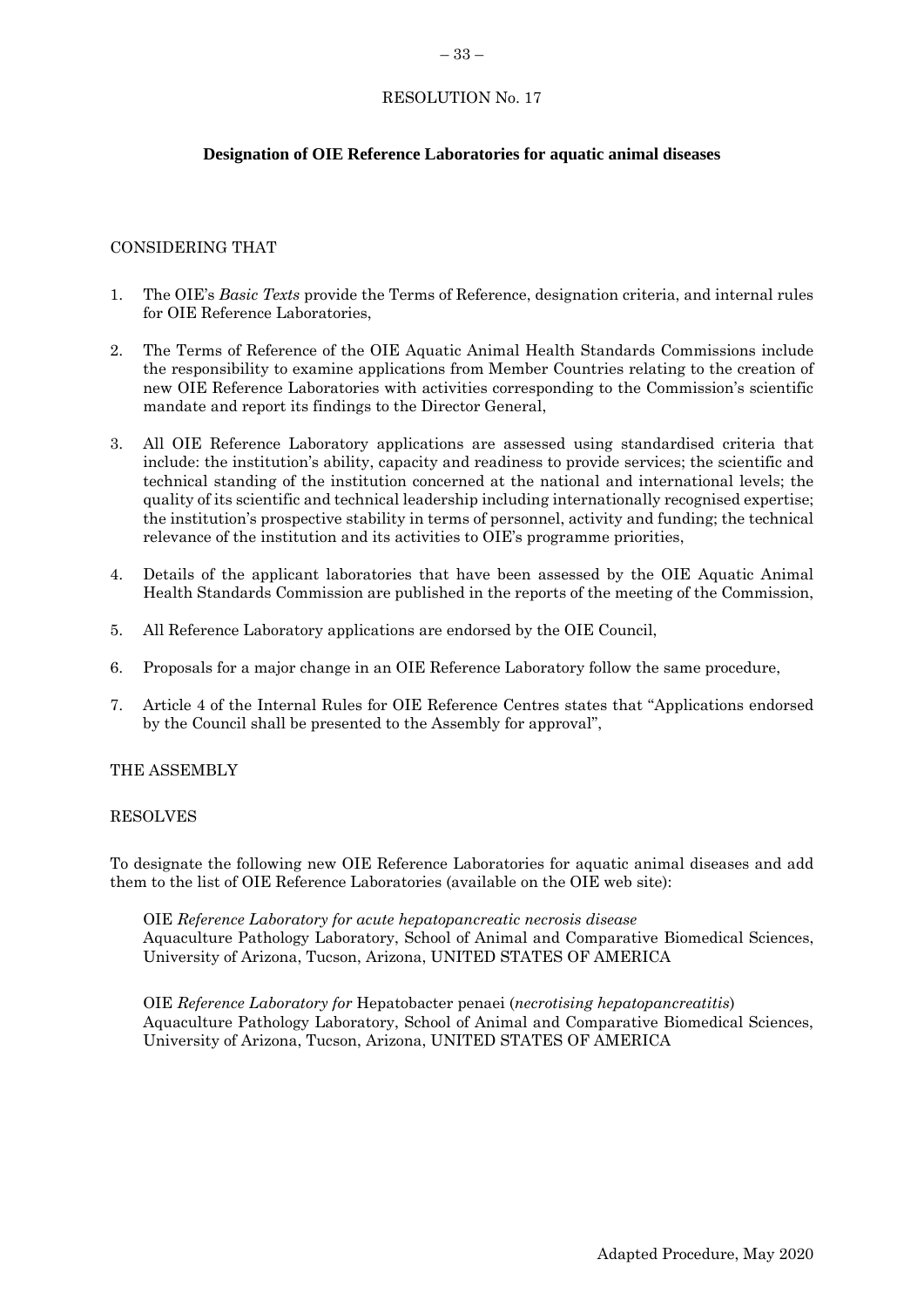OIE *Reference Laboratory for infectious hypodermal and haematopoietic necrosis* Aquaculture Pathology Laboratory, School of Animal and Comparative Biomedical Sciences, University of Arizona, Tucson, Arizona, UNITED STATES OF AMERICA

OIE *Reference Laboratory for white spot syndrome virus*

Aquaculture Pathology Laboratory, School of Animal and Comparative Biomedical Sciences, University of Arizona, Tucson, Arizona, UNITED STATES OF AMERICA

 $\overline{\phantom{a}}$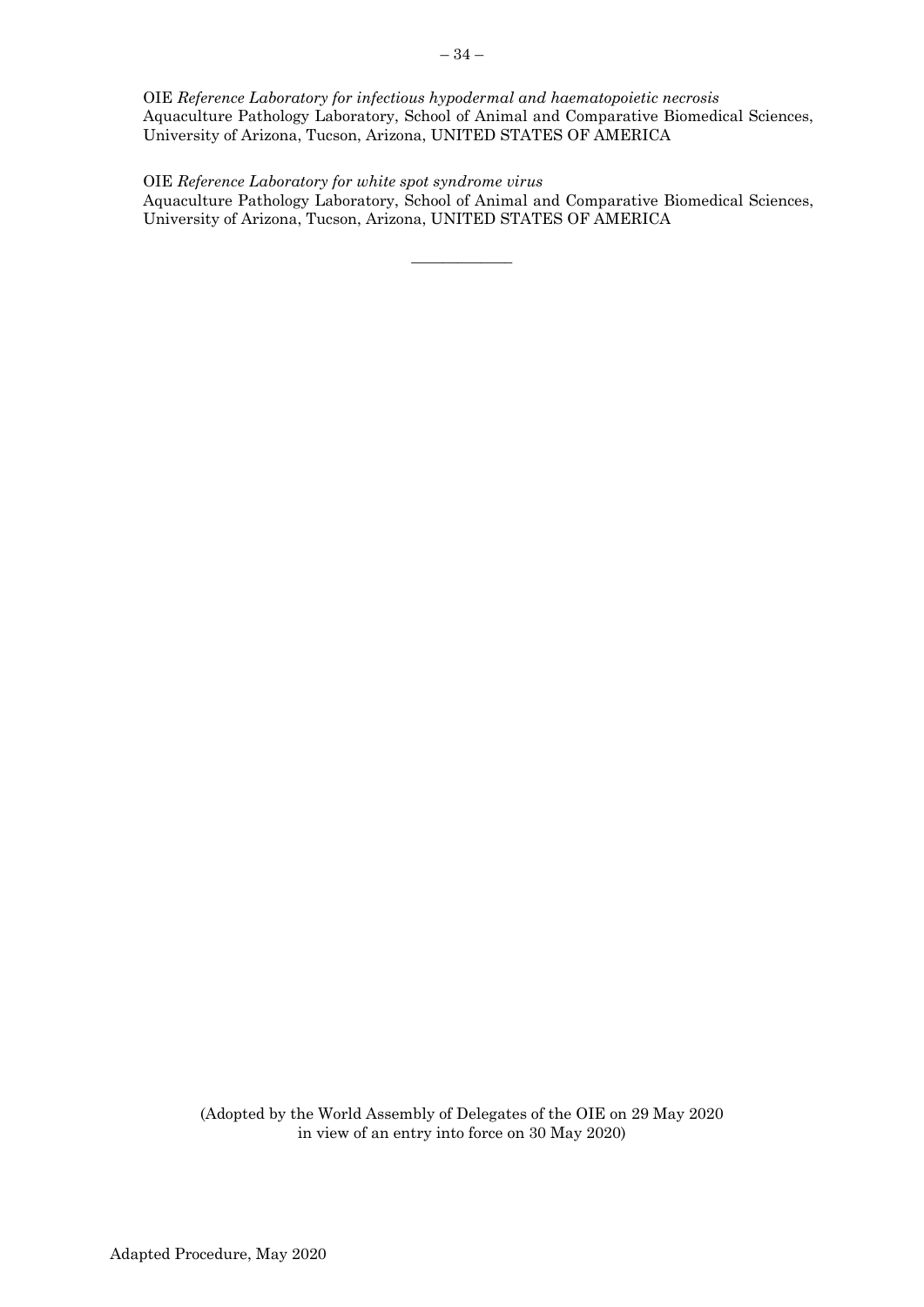# <span id="page-34-0"></span>**Designation of OIE Reference Laboratories for terrestrial animal diseases**

#### CONSIDERING THAT

- 1. The OIE's *Basic Texts* provide the Terms of Reference, designation criteria, and internal rules for OIE Reference Laboratories,
- 2. The Terms of Reference of the OIE Biological Standards Commissions include the responsibility to examine applications from Member Countries relating to the creation of new OIE Reference Laboratories with activities corresponding to the Commission's scientific mandate and report its findings to the Director General,
- 3. All OIE Reference Laboratory applications are assessed using standardised criteria that include: the institution's ability, capacity and readiness to provide services; the scientific and technical standing of the institution concerned at the national and international levels; the quality of its scientific and technical leadership including internationally recognised expertise; the institution's prospective stability in terms of personnel, activity and funding; the technical relevance of the institution and its activities to OIE's programme priorities,
- 4. Details of the applicant laboratories that have been assessed by the OIE Biological Standards Commission are published in the reports of the meeting of the Commission,
- 5. All Reference Laboratory applications are endorsed by the OIE Council,
- 6. Proposals for a major change in an OIE Reference Laboratory follow the same procedure,
- 7. Article 4 of the Internal Rules for OIE Reference Centres states that "Applications endorsed by the Council shall be presented to the Assembly for approval",

#### THE ASSEMBLY

#### RESOLVES

To designate the following new OIE Reference Laboratories for terrestrial animal diseases and add them to the list of OIE Reference Laboratories (available on the OIE web site):

OIE *Reference Laboratory for African swine fever* CSIRO Australian Centre for Disease Preparedness, Geelong, Victoria, AUSTRALIA

OIE *Reference Laboratory for classical swine fever* CSIRO Australian Centre for Disease Preparedness, Geelong, Victoria, AUSTRALIA

OIE *Reference Laboratory for foot and mouth disease* National Centre for Foreign Animal Disease, Canadian Food Inspection Agency, Canadian Science Centre for Human and Animal Health, Winnipeg, Manitoba, CANADA

OIE *Reference Laboratory for dourine* Anses Normandy, Laboratory for Animal Health, Dozulé, FRANCE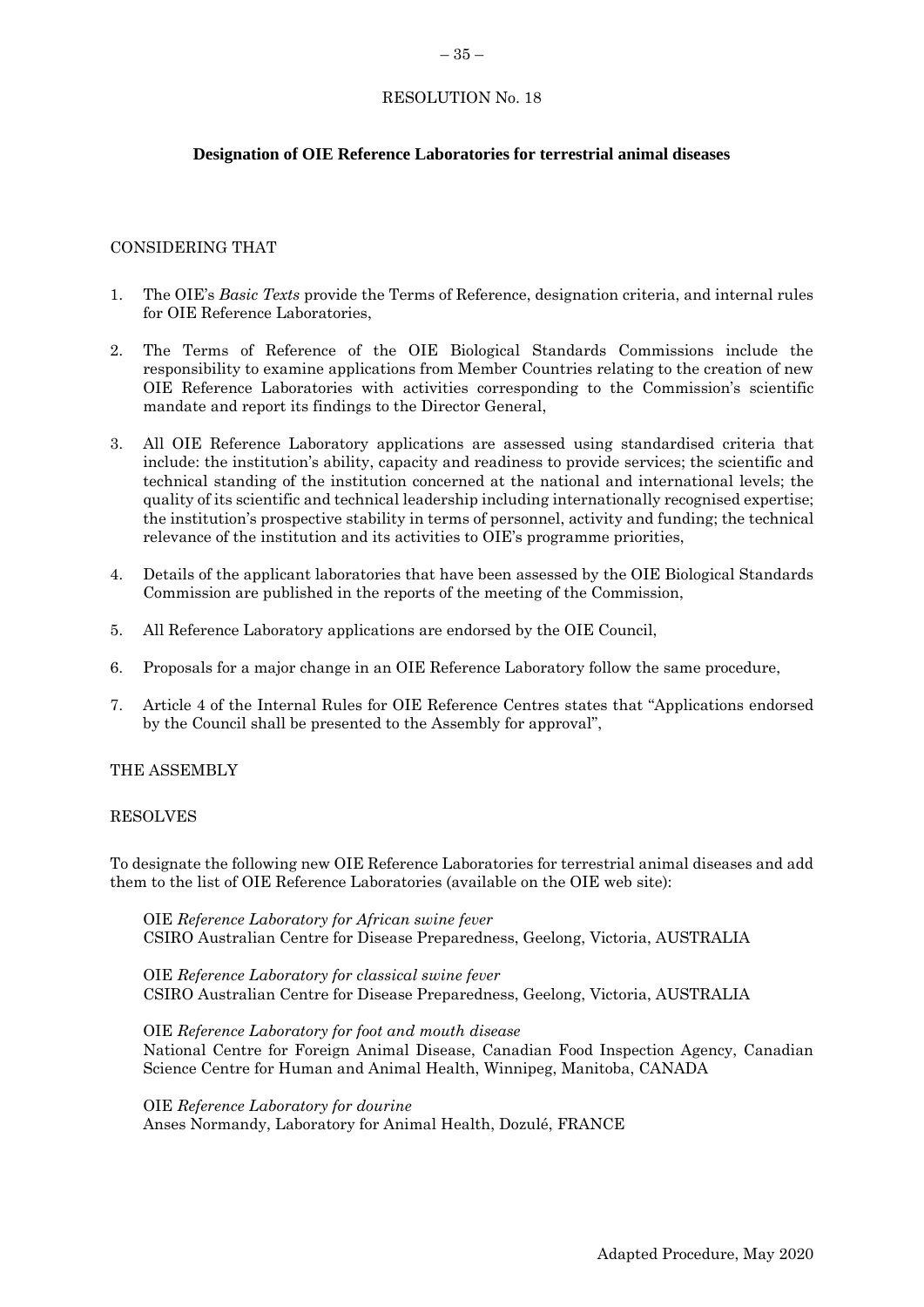OIE *Reference Laboratory for rabies*

OIE Rabies Diagnostic Laboratory, Department of Microbiology, Veterinary College, Karnataka Veterinary, Animal and Fisheries Sciences University, Hebbal, Bangalore, INDIA

OIE *Reference Laboratory for highly pathogenic avian influenza and low pathogenic avian influenza*

Animal and Plant Quarantine Agency, Ministry of Agriculture, Forest and Rural Affairs, Gyeongsangbuk-do, KOREA (REP. OF)

OIE *Reference Laboratory for brucellosis* (Brucella abortus, B. melitensis *and* B. canis) Central Veterinary Research Laboratory, Dubai, UNITED ARAB EMIRATES

OIE *Reference Laboratory for Middle East respiratory syndrome* Central Veterinary Research Laboratory, Dubai, UNITED ARAB EMIRATES

#### OIE *Reference Laboratory for rinderpest*

Foreign Animal Disease Diagnostic Laboratory, USDA, APHIS, VS, NVSL, Plum Island Animal Disease Center, Greenport, New York, UNITED STATES OF AMERICA

 $\overline{\phantom{a}}$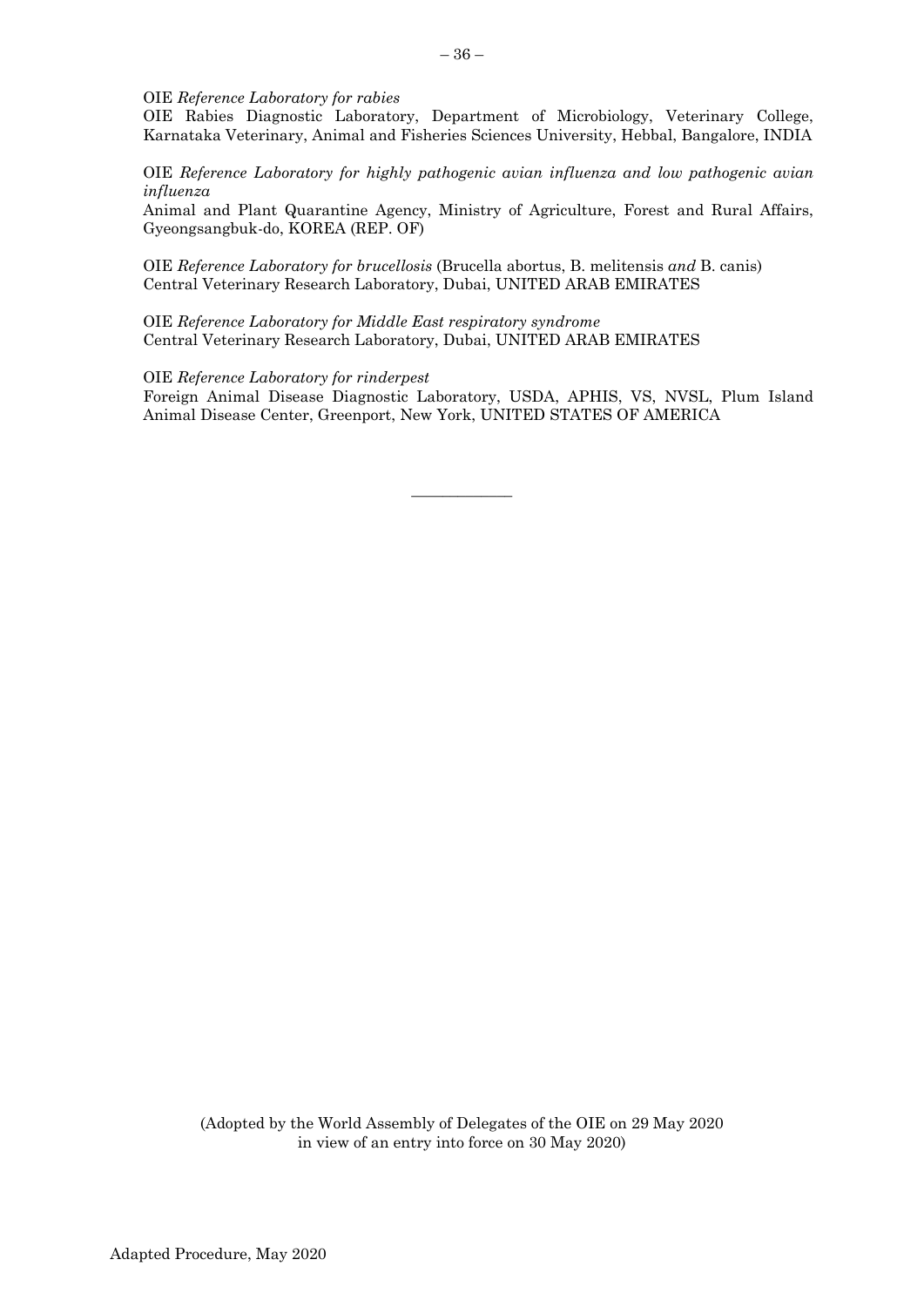# <span id="page-36-0"></span>**Designation of OIE Collaborating Centres**

#### CONSIDERING THAT

- 1. The OIE's *Basic Texts* provide the Terms of Reference, designation criteria, and internal rules for OIE Collaborating Centres,
- 2. The Terms of Reference of each of the four elected OIE Specialist Commissions include the responsibility to examine applications from Member Countries relating to the designation of new OIE Collaborating Centres with activities corresponding to the Commission's area of expertise,
- 3. All OIE Collaborating Centres applications are assessed by the appropriate OIE Specialist Commission using standardised criteria that include: the institution's ability, capacity and readiness to provide services; the scientific and technical standing of the institution concerned at the national and international levels; the quality of its scientific and technical leadership including internationally recognised expertise; the institution's prospective stability in terms of personnel, activity and funding; and the technical and geographical relevance of the institution and its activities to OIE's programme priorities,
- 4. Details of the applicant institutions that have been assessed by a Specialist Commission are published in the reports of the meeting of the Commission,
- 5. All Collaborating Centre applications are assessed by the corresponding Regional Commission and endorsed by the OIE Council,
- 6. Proposals for a major change in an OIE Collaborating Centre follow the same procedure,
- 7. Article 4 of the Internal Rules for OIE Reference Centres states that "Applications endorsed by the Council shall be presented to the Assembly for approval",

#### THE ASSEMBLY

#### RESOLVES

To designate the following new OIE Collaborating Centres and add them to the list of OIE Collaborating Centres (available on the OIE web site):

OIE *Collaborating Centre for Continuing Education and Veterinary Capacity Building* Centre National de Veille Zoosanitaire (CNVZ), Tunis, TUNISIA

OIE *Collaborating Centre for Quality Management Systems* Abu Dhabi Agriculture and Food Safety Authority, Mohammed Bin Zayed City, Capital Mall, Abu Dhabi, UNITED ARAB EMIRATES

(Adopted by the World Assembly of Delegates of the OIE on 29 May 2020 in view of an entry into force on 30 May 2020)

 $\overline{\phantom{a}}$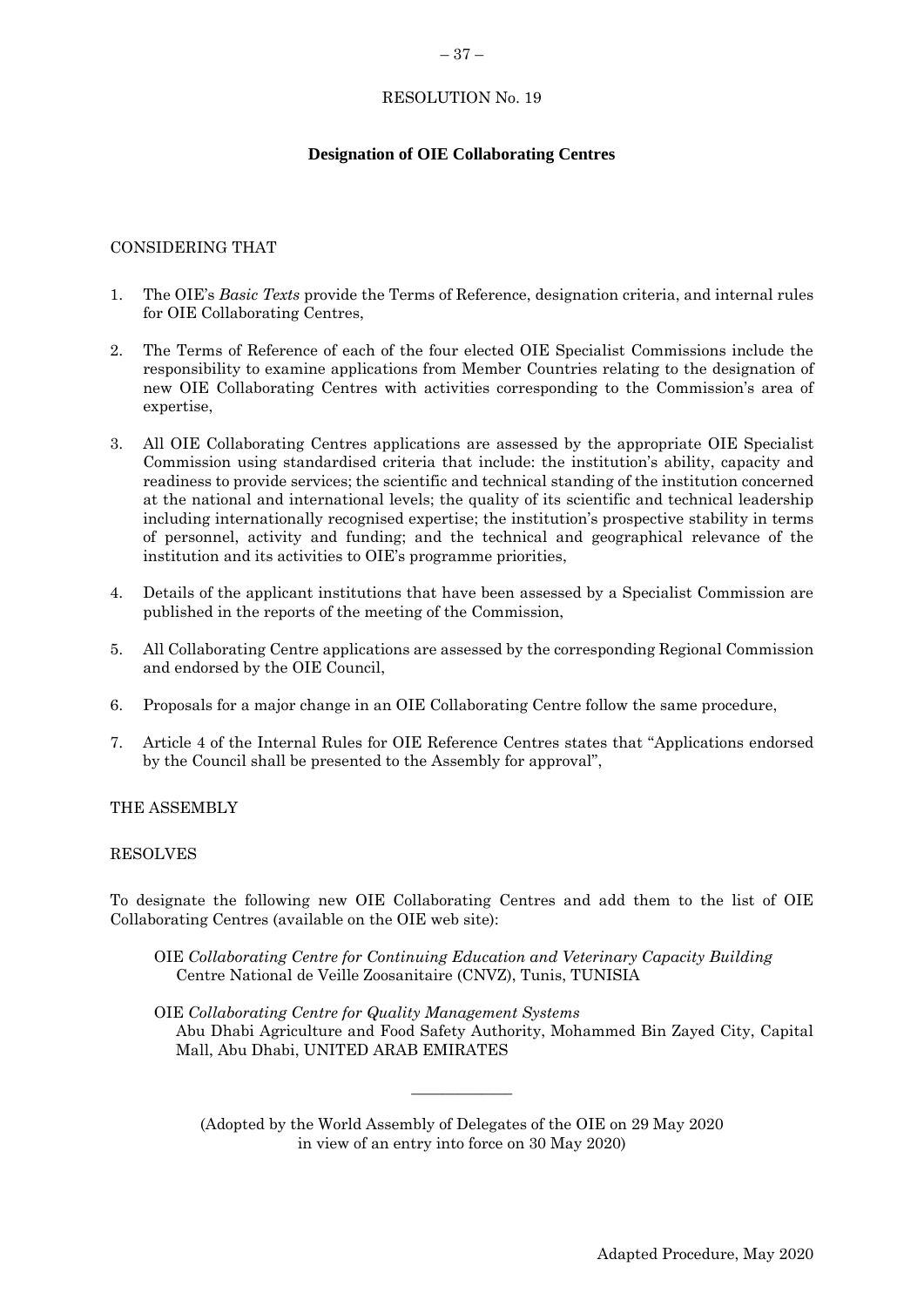# <span id="page-37-0"></span>**Register of diagnostic kits validated and certified by the OIE**

# CONSIDERING THAT

- 1. During the 71st General Session of the OIE in May 2003, the Assembly adopted Resolution No. XXIX endorsing the principle of validation and certification of diagnostic assays for animal diseases by the OIE, and giving a mandate to the Director General of the OIE to set up the specific standard procedures to be used before the final decision on the validation and certification of a diagnostic kit is taken by the Assembly,
- 2. The Resolution has established that "fitness for purpose" should be used as a criterion for validation,
- 3. The aim of the OIE procedure for registration of diagnostic kits is to establish a register of recognised kits for OIE Member Countries and for diagnostic kit manufacturers,
- 4. OIE Member Countries need kits that are known to be validated according to OIE standards in order to enhance confidence in kits,
- 5. The OIE register of recognised diagnostic kits provides greater transparency and clarity of the validation process, and a means for recognising those manufacturers that validate and certify tests marketed in kit format,
- 6. According to the OIE Standard Operating Procedure, registration of the diagnostic kits included in the OIE Register has to be renewed every 5 years,
- 7. During the 74th General Session of the OIE in May 2016, the Assembly adopted Resolution No. XXXII on the importance of recognising and implementing OIE standards for the validation and registration of diagnostic assays by Member Countries,
- 8. The *Validation Studies Abstracts* are available as annexes to the report of the OIE Biological Standards Commission of 17-20 September 2019 for the VetMAXTM African Swine Fever Virus Kit and of 11-14 February 2020 for the Check&Trace Salmonella and the *Salmonella* Abortusovis Test,

THE ASSEMBLY

#### DECIDES THAT

1. In accordance with the OIE procedure for registration of diagnostic kits and the recommendations of the OIE Biological Standards Commission, the Director General renews for a period of five additional years the inclusion in the OIE Register of the following diagnostic kit certified by the OIE as validated as fit for purpose:

| Name of the<br>diagnostic kit                                                     | Name of the<br><b>Manufacturer</b>         | <b>Fitness for purpose</b>                                                                                                                                                                                                                                                                                                                                                                  |
|-----------------------------------------------------------------------------------|--------------------------------------------|---------------------------------------------------------------------------------------------------------------------------------------------------------------------------------------------------------------------------------------------------------------------------------------------------------------------------------------------------------------------------------------------|
| <b>BOVIGAM®</b><br>Mycobacterium bovis<br>Gamma interferon<br>test kit for cattle | Thermo Fisher<br>Scientific<br>Prionics AG | Fit for the detection of cell mediated immune response to<br>infection with Mycobacterium bovis and other mycobacteria<br>belonging to the tuberculosis complex on analysis of whole blood<br>specimens in cattle, buffalo (Syncerus caffer), goat, and<br>provisionally for sheep for the following purposes:<br>Historical freedom:<br>Re-establishment of freedom after outbreaks;<br>2. |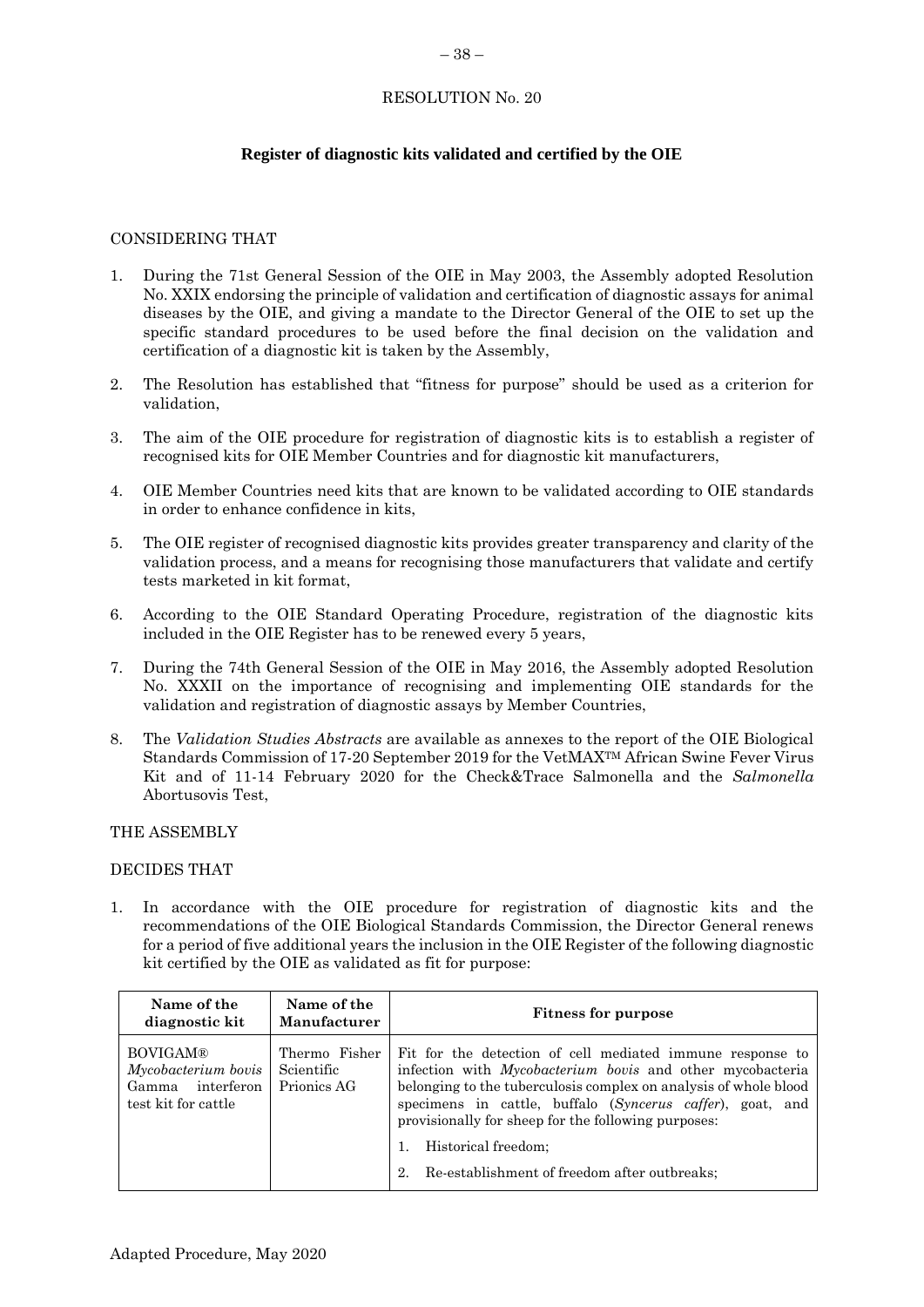| -3. | Certify freedom from infection or agent in individual<br>animals or products for trade/movement purposes;      |
|-----|----------------------------------------------------------------------------------------------------------------|
| 4.  | Eradication of infection from defined populations;                                                             |
| -5. | Confirmatory diagnosis of suspect or clinical cases (includes<br>confirmation of positive screening test);     |
| 6.  | Estimate prevalence of infection to facilitate risk analysis<br>(surveys/herd health schemes/disease control); |
|     | Ancillary test for eradication of tuberculosis.                                                                |

2. In accordance with the OIE procedure for registration of diagnostic kits and the recommendations of the OIE Biological Standards Commission, the Director General proposes the inclusion in the OIE Register of the following two diagnostic kits certified by the OIE for a period of 5 years:

| Name of the<br>diagnostic kit                                         | Name of the<br>Manufacturer                  | <b>Fitness for purpose</b>                                                                                                                                                                                                                                                                                                                                                                                                               |
|-----------------------------------------------------------------------|----------------------------------------------|------------------------------------------------------------------------------------------------------------------------------------------------------------------------------------------------------------------------------------------------------------------------------------------------------------------------------------------------------------------------------------------------------------------------------------------|
| Salmonella<br>Abortusovis Test                                        | <b>DIATHEVA</b><br>s.r.l.                    | Fit for the detection of IgG anti-Salmonella Abortusovis in sheep<br>serum samples. The test is designed to be used for the diagnosis<br>of abortive salmonellosis infection and evaluation of antibody<br>response to vaccination, as an ancillary test in conjunction with<br>other methods for serological prevalence survey, or diagnosis<br>and management of S. Abortusovis infection within herds, for<br>the following purposes: |
|                                                                       |                                              | To demonstrate freedom from infection in a defined<br>1.<br>population (country/zone/compartment/herd) - historical<br>freedom;                                                                                                                                                                                                                                                                                                          |
|                                                                       |                                              | 2.<br>To confirm, but not negate, diagnosis of suspect or clinical<br>cases, including confirmation of positive screening tests in<br>individual animals and in herds with infection prevalence<br>ranging from very low to high, based on detection of<br>antibodies in sheep serum;                                                                                                                                                    |
|                                                                       |                                              | 3.<br>To determine immune status in individual animals or<br>populations (post vaccination).                                                                                                                                                                                                                                                                                                                                             |
|                                                                       |                                              | The test does not distinguish between vaccinated and infected<br>sheep.                                                                                                                                                                                                                                                                                                                                                                  |
| VetMAX <sup>TM</sup><br>African<br>Swine Fever Virus<br>Detection Kit | Thermo Fisher<br>LSI<br>Scientific<br>S.A.S. | Fit for the detection of African Swine Fever virus from blood.<br>serum and tissues of pigs and wild pigs (including wild boars).                                                                                                                                                                                                                                                                                                        |

3. In accordance with the OIE procedure for registration of diagnostic kits and the recommendations of the OIE Biological Standards Commission, the Director General proposes to amend the OIE validation of certification and fitness for purpose in the OIE Register of the following diagnostic kit certified by the OIE for a period of 5 years, or the next scheduled renewal: